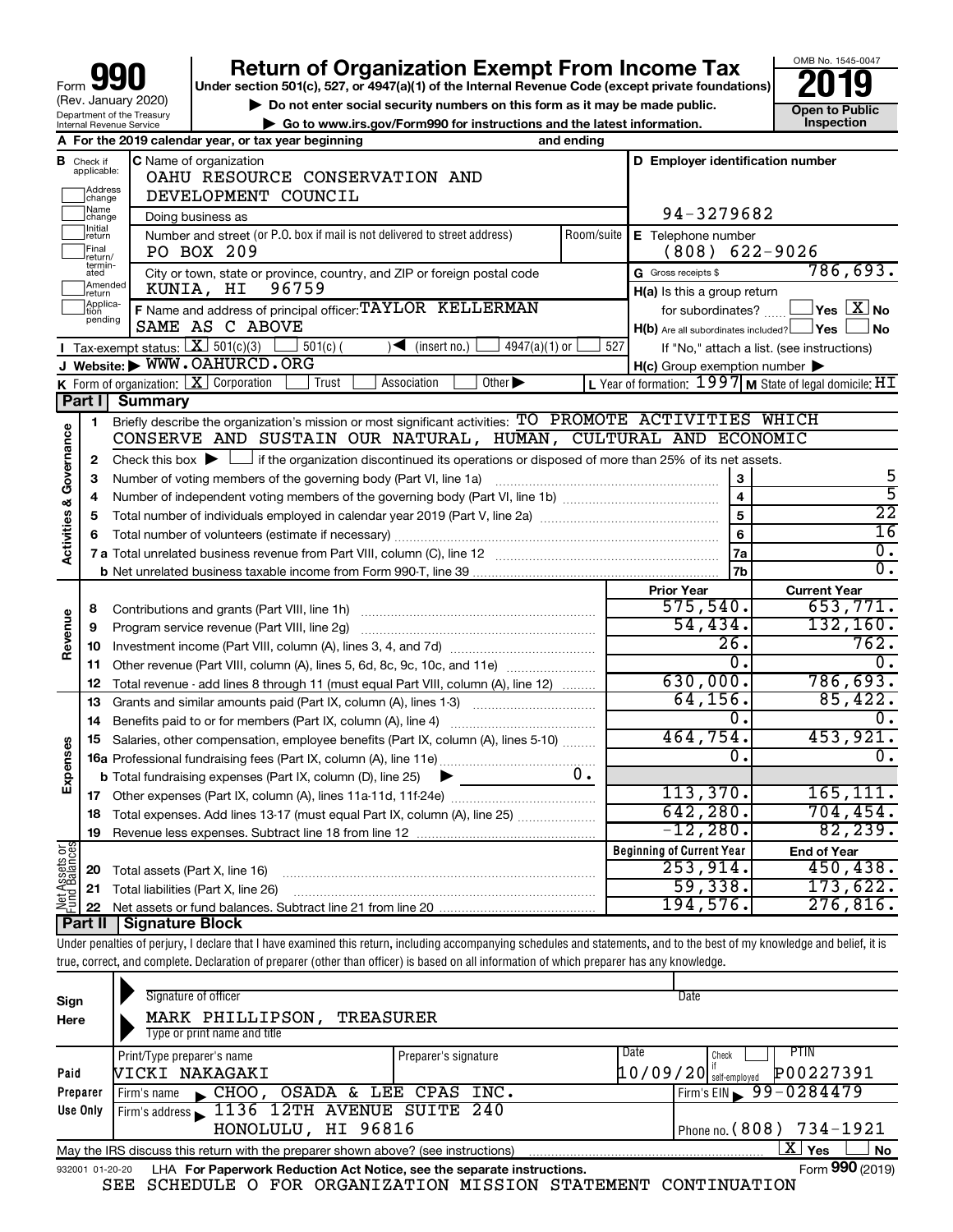|              | OAHU RESOURCE CONSERVATION AND<br>94-3279682<br>DEVELOPMENT COUNCIL                                                                                               |  |
|--------------|-------------------------------------------------------------------------------------------------------------------------------------------------------------------|--|
|              | Page 2<br>Form 990 (2019)<br><b>Statement of Program Service Accomplishments</b><br>Part III I                                                                    |  |
|              |                                                                                                                                                                   |  |
| 1            | Briefly describe the organization's mission:                                                                                                                      |  |
|              | TO PROMOTE ACTIVITIES WHICH CONSERVE AND SUSTAIN OUR NATURAL, HUMAN,                                                                                              |  |
|              | CULTURAL AND ECONOMIC RESOURCES                                                                                                                                   |  |
|              |                                                                                                                                                                   |  |
|              |                                                                                                                                                                   |  |
| $\mathbf{2}$ | Did the organization undertake any significant program services during the year which were not listed on the                                                      |  |
|              | $\sqrt{\mathsf{Yes}\ \mathbb{X}}$ No<br>prior Form 990 or 990-EZ?                                                                                                 |  |
|              | If "Yes," describe these new services on Schedule O.                                                                                                              |  |
| 3            | $\sqrt{\mathsf{Yes}\ \mathbf{X}}$ No<br>Did the organization cease conducting, or make significant changes in how it conducts, any program services?              |  |
|              | If "Yes," describe these changes on Schedule O.                                                                                                                   |  |
| 4            | Describe the organization's program service accomplishments for each of its three largest program services, as measured by expenses.                              |  |
|              | Section 501(c)(3) and 501(c)(4) organizations are required to report the amount of grants and allocations to others, the total expenses, and                      |  |
|              | revenue, if any, for each program service reported.<br>109, 800.                                                                                                  |  |
| 4a           | $85,421.$ (Revenue \$<br>396, 925. including grants of \$<br>) (Expenses \$<br>(Code:<br>LAND STEWARDSHIP: SUPPORT THE PLANNING,<br>IMPLEMENTATION AND EVALUATION |  |
|              | OF SUSTAINABLE AGRICULTURAL PRACTICES                                                                                                                             |  |
|              |                                                                                                                                                                   |  |
|              |                                                                                                                                                                   |  |
|              |                                                                                                                                                                   |  |
|              |                                                                                                                                                                   |  |
|              |                                                                                                                                                                   |  |
|              |                                                                                                                                                                   |  |
|              |                                                                                                                                                                   |  |
|              |                                                                                                                                                                   |  |
|              |                                                                                                                                                                   |  |
|              |                                                                                                                                                                   |  |
| 4b           | 151,856.<br>10,683.<br>including grants of \$<br>) (Revenue \$<br>(Expenses \$<br>(Code:                                                                          |  |
|              | FISCAL SPONSORSHIP:<br>PROVIDE ADMINISTRATIVE SUPPORT FOR GROUPS AND                                                                                              |  |
|              | PROJECTS THAT PROMOTE ACTIVITIES WHICH CONSERVE AND SUSTAIN NATURAL,                                                                                              |  |
|              | CULTURAL AND ECONOMIC RESOURCES<br>HUMAN,                                                                                                                         |  |
|              |                                                                                                                                                                   |  |
|              |                                                                                                                                                                   |  |
|              |                                                                                                                                                                   |  |
|              |                                                                                                                                                                   |  |
|              |                                                                                                                                                                   |  |
|              |                                                                                                                                                                   |  |
|              |                                                                                                                                                                   |  |
|              |                                                                                                                                                                   |  |
|              |                                                                                                                                                                   |  |
| 4c           | 56,082.<br>6,735.<br>(Code:<br>including grants of \$<br>(Expenses \$<br>) (Revenue \$                                                                            |  |
|              | BUILD CAPACITY THROUGH TECHNICAL AND<br><b>FINANCIAL</b><br>WOMEN FARMERS:                                                                                        |  |
|              | <b>WOMEN ENGAGED</b><br><b>ASSISTANCE</b><br>TO<br>IN AGRICULTURE.                                                                                                |  |
|              |                                                                                                                                                                   |  |
|              |                                                                                                                                                                   |  |
|              |                                                                                                                                                                   |  |
|              |                                                                                                                                                                   |  |
|              |                                                                                                                                                                   |  |
|              |                                                                                                                                                                   |  |
|              |                                                                                                                                                                   |  |
|              |                                                                                                                                                                   |  |
|              |                                                                                                                                                                   |  |
| 4d           | Other program services (Describe on Schedule O.)                                                                                                                  |  |
|              | 4,942.<br>33, 288. including grants of \$<br>(Expenses \$<br>(Revenue \$                                                                                          |  |
| 4e           | 638, 151.<br>Total program service expenses                                                                                                                       |  |
|              | Form 990 (2019)                                                                                                                                                   |  |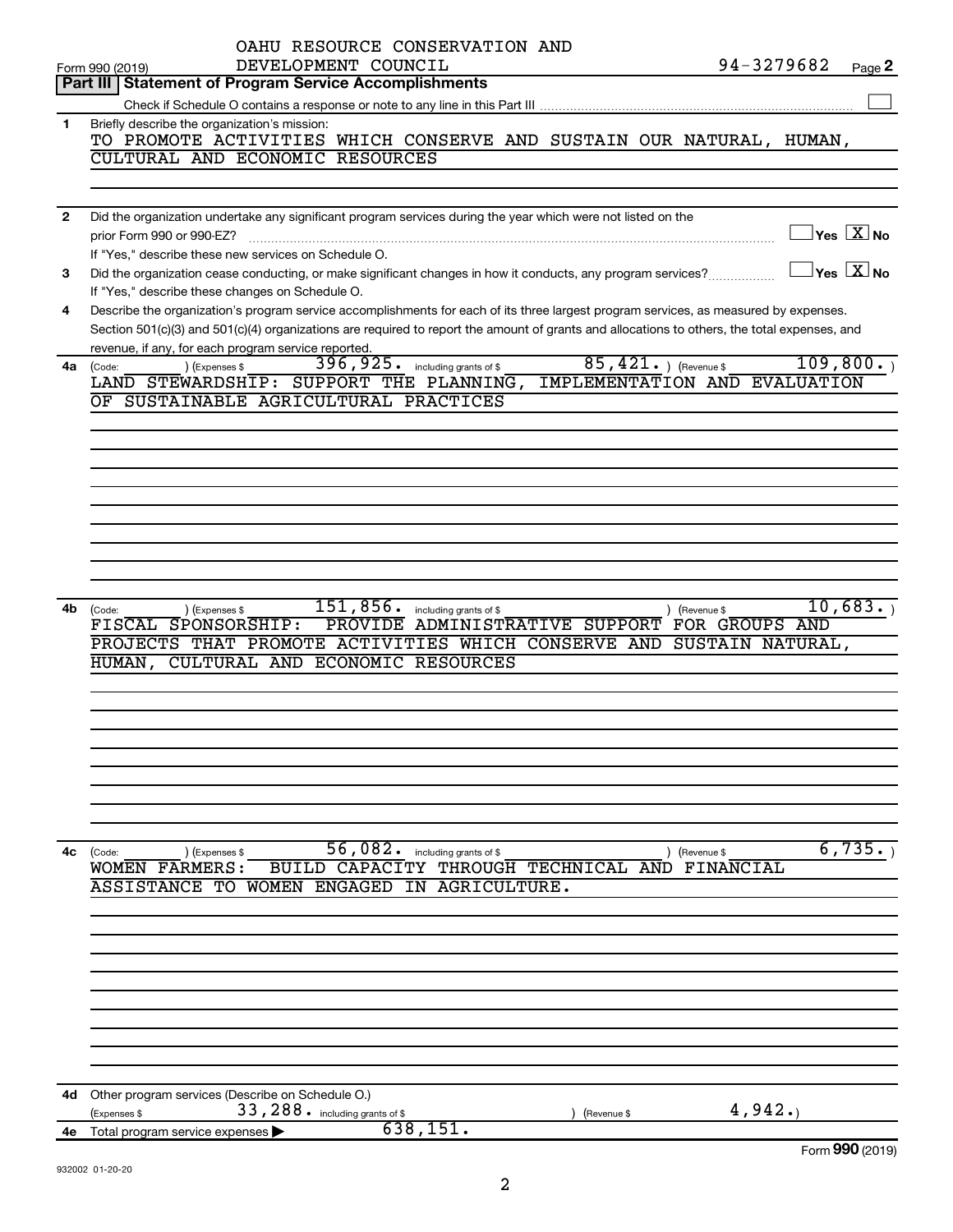**Part IV Checklist of Required Schedules**

|     |                                                                                                                                                                       |                 | Yes | No                      |
|-----|-----------------------------------------------------------------------------------------------------------------------------------------------------------------------|-----------------|-----|-------------------------|
| 1.  | Is the organization described in section $501(c)(3)$ or $4947(a)(1)$ (other than a private foundation)?                                                               |                 |     |                         |
|     | If "Yes," complete Schedule A                                                                                                                                         | 1               | х   |                         |
| 2   | Is the organization required to complete Schedule B, Schedule of Contributors? [111] [12] the organization required to complete Schedule B, Schedule of Contributors? | $\mathbf{2}$    | х   |                         |
| 3   | Did the organization engage in direct or indirect political campaign activities on behalf of or in opposition to candidates for                                       | 3               |     | x                       |
| 4   | Section 501(c)(3) organizations. Did the organization engage in lobbying activities, or have a section 501(h) election in effect                                      |                 |     |                         |
|     |                                                                                                                                                                       | 4               | х   |                         |
| 5   | Is the organization a section 501(c)(4), 501(c)(5), or 501(c)(6) organization that receives membership dues, assessments, or                                          |                 |     |                         |
|     |                                                                                                                                                                       | 5               |     | x                       |
| 6   | Did the organization maintain any donor advised funds or any similar funds or accounts for which donors have the right to                                             |                 |     |                         |
|     | provide advice on the distribution or investment of amounts in such funds or accounts? If "Yes," complete Schedule D, Part I                                          | 6               |     | X.                      |
| 7   | Did the organization receive or hold a conservation easement, including easements to preserve open space,                                                             |                 |     |                         |
|     |                                                                                                                                                                       | $\overline{7}$  |     | x                       |
| 8   | Did the organization maintain collections of works of art, historical treasures, or other similar assets? If "Yes," complete                                          |                 |     |                         |
|     | Schedule D, Part III <b>www.community.community.community.community.community.community.com</b>                                                                       | 8               |     | х                       |
| 9   | Did the organization report an amount in Part X, line 21, for escrow or custodial account liability, serve as a custodian for                                         |                 |     |                         |
|     | amounts not listed in Part X; or provide credit counseling, debt management, credit repair, or debt negotiation services?                                             |                 |     |                         |
|     |                                                                                                                                                                       | 9               |     | X.                      |
| 10  | Did the organization, directly or through a related organization, hold assets in donor-restricted endowments                                                          |                 |     |                         |
|     |                                                                                                                                                                       | 10              |     | x.                      |
| 11  | If the organization's answer to any of the following questions is "Yes," then complete Schedule D, Parts VI, VII, VIII, IX, or X<br>as applicable.                    |                 |     |                         |
|     | a Did the organization report an amount for land, buildings, and equipment in Part X, line 10? If "Yes," complete Schedule D,                                         |                 |     |                         |
|     |                                                                                                                                                                       | 11a             |     | x                       |
|     | <b>b</b> Did the organization report an amount for investments - other securities in Part X, line 12, that is 5% or more of its total                                 |                 |     |                         |
|     |                                                                                                                                                                       | 11b             |     | x                       |
|     | c Did the organization report an amount for investments - program related in Part X, line 13, that is 5% or more of its total                                         |                 |     |                         |
|     |                                                                                                                                                                       | 11c             |     | X.                      |
|     | d Did the organization report an amount for other assets in Part X, line 15, that is 5% or more of its total assets reported in                                       |                 |     |                         |
|     |                                                                                                                                                                       | 11d             |     | х                       |
| е   | Did the organization report an amount for other liabilities in Part X, line 25? If "Yes," complete Schedule D, Part X manu-                                           | 11e             |     | $\overline{\mathtt{x}}$ |
| f   | Did the organization's separate or consolidated financial statements for the tax year include a footnote that addresses                                               |                 |     |                         |
|     | the organization's liability for uncertain tax positions under FIN 48 (ASC 740)? If "Yes," complete Schedule D, Part X                                                | 11f             |     | х                       |
|     | 12a Did the organization obtain separate, independent audited financial statements for the tax year? If "Yes," complete                                               |                 |     | х                       |
|     | <b>b</b> Was the organization included in consolidated, independent audited financial statements for the tax year?                                                    | 12a             |     |                         |
|     | If "Yes." and if the organization answered "No" to line 12a, then completing Schedule D. Parts XI and XII is optional                                                 | 12 <sub>b</sub> |     | Χ                       |
| 13  |                                                                                                                                                                       | 13              |     | $\overline{\textbf{x}}$ |
| 14a |                                                                                                                                                                       | 14a             |     | X                       |
| b   | Did the organization have aggregate revenues or expenses of more than \$10,000 from grantmaking, fundraising, business,                                               |                 |     |                         |
|     | investment, and program service activities outside the United States, or aggregate foreign investments valued at \$100,000                                            |                 |     |                         |
|     |                                                                                                                                                                       | 14b             |     | х                       |
| 15  | Did the organization report on Part IX, column (A), line 3, more than \$5,000 of grants or other assistance to or for any                                             |                 |     |                         |
|     |                                                                                                                                                                       | 15              |     | x                       |
| 16  | Did the organization report on Part IX, column (A), line 3, more than \$5,000 of aggregate grants or other assistance to                                              |                 |     |                         |
|     |                                                                                                                                                                       | 16              |     | x                       |
| 17  | Did the organization report a total of more than \$15,000 of expenses for professional fundraising services on Part IX,                                               |                 |     |                         |
|     |                                                                                                                                                                       | 17              |     | x                       |
| 18  | Did the organization report more than \$15,000 total of fundraising event gross income and contributions on Part VIII, lines                                          | 18              |     | x                       |
| 19  | Did the organization report more than \$15,000 of gross income from gaming activities on Part VIII, line 9a? If "Yes,"                                                |                 |     |                         |
|     |                                                                                                                                                                       | 19              |     | х                       |
| 20a |                                                                                                                                                                       | 20a             |     | $\overline{\mathtt{x}}$ |
|     |                                                                                                                                                                       | 20 <sub>b</sub> |     |                         |
| 21  | Did the organization report more than \$5,000 of grants or other assistance to any domestic organization or                                                           |                 |     |                         |
|     |                                                                                                                                                                       | 21              | Χ   |                         |
|     | 932003 01-20-20                                                                                                                                                       |                 |     | Form 990 (2019)         |

932003 01-20-20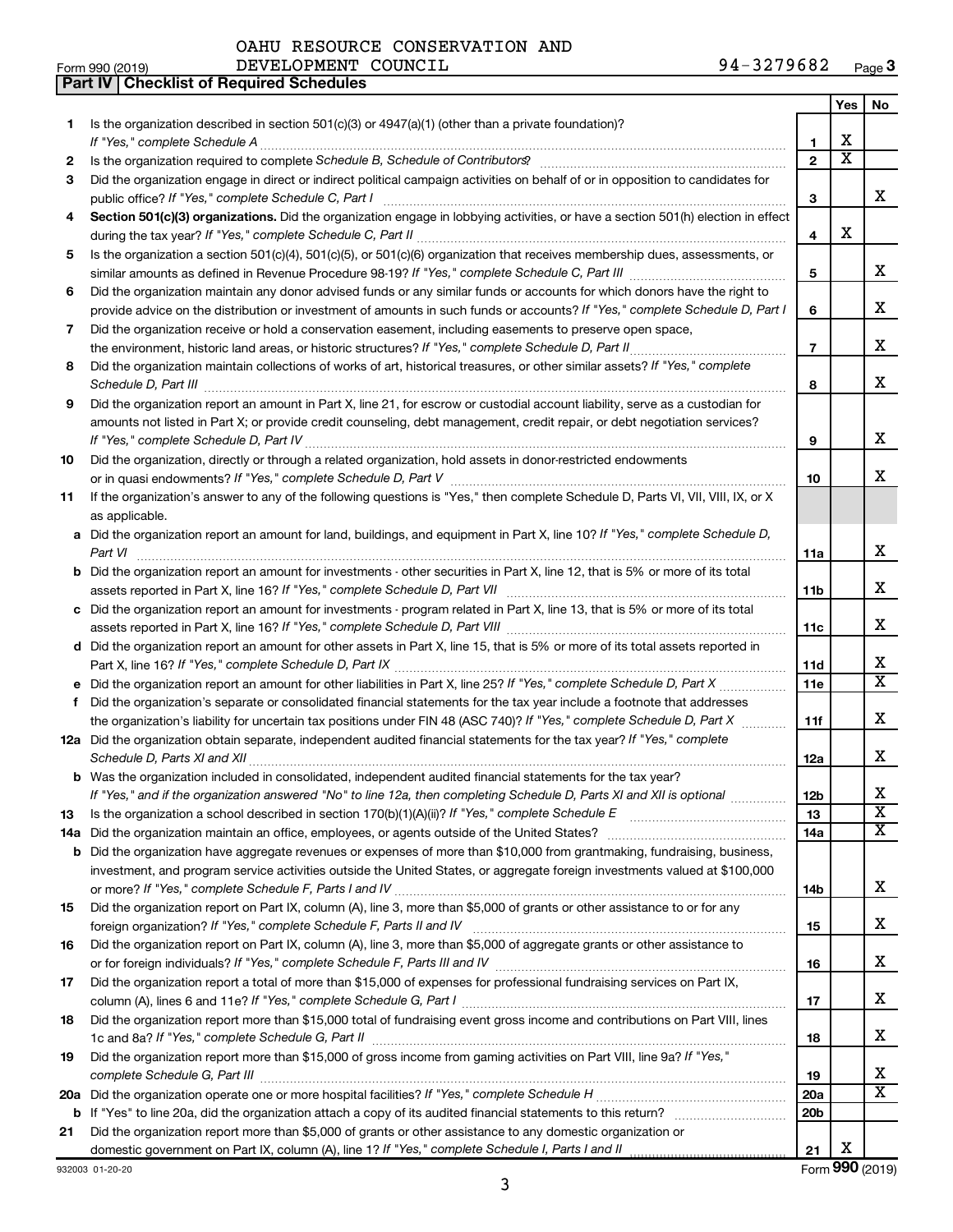*(continued)* **Part IV Checklist of Required Schedules**

| Form 990 (2019) | DEVELOPMENT COUNCIL | 94-3279682<br>Page 4 |
|-----------------|---------------------|----------------------|
|-----------------|---------------------|----------------------|

|               |                                                                                                                                                                                                               |                 | Yes | No                      |
|---------------|---------------------------------------------------------------------------------------------------------------------------------------------------------------------------------------------------------------|-----------------|-----|-------------------------|
| 22            | Did the organization report more than \$5,000 of grants or other assistance to or for domestic individuals on                                                                                                 |                 |     |                         |
|               |                                                                                                                                                                                                               | 22              | х   |                         |
| 23            | Did the organization answer "Yes" to Part VII, Section A, line 3, 4, or 5 about compensation of the organization's current                                                                                    |                 |     |                         |
|               | and former officers, directors, trustees, key employees, and highest compensated employees? If "Yes," complete                                                                                                |                 |     |                         |
|               | Schedule J                                                                                                                                                                                                    | 23              |     | x                       |
|               | 24a Did the organization have a tax-exempt bond issue with an outstanding principal amount of more than \$100,000 as of the                                                                                   |                 |     |                         |
|               | last day of the year, that was issued after December 31, 2002? If "Yes," answer lines 24b through 24d and complete                                                                                            |                 |     |                         |
|               |                                                                                                                                                                                                               | 24a             |     | x                       |
|               | <b>b</b> Did the organization invest any proceeds of tax-exempt bonds beyond a temporary period exception?                                                                                                    | 24 <sub>b</sub> |     |                         |
| с             | Did the organization maintain an escrow account other than a refunding escrow at any time during the year to defease                                                                                          |                 |     |                         |
|               | any tax-exempt bonds?                                                                                                                                                                                         | 24c             |     |                         |
|               | d Did the organization act as an "on behalf of" issuer for bonds outstanding at any time during the year?                                                                                                     | 24d             |     |                         |
|               | 25a Section 501(c)(3), 501(c)(4), and 501(c)(29) organizations. Did the organization engage in an excess benefit                                                                                              |                 |     | х                       |
|               |                                                                                                                                                                                                               | 25a             |     |                         |
|               | b Is the organization aware that it engaged in an excess benefit transaction with a disqualified person in a prior year, and                                                                                  |                 |     |                         |
|               | that the transaction has not been reported on any of the organization's prior Forms 990 or 990-EZ? If "Yes," complete                                                                                         |                 |     | x                       |
|               | Schedule L, Part I                                                                                                                                                                                            | 25 <sub>b</sub> |     |                         |
| 26            | Did the organization report any amount on Part X, line 5 or 22, for receivables from or payables to any current                                                                                               |                 |     |                         |
|               | or former officer, director, trustee, key employee, creator or founder, substantial contributor, or 35%<br>controlled entity or family member of any of these persons? If "Yes," complete Schedule L, Part II | 26              |     | х                       |
| 27            | Did the organization provide a grant or other assistance to any current or former officer, director, trustee, key employee,                                                                                   |                 |     |                         |
|               | creator or founder, substantial contributor or employee thereof, a grant selection committee member, or to a 35% controlled                                                                                   |                 |     |                         |
|               | entity (including an employee thereof) or family member of any of these persons? If "Yes," complete Schedule L, Part III.                                                                                     | 27              |     | X                       |
| 28            | Was the organization a party to a business transaction with one of the following parties (see Schedule L, Part IV                                                                                             |                 |     |                         |
|               | instructions, for applicable filing thresholds, conditions, and exceptions):                                                                                                                                  |                 |     |                         |
| а             | A current or former officer, director, trustee, key employee, creator or founder, or substantial contributor? If                                                                                              |                 |     |                         |
|               |                                                                                                                                                                                                               | 28a             |     | х                       |
|               |                                                                                                                                                                                                               | 28 <sub>b</sub> |     | $\overline{\texttt{x}}$ |
|               | c A 35% controlled entity of one or more individuals and/or organizations described in lines 28a or 28b?/f                                                                                                    |                 |     |                         |
|               |                                                                                                                                                                                                               | 28c             |     | х                       |
| 29            |                                                                                                                                                                                                               | 29              |     | $\overline{\mathtt{x}}$ |
| 30            | Did the organization receive contributions of art, historical treasures, or other similar assets, or qualified conservation                                                                                   |                 |     |                         |
|               |                                                                                                                                                                                                               | 30              |     | х                       |
| 31            |                                                                                                                                                                                                               | 31              |     | $\overline{\texttt{x}}$ |
| 32            | Did the organization sell, exchange, dispose of, or transfer more than 25% of its net assets? If "Yes," complete                                                                                              |                 |     |                         |
|               |                                                                                                                                                                                                               | 32              |     | х                       |
| 33            | Did the organization own 100% of an entity disregarded as separate from the organization under Regulations                                                                                                    |                 |     |                         |
|               | sections 301.7701-2 and 301.7701-3? If "Yes," complete Schedule R, Part I                                                                                                                                     | 33              |     | x                       |
| 34            | Was the organization related to any tax-exempt or taxable entity? If "Yes," complete Schedule R, Part II, III, or IV, and                                                                                     |                 |     |                         |
|               | Part V, line 1                                                                                                                                                                                                | 34              |     | x                       |
|               | 35a Did the organization have a controlled entity within the meaning of section 512(b)(13)?                                                                                                                   | 35a             |     | $\overline{\text{x}}$   |
|               | b If "Yes" to line 35a, did the organization receive any payment from or engage in any transaction with a controlled entity                                                                                   |                 |     |                         |
|               |                                                                                                                                                                                                               | 35b             |     |                         |
| 36            | Section 501(c)(3) organizations. Did the organization make any transfers to an exempt non-charitable related organization?                                                                                    |                 |     |                         |
|               |                                                                                                                                                                                                               | 36              |     | x                       |
| 37            | Did the organization conduct more than 5% of its activities through an entity that is not a related organization                                                                                              |                 |     |                         |
|               |                                                                                                                                                                                                               | 37              |     | x                       |
| 38            | Did the organization complete Schedule O and provide explanations in Schedule O for Part VI, lines 11b and 19?                                                                                                |                 | х   |                         |
| <b>Part V</b> | <b>Statements Regarding Other IRS Filings and Tax Compliance</b>                                                                                                                                              | 38              |     |                         |
|               | Check if Schedule O contains a response or note to any line in this Part V [11] [12] Check if Schedule O contains a response or note to any line in this Part V                                               |                 |     |                         |
|               |                                                                                                                                                                                                               |                 | Yes | No                      |
|               | 14<br>1a                                                                                                                                                                                                      |                 |     |                         |
|               | 0<br><b>b</b> Enter the number of Forms W-2G included in line 1a. Enter -0- if not applicable<br>1 <sub>b</sub>                                                                                               |                 |     |                         |
|               | c Did the organization comply with backup withholding rules for reportable payments to vendors and reportable gaming                                                                                          |                 |     |                         |
|               |                                                                                                                                                                                                               | 1c              | х   |                         |
|               | 932004 01-20-20                                                                                                                                                                                               |                 |     | Form 990 (2019)         |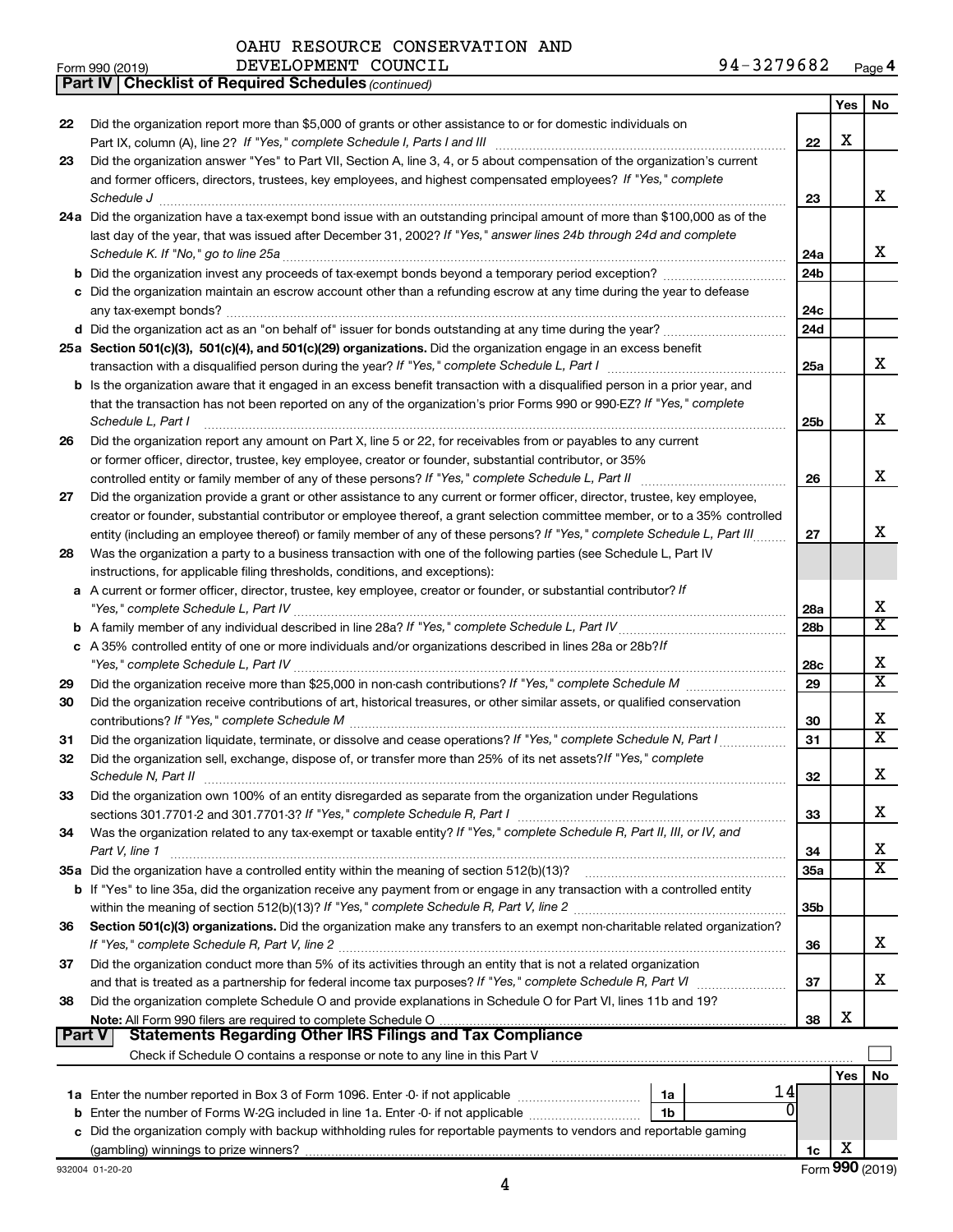| OAHU RESOURCE CONSERVATION AND |  |  |
|--------------------------------|--|--|
|--------------------------------|--|--|

| Part V | Statements Regarding Other IRS Filings and Tax Compliance (continued)                                                                                                                                                           |                 |     |                         |  |  |  |
|--------|---------------------------------------------------------------------------------------------------------------------------------------------------------------------------------------------------------------------------------|-----------------|-----|-------------------------|--|--|--|
|        |                                                                                                                                                                                                                                 |                 | Yes | No                      |  |  |  |
|        | 2a Enter the number of employees reported on Form W-3, Transmittal of Wage and Tax Statements,                                                                                                                                  |                 |     |                         |  |  |  |
|        | 22<br>filed for the calendar year ending with or within the year covered by this return<br>2a                                                                                                                                   |                 |     |                         |  |  |  |
|        | b If at least one is reported on line 2a, did the organization file all required federal employment tax returns?                                                                                                                | 2 <sub>b</sub>  | х   |                         |  |  |  |
|        |                                                                                                                                                                                                                                 |                 |     |                         |  |  |  |
|        | 3a Did the organization have unrelated business gross income of \$1,000 or more during the year?                                                                                                                                | 3a              |     | x.                      |  |  |  |
|        |                                                                                                                                                                                                                                 | 3b              |     |                         |  |  |  |
|        | 4a At any time during the calendar year, did the organization have an interest in, or a signature or other authority over, a                                                                                                    |                 |     |                         |  |  |  |
|        | financial account in a foreign country (such as a bank account, securities account, or other financial account)?                                                                                                                | 4a              |     | x                       |  |  |  |
|        | <b>b</b> If "Yes," enter the name of the foreign country $\blacktriangleright$                                                                                                                                                  |                 |     |                         |  |  |  |
|        | See instructions for filing requirements for FinCEN Form 114, Report of Foreign Bank and Financial Accounts (FBAR).                                                                                                             |                 |     | x                       |  |  |  |
| 5a     |                                                                                                                                                                                                                                 |                 |     |                         |  |  |  |
|        |                                                                                                                                                                                                                                 | 5b              |     | $\overline{\texttt{x}}$ |  |  |  |
|        |                                                                                                                                                                                                                                 | 5c              |     |                         |  |  |  |
|        | 6a Does the organization have annual gross receipts that are normally greater than \$100,000, and did the organization solicit                                                                                                  |                 |     |                         |  |  |  |
|        |                                                                                                                                                                                                                                 | 6a              |     | x                       |  |  |  |
|        | b If "Yes," did the organization include with every solicitation an express statement that such contributions or gifts                                                                                                          |                 |     |                         |  |  |  |
|        | were not tax deductible?                                                                                                                                                                                                        | 6b              |     |                         |  |  |  |
| 7      | Organizations that may receive deductible contributions under section 170(c).                                                                                                                                                   |                 |     |                         |  |  |  |
|        | Did the organization receive a payment in excess of \$75 made partly as a contribution and partly for goods and services provided to the payor?                                                                                 | 7a              |     | x.                      |  |  |  |
| b      |                                                                                                                                                                                                                                 | 7b              |     |                         |  |  |  |
|        | Did the organization sell, exchange, or otherwise dispose of tangible personal property for which it was required                                                                                                               |                 |     | x                       |  |  |  |
|        | 7d                                                                                                                                                                                                                              | 7c              |     |                         |  |  |  |
|        |                                                                                                                                                                                                                                 | 7е              |     | x                       |  |  |  |
| f      | Did the organization receive any funds, directly or indirectly, to pay premiums on a personal benefit contract?<br>Did the organization, during the year, pay premiums, directly or indirectly, on a personal benefit contract? |                 |     |                         |  |  |  |
| g      | If the organization received a contribution of qualified intellectual property, did the organization file Form 8899 as required?                                                                                                |                 |     |                         |  |  |  |
| h      | If the organization received a contribution of cars, boats, airplanes, or other vehicles, did the organization file a Form 1098-C?                                                                                              |                 |     |                         |  |  |  |
| 8      | Sponsoring organizations maintaining donor advised funds. Did a donor advised fund maintained by the                                                                                                                            | 7h              |     |                         |  |  |  |
|        |                                                                                                                                                                                                                                 | 8               |     |                         |  |  |  |
| 9      | Sponsoring organizations maintaining donor advised funds.                                                                                                                                                                       |                 |     |                         |  |  |  |
| а      | Did the sponsoring organization make any taxable distributions under section 4966?                                                                                                                                              | 9а              |     |                         |  |  |  |
| b      |                                                                                                                                                                                                                                 | 9b              |     |                         |  |  |  |
| 10     | Section 501(c)(7) organizations. Enter:                                                                                                                                                                                         |                 |     |                         |  |  |  |
|        | 10a                                                                                                                                                                                                                             |                 |     |                         |  |  |  |
|        | 10 <sub>b</sub><br>b Gross receipts, included on Form 990, Part VIII, line 12, for public use of club facilities                                                                                                                |                 |     |                         |  |  |  |
| 11.    | Section 501(c)(12) organizations. Enter:                                                                                                                                                                                        |                 |     |                         |  |  |  |
|        | 11a                                                                                                                                                                                                                             |                 |     |                         |  |  |  |
|        | b Gross income from other sources (Do not net amounts due or paid to other sources against                                                                                                                                      |                 |     |                         |  |  |  |
|        | 11b                                                                                                                                                                                                                             |                 |     |                         |  |  |  |
|        | 12a Section 4947(a)(1) non-exempt charitable trusts. Is the organization filing Form 990 in lieu of Form 1041?                                                                                                                  | 12a             |     |                         |  |  |  |
|        | <b>b</b> If "Yes," enter the amount of tax-exempt interest received or accrued during the year<br>12b                                                                                                                           |                 |     |                         |  |  |  |
| 13     | Section 501(c)(29) qualified nonprofit health insurance issuers.                                                                                                                                                                |                 |     |                         |  |  |  |
|        | <b>a</b> Is the organization licensed to issue qualified health plans in more than one state?                                                                                                                                   | 1За             |     |                         |  |  |  |
|        | Note: See the instructions for additional information the organization must report on Schedule O.                                                                                                                               |                 |     |                         |  |  |  |
|        | <b>b</b> Enter the amount of reserves the organization is required to maintain by the states in which the                                                                                                                       |                 |     |                         |  |  |  |
|        | 13b                                                                                                                                                                                                                             |                 |     |                         |  |  |  |
|        | 13 <sub>c</sub>                                                                                                                                                                                                                 |                 |     | x                       |  |  |  |
|        | 14a Did the organization receive any payments for indoor tanning services during the tax year?                                                                                                                                  | 14a             |     |                         |  |  |  |
|        | <b>b</b> If "Yes," has it filed a Form 720 to report these payments? If "No," provide an explanation on Schedule O                                                                                                              | 14 <sub>b</sub> |     |                         |  |  |  |
| 15     | Is the organization subject to the section 4960 tax on payment(s) of more than \$1,000,000 in remuneration or                                                                                                                   |                 |     | x                       |  |  |  |
|        |                                                                                                                                                                                                                                 | 15              |     |                         |  |  |  |
| 16     | If "Yes," see instructions and file Form 4720, Schedule N.<br>Is the organization an educational institution subject to the section 4968 excise tax on net investment income?                                                   | 16              |     | x                       |  |  |  |
|        | If "Yes," complete Form 4720, Schedule O.                                                                                                                                                                                       |                 |     |                         |  |  |  |
|        |                                                                                                                                                                                                                                 |                 |     |                         |  |  |  |

Form (2019) **990**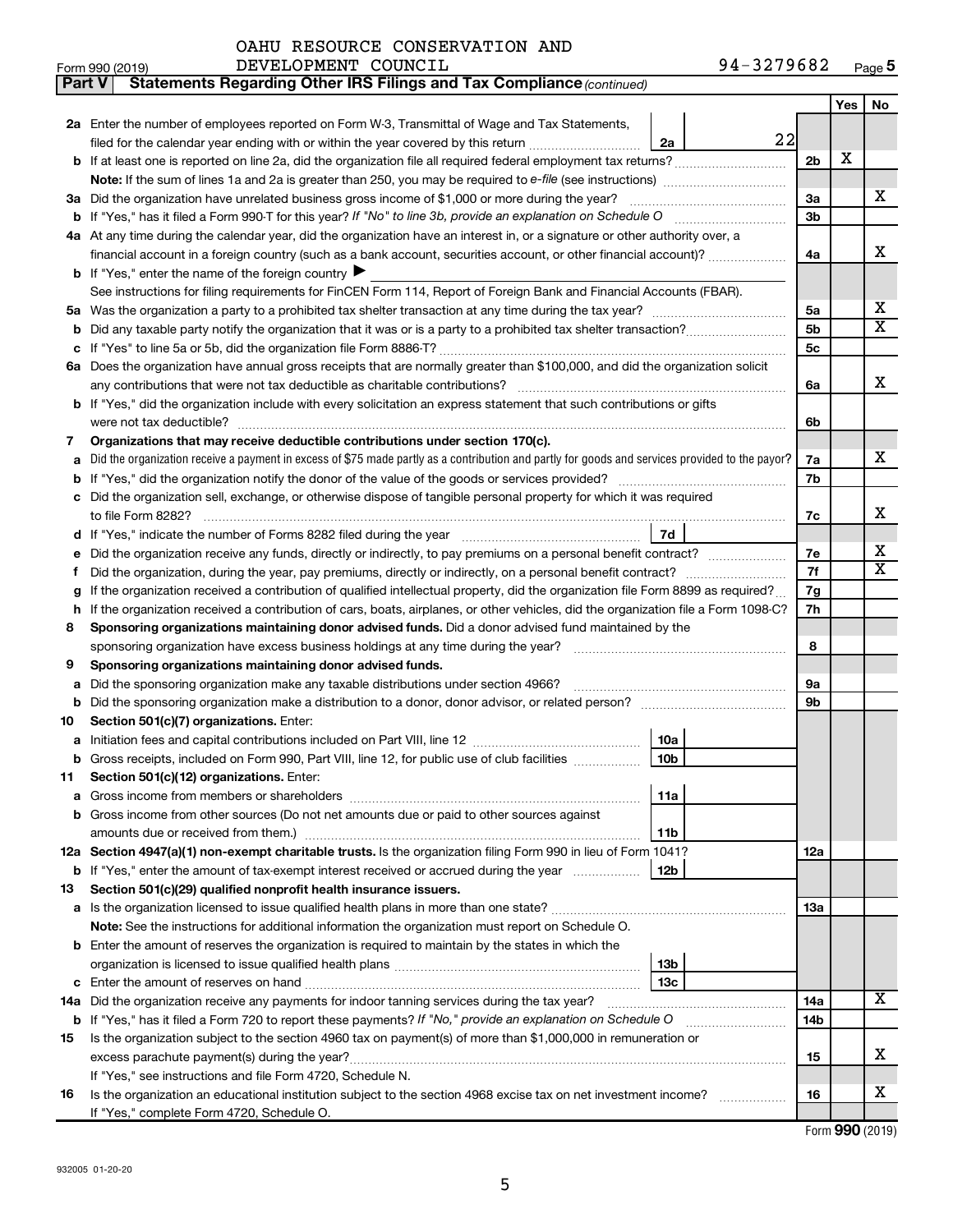| Part VI   Governance, Management, and Disclosure For each "Yes" response to lines 2 through 7b below, and for a "No" response |  |  |  |  |  |
|-------------------------------------------------------------------------------------------------------------------------------|--|--|--|--|--|
| to line 8a, 8b, or 10b below, describe the circumstances, processes, or changes on Schedule O. See instructions.              |  |  |  |  |  |

|     |                                                                                                                                                                                                                                |    |  |                 |                         | X                             |
|-----|--------------------------------------------------------------------------------------------------------------------------------------------------------------------------------------------------------------------------------|----|--|-----------------|-------------------------|-------------------------------|
|     | <b>Section A. Governing Body and Management</b>                                                                                                                                                                                |    |  |                 |                         |                               |
|     |                                                                                                                                                                                                                                |    |  |                 | Yes                     | No                            |
|     | <b>1a</b> Enter the number of voting members of the governing body at the end of the tax year                                                                                                                                  | 1a |  | 5               |                         |                               |
|     | If there are material differences in voting rights among members of the governing body, or if the governing                                                                                                                    |    |  |                 |                         |                               |
|     | body delegated broad authority to an executive committee or similar committee, explain on Schedule O.                                                                                                                          |    |  |                 |                         |                               |
| b   | Enter the number of voting members included on line 1a, above, who are independent                                                                                                                                             | 1b |  | 5               |                         |                               |
| 2   | Did any officer, director, trustee, or key employee have a family relationship or a business relationship with any other                                                                                                       |    |  |                 |                         |                               |
|     | officer, director, trustee, or key employee?                                                                                                                                                                                   |    |  | 2               |                         | x                             |
| 3   | Did the organization delegate control over management duties customarily performed by or under the direct supervision                                                                                                          |    |  |                 |                         |                               |
|     |                                                                                                                                                                                                                                |    |  | 3               |                         | х                             |
| 4   | Did the organization make any significant changes to its governing documents since the prior Form 990 was filed?                                                                                                               |    |  | 4               |                         | $\overline{\textbf{x}}$       |
| 5   |                                                                                                                                                                                                                                |    |  | 5               |                         | $\overline{\textbf{x}}$       |
| 6   | Did the organization have members or stockholders?                                                                                                                                                                             |    |  | 6               |                         | $\overline{\mathtt{x}}$       |
| 7a  | Did the organization have members, stockholders, or other persons who had the power to elect or appoint one or                                                                                                                 |    |  |                 |                         |                               |
|     | more members of the governing body?                                                                                                                                                                                            |    |  | 7a              |                         | х                             |
|     | <b>b</b> Are any governance decisions of the organization reserved to (or subject to approval by) members, stockholders, or                                                                                                    |    |  |                 |                         |                               |
|     | persons other than the governing body?                                                                                                                                                                                         |    |  | 7b              |                         | х                             |
| 8   | Did the organization contemporaneously document the meetings held or written actions undertaken during the year by the following:                                                                                              |    |  |                 |                         |                               |
|     | The governing body?                                                                                                                                                                                                            |    |  | 8а              | х                       |                               |
| a   |                                                                                                                                                                                                                                |    |  | 8b              | $\overline{\textbf{x}}$ |                               |
| b   |                                                                                                                                                                                                                                |    |  |                 |                         |                               |
| 9   | Is there any officer, director, trustee, or key employee listed in Part VII, Section A, who cannot be reached at the                                                                                                           |    |  | 9               |                         | x                             |
|     | Section B. Policies (This Section B requests information about policies not required by the Internal Revenue Code.)                                                                                                            |    |  |                 |                         |                               |
|     |                                                                                                                                                                                                                                |    |  |                 |                         |                               |
|     |                                                                                                                                                                                                                                |    |  |                 | Yes                     | No<br>$\overline{\mathbf{X}}$ |
|     |                                                                                                                                                                                                                                |    |  | 10a             |                         |                               |
|     | b If "Yes," did the organization have written policies and procedures governing the activities of such chapters, affiliates,                                                                                                   |    |  |                 |                         |                               |
|     |                                                                                                                                                                                                                                |    |  | 10 <sub>b</sub> | X                       |                               |
|     | 11a Has the organization provided a complete copy of this Form 990 to all members of its governing body before filing the form?                                                                                                |    |  | 11a             |                         |                               |
| b   | Describe in Schedule O the process, if any, used by the organization to review this Form 990.                                                                                                                                  |    |  |                 | х                       |                               |
| 12a |                                                                                                                                                                                                                                |    |  | 12a             | $\overline{\textbf{x}}$ |                               |
| b   | Were officers, directors, or trustees, and key employees required to disclose annually interests that could give rise to conflicts?                                                                                            |    |  | 12 <sub>b</sub> |                         |                               |
| с   | Did the organization regularly and consistently monitor and enforce compliance with the policy? If "Yes," describe                                                                                                             |    |  |                 | х                       |                               |
|     | in Schedule O how this was done                                                                                                                                                                                                |    |  | 12c             | $\overline{\texttt{x}}$ |                               |
| 13  | Did the organization have a written whistleblower policy?                                                                                                                                                                      |    |  | 13              | $\overline{\texttt{x}}$ |                               |
| 14  | Did the organization have a written document retention and destruction policy? [11] manuscription materials and destruction policy? [11] manuscription materials and the organization have a written document retention and de |    |  | 14              |                         |                               |
| 15  | Did the process for determining compensation of the following persons include a review and approval by independent                                                                                                             |    |  |                 |                         |                               |
|     | persons, comparability data, and contemporaneous substantiation of the deliberation and decision?                                                                                                                              |    |  |                 |                         |                               |
| a   | The organization's CEO, Executive Director, or top management official manufactured content content of the organization's CEO, Executive Director, or top management official manufactured content of the original content of  |    |  | 15a             | х                       |                               |
|     | <b>b</b> Other officers or key employees of the organization                                                                                                                                                                   |    |  | 15b             |                         | X                             |
|     | If "Yes" to line 15a or 15b, describe the process in Schedule O (see instructions).                                                                                                                                            |    |  |                 |                         |                               |
|     | 16a Did the organization invest in, contribute assets to, or participate in a joint venture or similar arrangement with a                                                                                                      |    |  |                 |                         |                               |
|     | taxable entity during the year?                                                                                                                                                                                                |    |  | 16a             |                         | х                             |
|     | b If "Yes," did the organization follow a written policy or procedure requiring the organization to evaluate its participation                                                                                                 |    |  |                 |                         |                               |
|     | in joint venture arrangements under applicable federal tax law, and take steps to safeguard the organization's                                                                                                                 |    |  |                 |                         |                               |
|     | exempt status with respect to such arrangements?                                                                                                                                                                               |    |  | 16b             |                         |                               |
|     | <b>Section C. Disclosure</b>                                                                                                                                                                                                   |    |  |                 |                         |                               |
| 17  | List the states with which a copy of this Form 990 is required to be filed $\blacktriangleright$ HT                                                                                                                            |    |  |                 |                         |                               |
| 18  | Section 6104 requires an organization to make its Forms 1023 (1024 or 1024-A, if applicable), 990, and 990-T (Section 501(c)(3)s only) available                                                                               |    |  |                 |                         |                               |
|     | for public inspection. Indicate how you made these available. Check all that apply.                                                                                                                                            |    |  |                 |                         |                               |
|     | $\lfloor x \rfloor$ Upon request<br>$ \mathbf{X} $ Own website<br>$\lfloor X \rfloor$ Another's website<br>Other (explain on Schedule O)                                                                                       |    |  |                 |                         |                               |
| 19  | Describe on Schedule O whether (and if so, how) the organization made its governing documents, conflict of interest policy, and financial                                                                                      |    |  |                 |                         |                               |
|     | statements available to the public during the tax year.                                                                                                                                                                        |    |  |                 |                         |                               |
| 20  | State the name, address, and telephone number of the person who possesses the organization's books and records                                                                                                                 |    |  |                 |                         |                               |
|     | DAVE ELLIOTT - (808) 622-9026                                                                                                                                                                                                  |    |  |                 |                         |                               |
|     | PO BOX 209, KUNIA, HI<br>96759                                                                                                                                                                                                 |    |  |                 |                         |                               |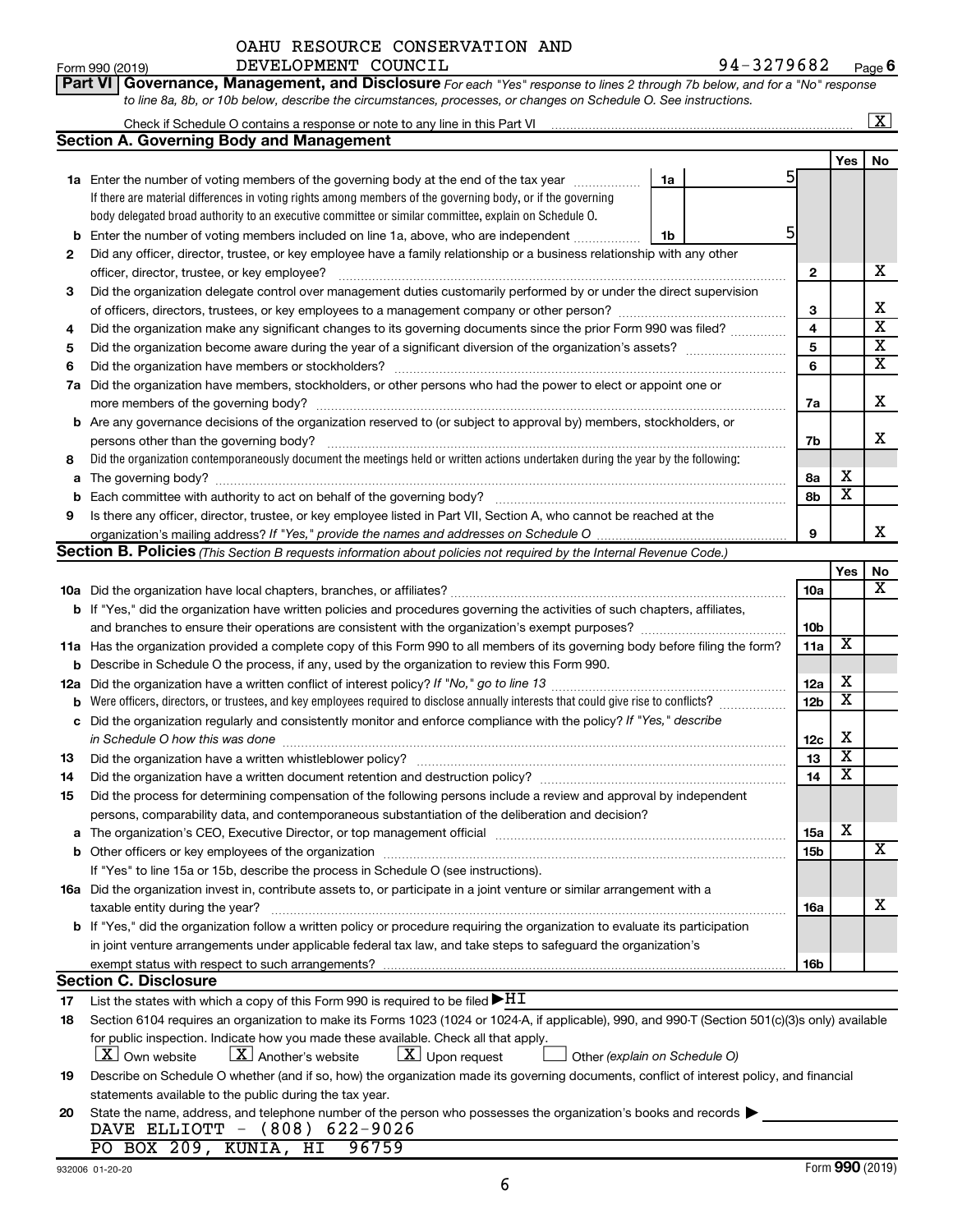|  | OAHU RESOURCE CONSERVATION AND |  |
|--|--------------------------------|--|
|  |                                |  |

 $\Box$ 

|  |                                               |  | Part VII Compensation of Officers, Directors, Trustees, Key Employees, Highest Compensated |  |  |
|--|-----------------------------------------------|--|--------------------------------------------------------------------------------------------|--|--|
|  | <b>Employees, and Independent Contractors</b> |  |                                                                                            |  |  |

#### Check if Schedule O contains a response or note to any line in this Part VII

**Section A. Officers, Directors, Trustees, Key Employees, and Highest Compensated Employees**

**1a**  Complete this table for all persons required to be listed. Report compensation for the calendar year ending with or within the organization's tax year.  $\bullet$  List all of the organization's current officers, directors, trustees (whether individuals or organizations), regardless of amount of compensation.

Enter -0- in columns (D), (E), and (F) if no compensation was paid.

**•** List all of the organization's current key employees, if any. See instructions for definition of "key employee."

**•** List the organization's five *current* highest compensated employees (other than an officer, director, trustee, or key employee) who received reportable compensation (Box 5 of Form W-2 and/or Box 7 of Form 1099-MISC) of more than \$100,000 from the organization and any related organizations.

 $\bullet$  List all of the organization's former officers, key employees, and highest compensated employees who received more than \$100,000 of reportable compensation from the organization and any related organizations.

**•** List all of the organization's former directors or trustees that received, in the capacity as a former director or trustee of the organization, more than \$10,000 of reportable compensation from the organization and any related organizations.

See instructions for the order in which to list the persons above.

Check this box if neither the organization nor any related organization compensated any current officer, director, or trustee.  $\Box$ 

| (A)                   | (B)                      |                                                                                                         |                       | (C)         |              |                                 | (D)    | (E)             | (F)             |                             |  |
|-----------------------|--------------------------|---------------------------------------------------------------------------------------------------------|-----------------------|-------------|--------------|---------------------------------|--------|-----------------|-----------------|-----------------------------|--|
| Name and title        | Average                  | (do not check more than one<br>box, unless person is both an<br>officer and a director/trustee)<br>week |                       |             | Position     |                                 |        | Reportable      | Reportable      | Estimated                   |  |
|                       | hours per                |                                                                                                         |                       |             |              |                                 |        | compensation    | compensation    | amount of                   |  |
|                       |                          |                                                                                                         |                       |             |              |                                 |        | from            | from related    | other                       |  |
|                       | (list any                |                                                                                                         |                       |             |              |                                 |        | the             | organizations   | compensation                |  |
|                       | hours for                |                                                                                                         |                       |             |              |                                 |        | organization    | (W-2/1099-MISC) | from the                    |  |
|                       | related<br>organizations |                                                                                                         |                       |             |              |                                 |        | (W-2/1099-MISC) |                 | organization<br>and related |  |
|                       | below                    |                                                                                                         |                       |             |              |                                 |        |                 |                 | organizations               |  |
|                       | line)                    | Individual trustee or director                                                                          | Institutional trustee | Officer     | Key employee | Highest compensated<br>employee | Former |                 |                 |                             |  |
| (1) TAYLOR KELLERMAN  | 5.00                     |                                                                                                         |                       |             |              |                                 |        |                 |                 |                             |  |
| PRESIDENT             |                          | $\mathbf X$                                                                                             |                       | $\mathbf x$ |              |                                 |        | 0.              | 0.              | $\mathbf 0$ .               |  |
| (2) MARK PHILLIPSON   | 2.00                     |                                                                                                         |                       |             |              |                                 |        |                 |                 |                             |  |
| <b>VP/TREASURER</b>   |                          | X                                                                                                       |                       | $\mathbf X$ |              |                                 |        | $\mathbf 0$     | 0.              | $\mathbf 0$ .               |  |
| (3) YARROW FLOWER     | 2.00                     |                                                                                                         |                       |             |              |                                 |        |                 |                 |                             |  |
| <b>DIRECTOR</b>       |                          | X                                                                                                       |                       |             |              |                                 |        | $\mathbf 0$     | 0.              | $\mathbf 0$ .               |  |
| (4) MELISSA Z. RHODEN | 2.00                     |                                                                                                         |                       |             |              |                                 |        |                 |                 |                             |  |
| SECRETARY             |                          | X                                                                                                       |                       | $\mathbf x$ |              |                                 |        | 0.              | $\mathbf 0$ .   | $\mathbf 0$ .               |  |
| (5) ETHAN WEST        | 2.00                     |                                                                                                         |                       |             |              |                                 |        |                 |                 |                             |  |
| <b>DIRECTOR</b>       |                          | $\mathbf X$                                                                                             |                       |             |              |                                 |        | 0.              | $\mathbf 0$ .   | $\mathbf 0$ .               |  |
| (6) JEAN A. BROKISH   | 37.00                    |                                                                                                         |                       |             |              |                                 |        |                 |                 |                             |  |
| EXECUTIVE DIRECTOR    |                          |                                                                                                         |                       | $\mathbf X$ |              |                                 |        | 83,916.         | 0.              | $\mathbf 0$ .               |  |
| (7) DAVE ELLIOTT      | 40.00                    |                                                                                                         |                       |             |              |                                 |        |                 |                 |                             |  |
| EXECUTIVE DIRECTOR    |                          |                                                                                                         |                       | $\mathbf x$ |              |                                 |        | 67,850.         | 0.              | $\mathbf 0$ .               |  |
|                       |                          |                                                                                                         |                       |             |              |                                 |        |                 |                 |                             |  |
|                       |                          |                                                                                                         |                       |             |              |                                 |        |                 |                 |                             |  |
|                       |                          |                                                                                                         |                       |             |              |                                 |        |                 |                 |                             |  |
|                       |                          |                                                                                                         |                       |             |              |                                 |        |                 |                 |                             |  |
|                       |                          |                                                                                                         |                       |             |              |                                 |        |                 |                 |                             |  |
|                       |                          |                                                                                                         |                       |             |              |                                 |        |                 |                 |                             |  |
|                       |                          |                                                                                                         |                       |             |              |                                 |        |                 |                 |                             |  |
|                       |                          |                                                                                                         |                       |             |              |                                 |        |                 |                 |                             |  |
|                       |                          |                                                                                                         |                       |             |              |                                 |        |                 |                 |                             |  |
|                       |                          |                                                                                                         |                       |             |              |                                 |        |                 |                 |                             |  |
|                       |                          |                                                                                                         |                       |             |              |                                 |        |                 |                 |                             |  |
|                       |                          |                                                                                                         |                       |             |              |                                 |        |                 |                 |                             |  |
|                       |                          |                                                                                                         |                       |             |              |                                 |        |                 |                 |                             |  |
|                       |                          |                                                                                                         |                       |             |              |                                 |        |                 |                 |                             |  |
|                       |                          |                                                                                                         |                       |             |              |                                 |        |                 |                 |                             |  |
|                       |                          |                                                                                                         |                       |             |              |                                 |        |                 |                 |                             |  |
|                       |                          |                                                                                                         |                       |             |              |                                 |        |                 |                 |                             |  |
|                       |                          |                                                                                                         |                       |             |              |                                 |        |                 |                 |                             |  |
|                       |                          |                                                                                                         |                       |             |              |                                 |        |                 |                 |                             |  |

Form (2019) **990**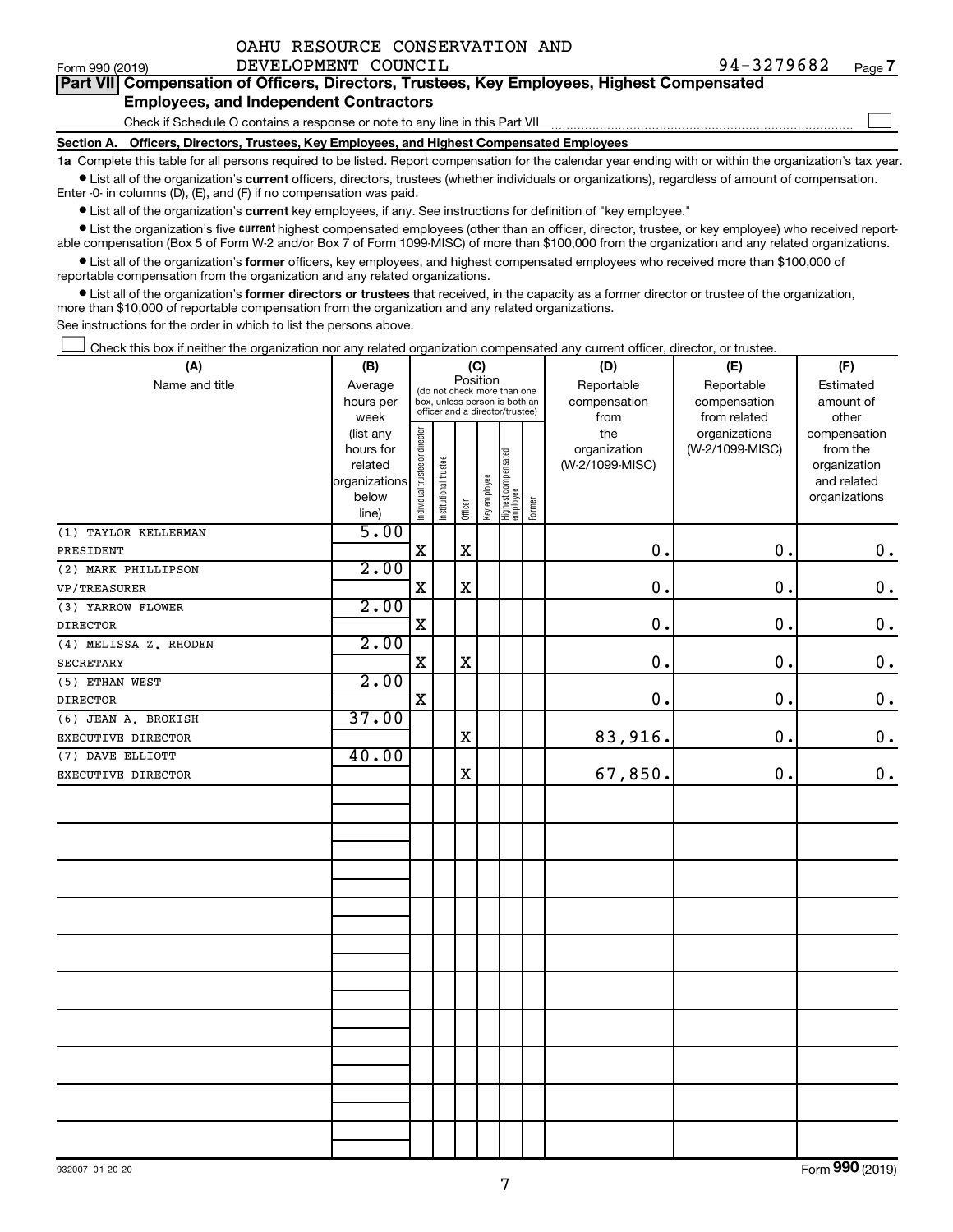|              | OAHU RESOURCE CONSERVATION AND                                                                                                                                                                                                                         |                                                                      |                                |                       |                 |              |                                                                                                 |        |                                           |                                                   |                                      |        |                                                                          |                        |
|--------------|--------------------------------------------------------------------------------------------------------------------------------------------------------------------------------------------------------------------------------------------------------|----------------------------------------------------------------------|--------------------------------|-----------------------|-----------------|--------------|-------------------------------------------------------------------------------------------------|--------|-------------------------------------------|---------------------------------------------------|--------------------------------------|--------|--------------------------------------------------------------------------|------------------------|
|              | DEVELOPMENT COUNCIL<br>Form 990 (2019)                                                                                                                                                                                                                 |                                                                      |                                |                       |                 |              |                                                                                                 |        |                                           | 94-3279682                                        |                                      |        |                                                                          | Page 8                 |
|              | <b>Part VII</b><br>Section A. Officers, Directors, Trustees, Key Employees, and Highest Compensated Employees (continued)                                                                                                                              |                                                                      |                                |                       |                 |              |                                                                                                 |        |                                           |                                                   |                                      |        |                                                                          |                        |
|              | (A)<br>Name and title                                                                                                                                                                                                                                  | (B)<br>Average<br>hours per<br>week                                  |                                |                       | (C)<br>Position |              | (do not check more than one<br>box, unless person is both an<br>officer and a director/trustee) |        | (D)<br>Reportable<br>compensation<br>from | (E)<br>Reportable<br>compensation<br>from related |                                      |        | (F)<br>Estimated<br>amount of<br>other                                   |                        |
|              |                                                                                                                                                                                                                                                        | (list any<br>hours for<br>related<br>organizations<br>below<br>line) | Individual trustee or director | Institutional trustee | Officer         | Key employee | Highest compensated<br>employee                                                                 | Former | the<br>organization<br>(W-2/1099-MISC)    | organizations<br>(W-2/1099-MISC)                  |                                      |        | compensation<br>from the<br>organization<br>and related<br>organizations |                        |
|              |                                                                                                                                                                                                                                                        |                                                                      |                                |                       |                 |              |                                                                                                 |        |                                           |                                                   |                                      |        |                                                                          |                        |
|              |                                                                                                                                                                                                                                                        |                                                                      |                                |                       |                 |              |                                                                                                 |        |                                           |                                                   |                                      |        |                                                                          |                        |
|              |                                                                                                                                                                                                                                                        |                                                                      |                                |                       |                 |              |                                                                                                 |        |                                           |                                                   |                                      |        |                                                                          |                        |
|              |                                                                                                                                                                                                                                                        |                                                                      |                                |                       |                 |              |                                                                                                 |        |                                           |                                                   |                                      |        |                                                                          |                        |
|              |                                                                                                                                                                                                                                                        |                                                                      |                                |                       |                 |              |                                                                                                 |        |                                           |                                                   |                                      |        |                                                                          |                        |
|              |                                                                                                                                                                                                                                                        |                                                                      |                                |                       |                 |              |                                                                                                 |        |                                           |                                                   |                                      |        |                                                                          |                        |
|              |                                                                                                                                                                                                                                                        |                                                                      |                                |                       |                 |              |                                                                                                 |        |                                           |                                                   |                                      |        |                                                                          |                        |
|              |                                                                                                                                                                                                                                                        |                                                                      |                                |                       |                 |              |                                                                                                 |        |                                           |                                                   |                                      |        |                                                                          |                        |
|              | 1b Subtotal                                                                                                                                                                                                                                            |                                                                      |                                |                       |                 |              |                                                                                                 |        | 151,766.<br>0.                            |                                                   | $\overline{0}$ .<br>$\overline{0}$ . |        |                                                                          | 0.<br>$\overline{0}$ . |
| $\mathbf{2}$ | Total number of individuals (including but not limited to those listed above) who received more than \$100,000 of reportable                                                                                                                           |                                                                      |                                |                       |                 |              |                                                                                                 |        | 151,766.                                  |                                                   | $\overline{0}$ .                     |        |                                                                          | $\overline{0}$ .       |
|              | compensation from the organization $\blacktriangleright$                                                                                                                                                                                               |                                                                      |                                |                       |                 |              |                                                                                                 |        |                                           |                                                   |                                      |        |                                                                          | 0                      |
| З            | Did the organization list any former officer, director, trustee, key employee, or highest compensated employee on                                                                                                                                      |                                                                      |                                |                       |                 |              |                                                                                                 |        |                                           |                                                   |                                      |        | Yes                                                                      | No<br>х                |
| 4            | line 1a? If "Yes," complete Schedule J for such individual manufactured content content for the complete schedu<br>For any individual listed on line 1a, is the sum of reportable compensation and other compensation from the organization            |                                                                      |                                |                       |                 |              |                                                                                                 |        |                                           |                                                   |                                      | З<br>4 |                                                                          | X.                     |
| 5            | Did any person listed on line 1a receive or accrue compensation from any unrelated organization or individual for services                                                                                                                             |                                                                      |                                |                       |                 |              |                                                                                                 |        |                                           |                                                   |                                      | 5      |                                                                          | x                      |
|              | <b>Section B. Independent Contractors</b>                                                                                                                                                                                                              |                                                                      |                                |                       |                 |              |                                                                                                 |        |                                           |                                                   |                                      |        |                                                                          |                        |
| 1            | Complete this table for your five highest compensated independent contractors that received more than \$100,000 of compensation from<br>the organization. Report compensation for the calendar year ending with or within the organization's tax year. |                                                                      |                                |                       |                 |              |                                                                                                 |        |                                           |                                                   |                                      |        |                                                                          |                        |
|              | (A)<br>Name and business address                                                                                                                                                                                                                       |                                                                      |                                | <b>NONE</b>           |                 |              |                                                                                                 |        | (B)<br>Description of services            |                                                   |                                      | (C)    | Compensation                                                             |                        |
|              |                                                                                                                                                                                                                                                        |                                                                      |                                |                       |                 |              |                                                                                                 |        |                                           |                                                   |                                      |        |                                                                          |                        |
|              |                                                                                                                                                                                                                                                        |                                                                      |                                |                       |                 |              |                                                                                                 |        |                                           |                                                   |                                      |        |                                                                          |                        |
|              |                                                                                                                                                                                                                                                        |                                                                      |                                |                       |                 |              |                                                                                                 |        |                                           |                                                   |                                      |        |                                                                          |                        |
|              |                                                                                                                                                                                                                                                        |                                                                      |                                |                       |                 |              |                                                                                                 |        |                                           |                                                   |                                      |        |                                                                          |                        |
| 2            | Total number of independent contractors (including but not limited to those listed above) who received more than<br>\$100,000 of compensation from the organization                                                                                    |                                                                      |                                |                       |                 |              | 0                                                                                               |        |                                           |                                                   |                                      |        |                                                                          |                        |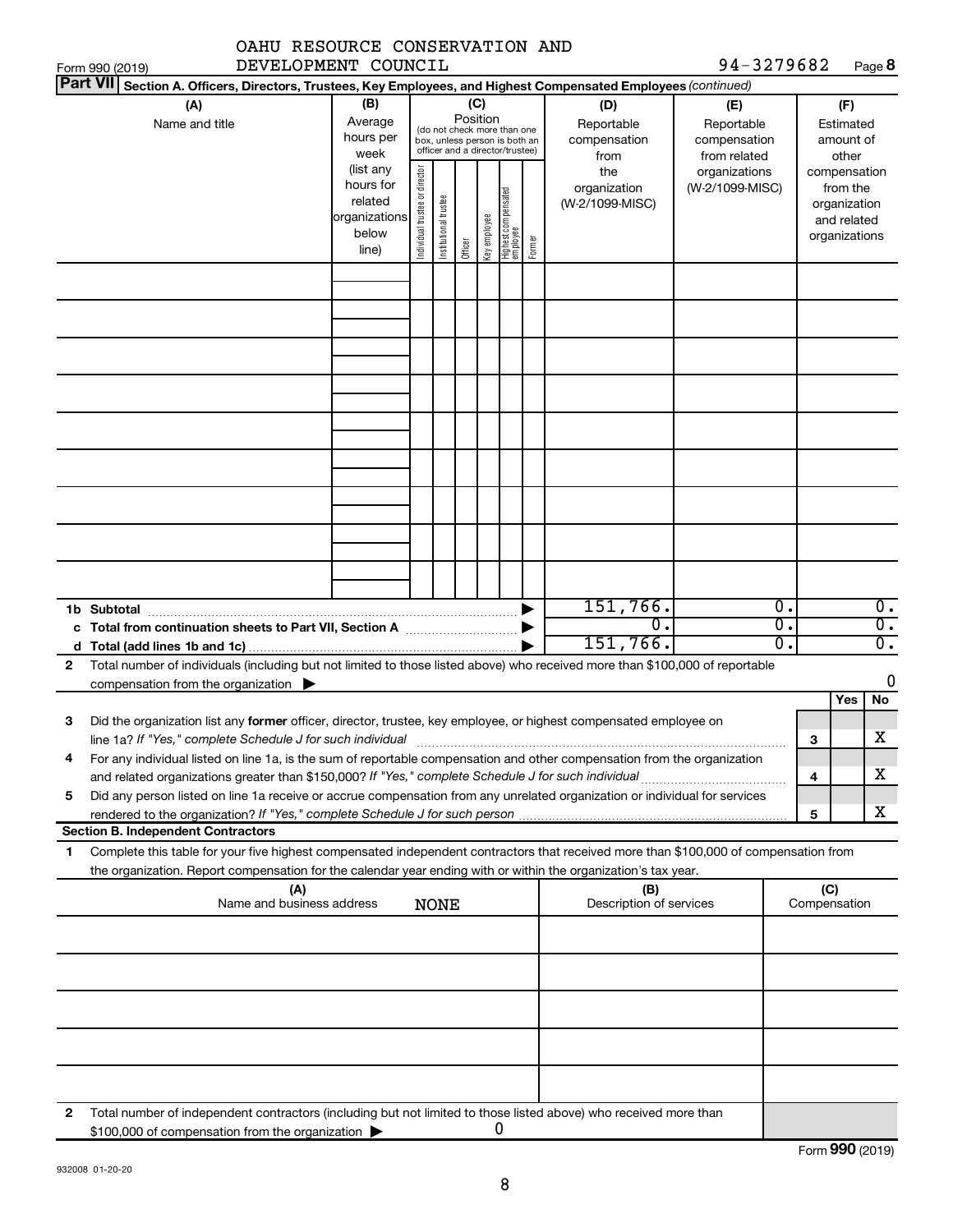|                                                           | <b>Part VIII</b> |    | <b>Statement of Revenue</b>                                                                                                                                                                                                                                                                                                                                                        |                       |               |                                                        |                  |                                                                 |
|-----------------------------------------------------------|------------------|----|------------------------------------------------------------------------------------------------------------------------------------------------------------------------------------------------------------------------------------------------------------------------------------------------------------------------------------------------------------------------------------|-----------------------|---------------|--------------------------------------------------------|------------------|-----------------------------------------------------------------|
|                                                           |                  |    |                                                                                                                                                                                                                                                                                                                                                                                    |                       |               |                                                        |                  |                                                                 |
|                                                           |                  |    |                                                                                                                                                                                                                                                                                                                                                                                    |                       | Total revenue | Related or exempt<br>function revenue business revenue | Unrelated        | (D)<br>Revenue excluded<br>from tax under<br>sections 512 - 514 |
| Contributions, Gifts, Grants<br>and Other Similar Amounts |                  |    | 1 a Federated campaigns<br>1a<br>1 <sub>b</sub><br><b>b</b> Membership dues<br>1 <sub>c</sub><br>c Fundraising events<br>1d<br>d Related organizations<br>$\overline{\phantom{a}}$<br>Government grants (contributions)<br>1e<br>f All other contributions, gifts, grants, and<br>similar amounts not included above<br>1f<br>Noncash contributions included in lines 1a-1f<br> 1g | 454,422.<br>199,349.  |               |                                                        |                  |                                                                 |
|                                                           |                  | h. |                                                                                                                                                                                                                                                                                                                                                                                    |                       | 653,771.      |                                                        |                  |                                                                 |
|                                                           |                  |    |                                                                                                                                                                                                                                                                                                                                                                                    | <b>Business Code</b>  |               |                                                        |                  |                                                                 |
| Program Service<br>Revenue                                | 2a               | b  | OTHER                                                                                                                                                                                                                                                                                                                                                                              | 541900                | 132, 160.     | 132, 160.                                              |                  |                                                                 |
|                                                           |                  | c  | the control of the control of the control of the control of the control of                                                                                                                                                                                                                                                                                                         |                       |               |                                                        |                  |                                                                 |
|                                                           |                  | d  | <u> 1980 - Johann Barn, mars ann an t-Amhain an t-Amhain an t-Amhain an t-Amhain an t-Amhain an t-Amhain an t-A</u>                                                                                                                                                                                                                                                                |                       |               |                                                        |                  |                                                                 |
|                                                           |                  | е  |                                                                                                                                                                                                                                                                                                                                                                                    |                       |               |                                                        |                  |                                                                 |
|                                                           |                  |    | f All other program service revenue                                                                                                                                                                                                                                                                                                                                                |                       |               |                                                        |                  |                                                                 |
|                                                           |                  |    |                                                                                                                                                                                                                                                                                                                                                                                    | ▶                     | 132, 160.     |                                                        |                  |                                                                 |
|                                                           | 3<br>4           |    | Investment income (including dividends, interest, and<br>Income from investment of tax-exempt bond proceeds                                                                                                                                                                                                                                                                        |                       | 762.          |                                                        |                  | 762.                                                            |
|                                                           | 5                |    |                                                                                                                                                                                                                                                                                                                                                                                    |                       |               |                                                        |                  |                                                                 |
|                                                           |                  |    | (i) Real<br>6 a Gross rents<br>l 6a<br>.                                                                                                                                                                                                                                                                                                                                           | (ii) Personal         |               |                                                        |                  |                                                                 |
|                                                           |                  |    | <b>b</b> Less: rental expenses<br>6b                                                                                                                                                                                                                                                                                                                                               |                       |               |                                                        |                  |                                                                 |
|                                                           |                  |    | c Rental income or (loss)<br>6с                                                                                                                                                                                                                                                                                                                                                    |                       |               |                                                        |                  |                                                                 |
|                                                           |                  |    | d Net rental income or (loss)                                                                                                                                                                                                                                                                                                                                                      |                       |               |                                                        |                  |                                                                 |
|                                                           |                  |    | (i) Securities<br>7 a Gross amount from sales of                                                                                                                                                                                                                                                                                                                                   | (ii) Other            |               |                                                        |                  |                                                                 |
|                                                           |                  |    | assets other than inventory<br>7a                                                                                                                                                                                                                                                                                                                                                  |                       |               |                                                        |                  |                                                                 |
|                                                           |                  |    | <b>b</b> Less: cost or other basis                                                                                                                                                                                                                                                                                                                                                 |                       |               |                                                        |                  |                                                                 |
|                                                           |                  |    | and sales expenses<br>7b                                                                                                                                                                                                                                                                                                                                                           |                       |               |                                                        |                  |                                                                 |
| Revenue                                                   |                  |    | 7c<br>c Gain or (loss)                                                                                                                                                                                                                                                                                                                                                             |                       |               |                                                        |                  |                                                                 |
|                                                           |                  |    |                                                                                                                                                                                                                                                                                                                                                                                    | ▶                     |               |                                                        |                  |                                                                 |
|                                                           |                  |    | 8 a Gross income from fundraising events (not                                                                                                                                                                                                                                                                                                                                      |                       |               |                                                        |                  |                                                                 |
| Š                                                         |                  |    | including \$<br>оf<br>contributions reported on line 1c). See                                                                                                                                                                                                                                                                                                                      |                       |               |                                                        |                  |                                                                 |
|                                                           |                  |    | l8a                                                                                                                                                                                                                                                                                                                                                                                |                       |               |                                                        |                  |                                                                 |
|                                                           |                  |    | 8 <sub>b</sub>                                                                                                                                                                                                                                                                                                                                                                     |                       |               |                                                        |                  |                                                                 |
|                                                           |                  |    | c Net income or (loss) from fundraising events                                                                                                                                                                                                                                                                                                                                     | .                     |               |                                                        |                  |                                                                 |
|                                                           |                  |    | 9 a Gross income from gaming activities. See                                                                                                                                                                                                                                                                                                                                       |                       |               |                                                        |                  |                                                                 |
|                                                           |                  |    | 9a                                                                                                                                                                                                                                                                                                                                                                                 |                       |               |                                                        |                  |                                                                 |
|                                                           |                  |    | 9 <sub>b</sub>                                                                                                                                                                                                                                                                                                                                                                     |                       |               |                                                        |                  |                                                                 |
|                                                           |                  |    | c Net income or (loss) from gaming activities                                                                                                                                                                                                                                                                                                                                      |                       |               |                                                        |                  |                                                                 |
|                                                           |                  |    | 10 a Gross sales of inventory, less returns                                                                                                                                                                                                                                                                                                                                        |                       |               |                                                        |                  |                                                                 |
|                                                           |                  |    |                                                                                                                                                                                                                                                                                                                                                                                    |                       |               |                                                        |                  |                                                                 |
|                                                           |                  |    | 10bl<br><b>b</b> Less: cost of goods sold                                                                                                                                                                                                                                                                                                                                          |                       |               |                                                        |                  |                                                                 |
|                                                           |                  |    | c Net income or (loss) from sales of inventory                                                                                                                                                                                                                                                                                                                                     |                       |               |                                                        |                  |                                                                 |
|                                                           |                  |    |                                                                                                                                                                                                                                                                                                                                                                                    | <b>Business Code</b>  |               |                                                        |                  |                                                                 |
|                                                           | 11 a             |    | <u> 1989 - Johann Stein, mars an deus an deus Amerikaansk kommunister (</u>                                                                                                                                                                                                                                                                                                        |                       |               |                                                        |                  |                                                                 |
|                                                           |                  | b  |                                                                                                                                                                                                                                                                                                                                                                                    |                       |               |                                                        |                  |                                                                 |
| Miscellaneous<br>Revenue                                  |                  | c  | the control of the control of the control of the                                                                                                                                                                                                                                                                                                                                   |                       |               |                                                        |                  |                                                                 |
|                                                           |                  |    |                                                                                                                                                                                                                                                                                                                                                                                    |                       |               |                                                        |                  |                                                                 |
|                                                           |                  |    |                                                                                                                                                                                                                                                                                                                                                                                    | $\blacktriangleright$ |               |                                                        |                  |                                                                 |
|                                                           | 12               |    | Total revenue. See instructions [101] [101] Total revenue See instructions [101] [101] Total Press, Table                                                                                                                                                                                                                                                                          |                       |               | $786, 693.$ 132,160.                                   | $\overline{0}$ . | 762.                                                            |

932009 01-20-20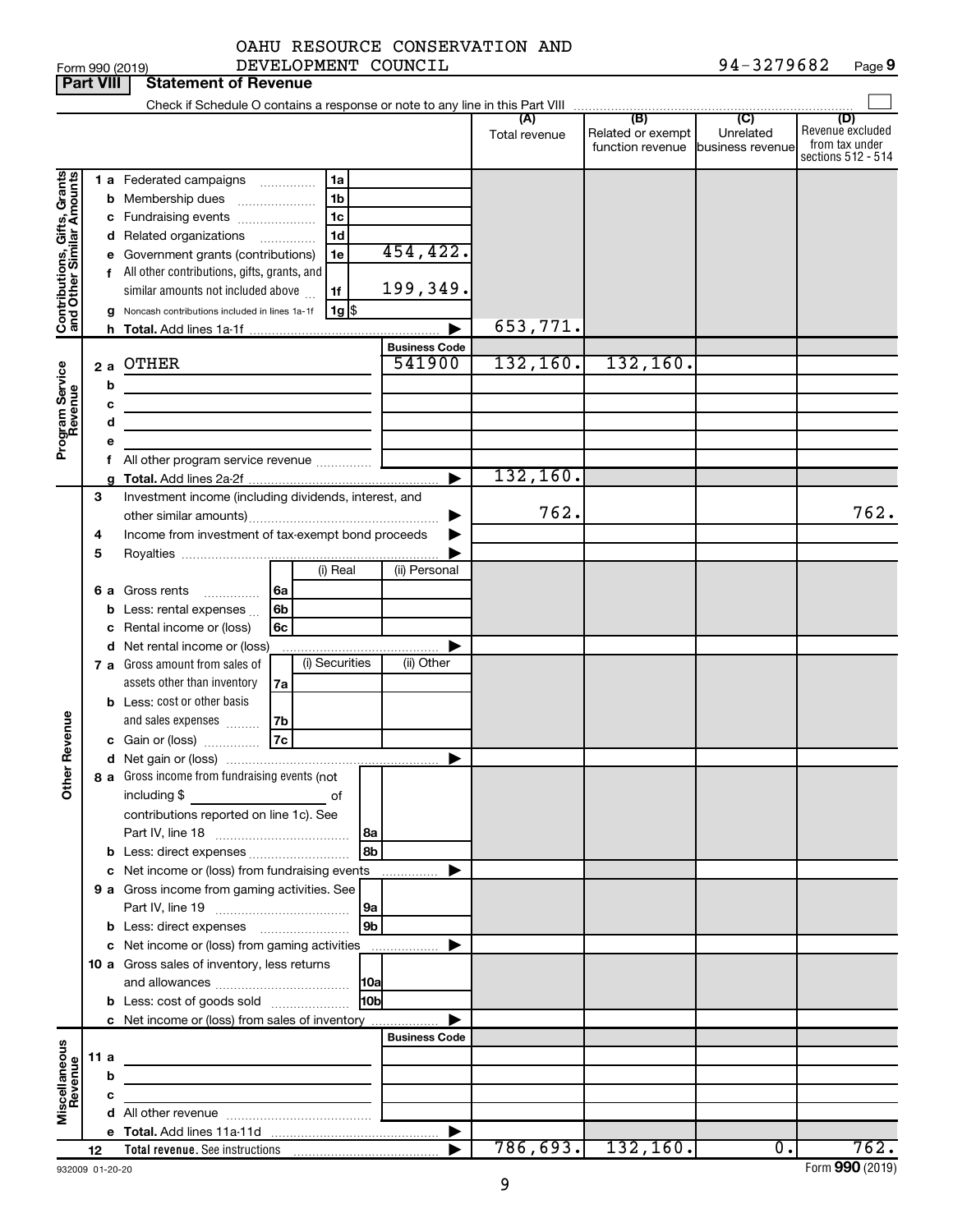### Form 990 (2019)  $DEVELOPMENT$   $COUNCIL$   $94-3279682$   $Page$ OAHU RESOURCE CONSERVATION AND

**Part IX Statement of Functional Expenses**

*Section 501(c)(3) and 501(c)(4) organizations must complete all columns. All other organizations must complete column (A).*

|              | Do not include amounts reported on lines 6b,<br>7b, 8b, 9b, and 10b of Part VIII.                                                                          | (A)<br>Total expenses | (B)<br>Program service<br>expenses | (C)<br>Management and<br>general expenses | (D)<br>Fundraising<br>expenses |  |  |  |  |  |
|--------------|------------------------------------------------------------------------------------------------------------------------------------------------------------|-----------------------|------------------------------------|-------------------------------------------|--------------------------------|--|--|--|--|--|
| 1            | Grants and other assistance to domestic organizations                                                                                                      |                       |                                    |                                           |                                |  |  |  |  |  |
|              | and domestic governments. See Part IV, line 21                                                                                                             | 17,189.               | 17,189.                            |                                           |                                |  |  |  |  |  |
| $\mathbf{2}$ | Grants and other assistance to domestic                                                                                                                    |                       |                                    |                                           |                                |  |  |  |  |  |
|              | individuals. See Part IV, line 22                                                                                                                          | 68,233.               | 68,233.                            |                                           |                                |  |  |  |  |  |
| 3            | Grants and other assistance to foreign                                                                                                                     |                       |                                    |                                           |                                |  |  |  |  |  |
|              | organizations, foreign governments, and foreign                                                                                                            |                       |                                    |                                           |                                |  |  |  |  |  |
|              | individuals. See Part IV, lines 15 and 16                                                                                                                  |                       |                                    |                                           |                                |  |  |  |  |  |
| 4            | Benefits paid to or for members                                                                                                                            |                       |                                    |                                           |                                |  |  |  |  |  |
| 5            | Compensation of current officers, directors,                                                                                                               |                       |                                    |                                           |                                |  |  |  |  |  |
|              | trustees, and key employees                                                                                                                                | 151,766.              | 126,330.                           | 25,436.                                   |                                |  |  |  |  |  |
| 6            | Compensation not included above to disqualified                                                                                                            |                       |                                    |                                           |                                |  |  |  |  |  |
|              | persons (as defined under section 4958(f)(1)) and                                                                                                          |                       |                                    |                                           |                                |  |  |  |  |  |
|              | persons described in section 4958(c)(3)(B)                                                                                                                 |                       |                                    |                                           |                                |  |  |  |  |  |
| 7            | Other salaries and wages                                                                                                                                   | 279,371.              | 261, 269.                          | 18, 102.                                  |                                |  |  |  |  |  |
| 8            | Pension plan accruals and contributions (include                                                                                                           | 8,490.                |                                    | 699.                                      |                                |  |  |  |  |  |
|              | section 401(k) and 403(b) employer contributions)                                                                                                          | 14,294.               | $\frac{7,791}{13,391}$             | 903.                                      |                                |  |  |  |  |  |
| 9            | Other employee benefits                                                                                                                                    |                       |                                    |                                           |                                |  |  |  |  |  |
| 10<br>11     |                                                                                                                                                            |                       |                                    |                                           |                                |  |  |  |  |  |
| a            | Fees for services (nonemployees):                                                                                                                          |                       |                                    |                                           |                                |  |  |  |  |  |
| b            |                                                                                                                                                            |                       |                                    |                                           |                                |  |  |  |  |  |
| с            |                                                                                                                                                            | 8,726.                |                                    | 8,726.                                    |                                |  |  |  |  |  |
| d            |                                                                                                                                                            |                       |                                    |                                           |                                |  |  |  |  |  |
| е            | Professional fundraising services. See Part IV, line 17                                                                                                    |                       |                                    |                                           |                                |  |  |  |  |  |
| f            | Investment management fees                                                                                                                                 |                       |                                    |                                           |                                |  |  |  |  |  |
| g            | Other. (If line 11g amount exceeds 10% of line 25,                                                                                                         |                       |                                    |                                           |                                |  |  |  |  |  |
|              | column (A) amount, list line 11g expenses on Sch O.)                                                                                                       | 70,348.               | 66,574.                            | $\frac{3,774}{133}$                       |                                |  |  |  |  |  |
| 12           |                                                                                                                                                            | 2,398.                | 2,265.                             |                                           |                                |  |  |  |  |  |
| 13           |                                                                                                                                                            | 24, 282.              | 22,652.                            | 1,630.                                    |                                |  |  |  |  |  |
| 14           |                                                                                                                                                            | 805.                  | 647.                               | 158.                                      |                                |  |  |  |  |  |
| 15           |                                                                                                                                                            |                       |                                    |                                           |                                |  |  |  |  |  |
| 16           |                                                                                                                                                            | 12,658.               | 12,497.                            | 161.                                      |                                |  |  |  |  |  |
| 17           |                                                                                                                                                            | 20,420.               | 19,470.                            | 950.                                      |                                |  |  |  |  |  |
| 18           | Payments of travel or entertainment expenses                                                                                                               |                       |                                    |                                           |                                |  |  |  |  |  |
|              | for any federal, state, or local public officials                                                                                                          |                       |                                    |                                           |                                |  |  |  |  |  |
| 19           | Conferences, conventions, and meetings                                                                                                                     | 7,481.<br>70.         | 5,340.                             | 2,141.<br>70.                             |                                |  |  |  |  |  |
| 20           | Interest                                                                                                                                                   |                       |                                    |                                           |                                |  |  |  |  |  |
| 21           |                                                                                                                                                            |                       |                                    |                                           |                                |  |  |  |  |  |
| 22<br>23     | Depreciation, depletion, and amortization<br>Insurance                                                                                                     | 2,468.                | 828.                               | 1,640.                                    |                                |  |  |  |  |  |
| 24           | Other expenses. Itemize expenses not covered                                                                                                               |                       |                                    |                                           |                                |  |  |  |  |  |
|              | above (List miscellaneous expenses on line 24e. If<br>line 24e amount exceeds 10% of line 25, column (A)<br>amount, list line 24e expenses on Schedule O.) |                       |                                    |                                           |                                |  |  |  |  |  |
| a            | HONORARIA                                                                                                                                                  | 12,012.               | 11,862.                            | 150.                                      |                                |  |  |  |  |  |
| b            | <b>DUES</b>                                                                                                                                                | 2,972.                | 1,489.                             | 1,483.                                    |                                |  |  |  |  |  |
|              | <b>MISCELLANEOUS</b>                                                                                                                                       | 471.                  | 324.                               | 147.                                      |                                |  |  |  |  |  |
| d            |                                                                                                                                                            |                       |                                    |                                           |                                |  |  |  |  |  |
|              | e All other expenses                                                                                                                                       |                       |                                    |                                           |                                |  |  |  |  |  |
| 25           | Total functional expenses. Add lines 1 through 24e                                                                                                         | 704,454.              | 638, 151.                          | 66, 303.                                  | $\overline{0}$ .               |  |  |  |  |  |
| 26           | <b>Joint costs.</b> Complete this line only if the organization                                                                                            |                       |                                    |                                           |                                |  |  |  |  |  |
|              | reported in column (B) joint costs from a combined                                                                                                         |                       |                                    |                                           |                                |  |  |  |  |  |
|              | educational campaign and fundraising solicitation.                                                                                                         |                       |                                    |                                           |                                |  |  |  |  |  |
|              | Check here $\blacktriangleright$<br>if following SOP 98-2 (ASC 958-720)                                                                                    |                       |                                    |                                           |                                |  |  |  |  |  |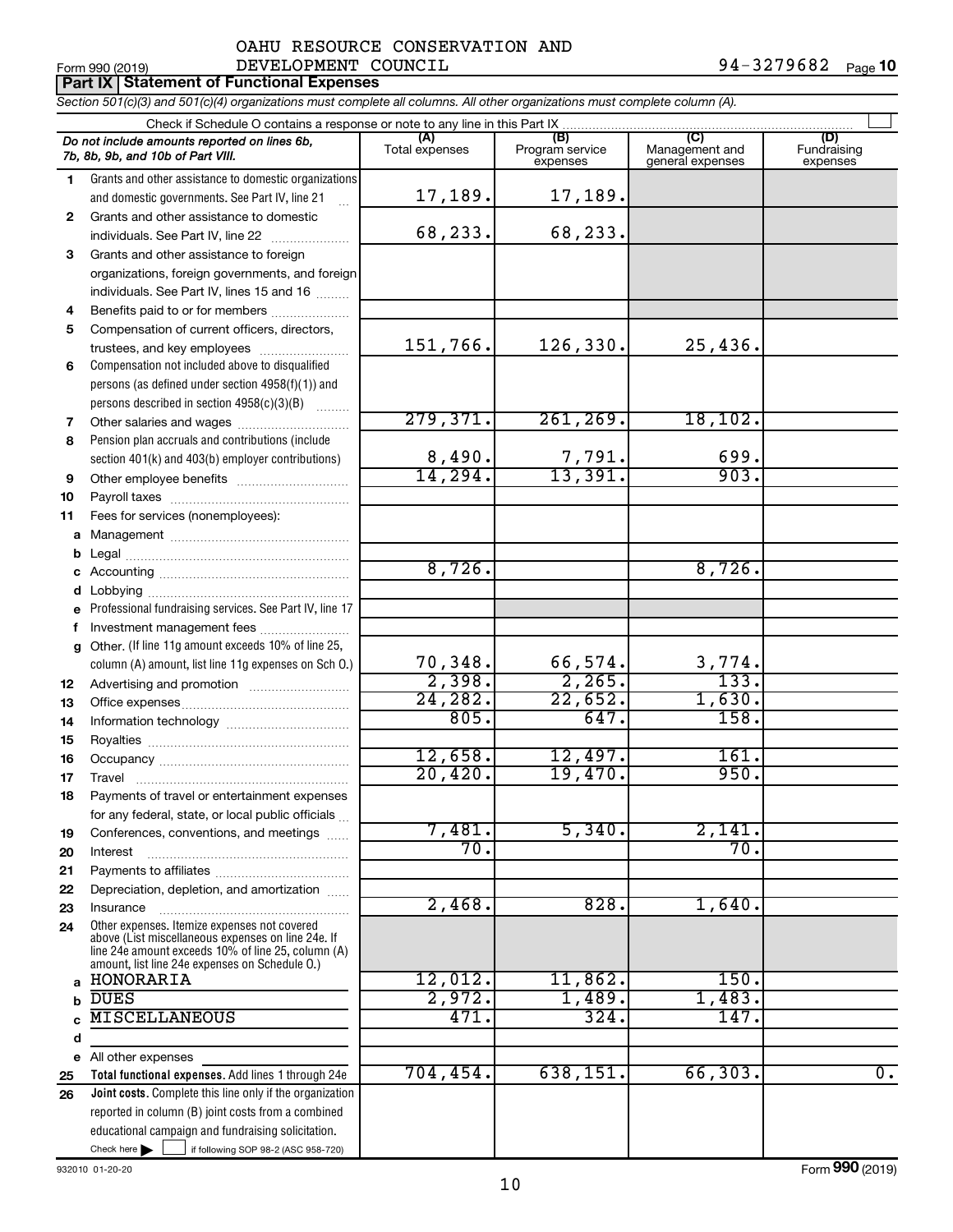### $\frac{1}{2}$  Form 990 (2019) DEVELOPMENT COUNCIL  $\frac{94-3279682}{2}$  Page OAHU RESOURCE CONSERVATION AND

94-3279682 Page 11

|                             | Part X | <b>Balance Sheet</b>                                                                                                                                                                                                           |                 |                          |                 |                    |
|-----------------------------|--------|--------------------------------------------------------------------------------------------------------------------------------------------------------------------------------------------------------------------------------|-----------------|--------------------------|-----------------|--------------------|
|                             |        |                                                                                                                                                                                                                                |                 |                          |                 |                    |
|                             |        |                                                                                                                                                                                                                                |                 | (A)<br>Beginning of year |                 | (B)<br>End of year |
|                             | 1.     |                                                                                                                                                                                                                                |                 | 135, 216.                | 1               | 417,234.           |
|                             | 2      |                                                                                                                                                                                                                                |                 |                          | 2               |                    |
|                             | З      |                                                                                                                                                                                                                                |                 | 113,822.                 | 3               | 33,204.            |
|                             | 4      |                                                                                                                                                                                                                                |                 |                          | 4               |                    |
|                             | 5      | Loans and other receivables from any current or former officer, director,                                                                                                                                                      |                 |                          |                 |                    |
|                             |        | trustee, key employee, creator or founder, substantial contributor, or 35%                                                                                                                                                     |                 |                          |                 |                    |
|                             |        | controlled entity or family member of any of these persons                                                                                                                                                                     |                 |                          | 5               |                    |
|                             | 6      | Loans and other receivables from other disqualified persons (as defined                                                                                                                                                        |                 |                          |                 |                    |
|                             |        | under section 4958(f)(1)), and persons described in section 4958(c)(3)(B)                                                                                                                                                      |                 |                          | 6               |                    |
|                             | 7      |                                                                                                                                                                                                                                |                 |                          | 7               |                    |
| Assets                      | 8      |                                                                                                                                                                                                                                |                 |                          | 8               |                    |
|                             | 9      | Prepaid expenses and deferred charges [11] [11] prepaid expenses and deferred charges [11] [11] presummation and the Prepaid expension and the Prepaid expension and the Prepaid experiment of Prepaid experiment and the Prep |                 | 4,876.                   | 9               | $\overline{0}$ .   |
|                             |        | 10a Land, buildings, and equipment: cost or other                                                                                                                                                                              |                 |                          |                 |                    |
|                             |        | basis. Complete Part VI of Schedule D                                                                                                                                                                                          | 10a             |                          |                 |                    |
|                             |        | <b>b</b> Less: accumulated depreciation                                                                                                                                                                                        | 10 <sub>b</sub> |                          | 10 <sub>c</sub> |                    |
|                             | 11     |                                                                                                                                                                                                                                |                 |                          | 11              |                    |
|                             | 12     |                                                                                                                                                                                                                                |                 |                          | 12              |                    |
|                             | 13     |                                                                                                                                                                                                                                |                 |                          | 13              |                    |
|                             | 14     |                                                                                                                                                                                                                                |                 |                          | 14              |                    |
|                             | 15     |                                                                                                                                                                                                                                |                 |                          | 15              |                    |
|                             | 16     |                                                                                                                                                                                                                                |                 | 253,914.                 | 16              | 450, 438.          |
|                             | 17     |                                                                                                                                                                                                                                |                 | 40,415.                  | 17              | 71, 313.           |
|                             | 18     |                                                                                                                                                                                                                                |                 | 18                       |                 |                    |
|                             | 19     |                                                                                                                                                                                                                                |                 | 18,923.                  | 19              | 102, 309.          |
|                             | 20     |                                                                                                                                                                                                                                |                 |                          | 20              |                    |
|                             | 21     | Escrow or custodial account liability. Complete Part IV of Schedule D                                                                                                                                                          |                 |                          | 21              |                    |
|                             | 22     | Loans and other payables to any current or former officer, director,                                                                                                                                                           |                 |                          |                 |                    |
| Liabilities                 |        | trustee, key employee, creator or founder, substantial contributor, or 35%                                                                                                                                                     |                 |                          |                 |                    |
|                             |        | controlled entity or family member of any of these persons                                                                                                                                                                     |                 |                          | 22              |                    |
|                             | 23     | Secured mortgages and notes payable to unrelated third parties                                                                                                                                                                 |                 |                          | 23              |                    |
|                             | 24     | Unsecured notes and loans payable to unrelated third parties                                                                                                                                                                   |                 |                          | 24              |                    |
|                             | 25     | Other liabilities (including federal income tax, payables to related third                                                                                                                                                     |                 |                          |                 |                    |
|                             |        | parties, and other liabilities not included on lines 17-24). Complete Part X                                                                                                                                                   |                 |                          |                 |                    |
|                             |        | of Schedule D                                                                                                                                                                                                                  |                 |                          | 25              |                    |
|                             | 26     | Total liabilities. Add lines 17 through 25                                                                                                                                                                                     |                 | 59,338.                  | 26              | 173,622.           |
|                             |        | Organizations that follow FASB ASC 958, check here $\blacktriangleright \lfloor \underline{X} \rfloor$                                                                                                                         |                 |                          |                 |                    |
|                             |        | and complete lines 27, 28, 32, and 33.                                                                                                                                                                                         |                 |                          |                 |                    |
|                             | 27     |                                                                                                                                                                                                                                |                 | 150,088.                 | 27              | 247,773.           |
|                             | 28     |                                                                                                                                                                                                                                |                 | 44,488.                  | 28              | 29,043.            |
| Net Assets or Fund Balances |        | Organizations that do not follow FASB ASC 958, check here $\blacktriangleright$                                                                                                                                                |                 |                          |                 |                    |
|                             |        | and complete lines 29 through 33.                                                                                                                                                                                              |                 |                          |                 |                    |
|                             | 29     |                                                                                                                                                                                                                                |                 |                          | 29              |                    |
|                             | 30     | Paid-in or capital surplus, or land, building, or equipment fund                                                                                                                                                               |                 |                          | 30              |                    |
|                             | 31     | Retained earnings, endowment, accumulated income, or other funds                                                                                                                                                               |                 |                          | 31              |                    |
|                             | 32     |                                                                                                                                                                                                                                |                 | 194,576.                 | 32              | 276,816.           |

Total liabilities and net assets/fund balances

Form (2019) **990**  $253,914.$   $33$  450,438.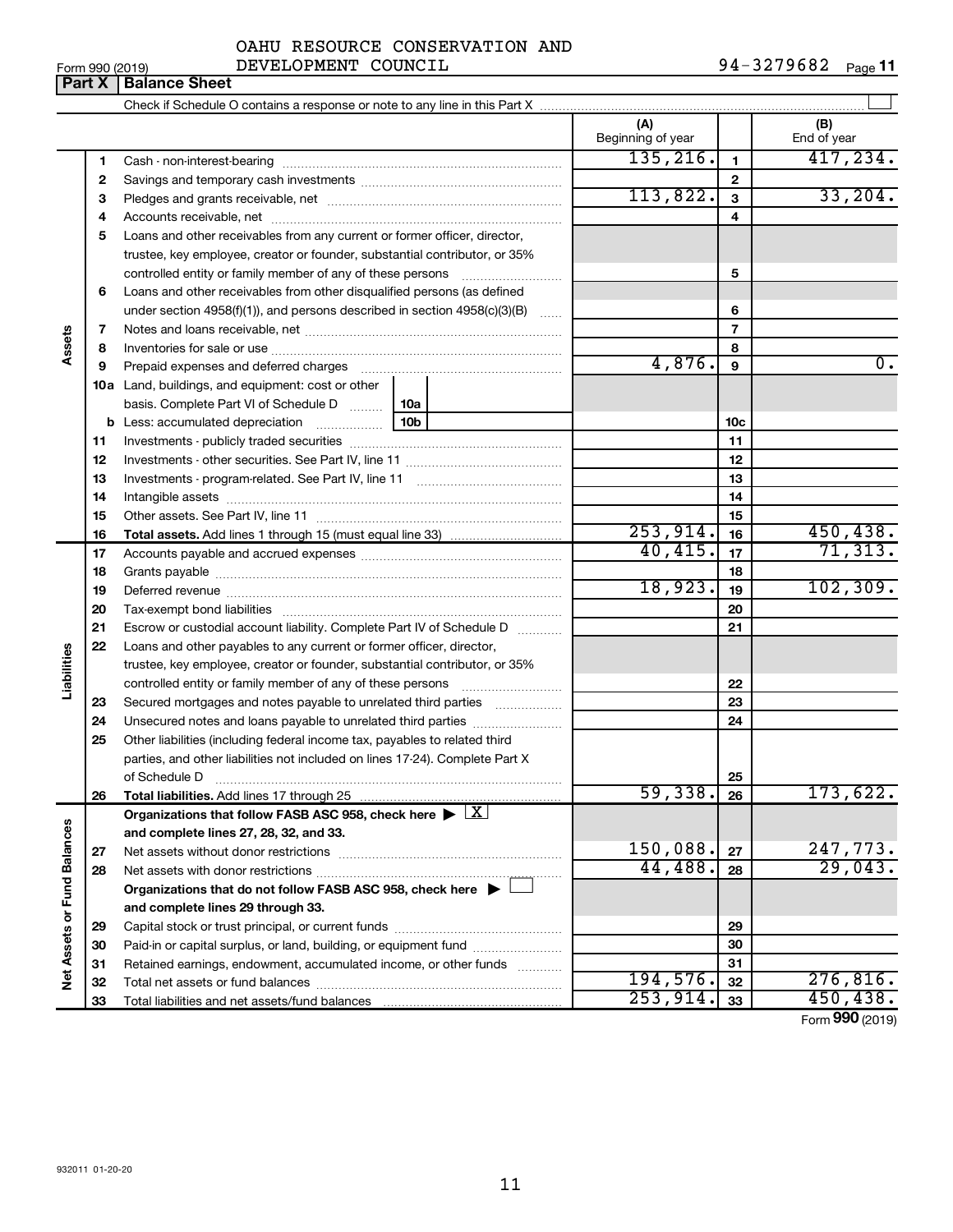|  | OAHU RESOURCE CONSERVATION AND |  |
|--|--------------------------------|--|
|  |                                |  |

|    | DEVELOPMENT COUNCIL<br>Form 990 (2019)                                                                                               | 94-3279682              |                | Page 12              |
|----|--------------------------------------------------------------------------------------------------------------------------------------|-------------------------|----------------|----------------------|
|    | Part XI Reconciliation of Net Assets                                                                                                 |                         |                |                      |
|    |                                                                                                                                      |                         |                | $\boxed{\mathbf{X}}$ |
|    |                                                                                                                                      |                         |                |                      |
| 1  |                                                                                                                                      | $\mathbf 1$             |                | 786,693.             |
| 2  |                                                                                                                                      | $\overline{2}$          |                | 704, 454.            |
| З  |                                                                                                                                      | $\mathbf{3}$            |                | 82, 239.             |
| 4  |                                                                                                                                      | $\overline{\mathbf{4}}$ |                | 194,576.             |
| 5  |                                                                                                                                      | 5                       |                |                      |
| 6  |                                                                                                                                      | 6                       |                |                      |
| 7  |                                                                                                                                      | $\overline{7}$          |                |                      |
| 8  |                                                                                                                                      | 8                       |                |                      |
| 9  | Other changes in net assets or fund balances (explain on Schedule O)                                                                 | 9                       |                | 1.                   |
| 10 | Net assets or fund balances at end of year. Combine lines 3 through 9 (must equal Part X, line 32,                                   |                         |                |                      |
|    |                                                                                                                                      | 10                      |                | 276,816.             |
|    | Part XII Financial Statements and Reporting                                                                                          |                         |                |                      |
|    |                                                                                                                                      |                         |                |                      |
|    |                                                                                                                                      |                         |                | No<br>Yes            |
| 1  | Accounting method used to prepare the Form 990: $\Box$ Cash $\Box X$ Accrual<br>$\Box$ Other                                         |                         |                |                      |
|    | If the organization changed its method of accounting from a prior year or checked "Other," explain in Schedule O.                    |                         |                |                      |
|    |                                                                                                                                      |                         | 2a             | х                    |
|    | If "Yes," check a box below to indicate whether the financial statements for the year were compiled or reviewed on a                 |                         |                |                      |
|    | separate basis, consolidated basis, or both:                                                                                         |                         |                |                      |
|    | Separate basis<br><b>Consolidated basis</b><br>Both consolidated and separate basis                                                  |                         |                |                      |
|    |                                                                                                                                      |                         | 2 <sub>b</sub> | х                    |
|    | If "Yes," check a box below to indicate whether the financial statements for the year were audited on a separate basis,              |                         |                |                      |
|    | consolidated basis, or both:                                                                                                         |                         |                |                      |
|    | <b>Consolidated basis</b><br>Separate basis<br>Both consolidated and separate basis                                                  |                         |                |                      |
|    | c If "Yes" to line 2a or 2b, does the organization have a committee that assumes responsibility for oversight of the audit,          |                         |                |                      |
|    |                                                                                                                                      |                         | 2c             |                      |
|    | If the organization changed either its oversight process or selection process during the tax year, explain on Schedule O.            |                         |                |                      |
|    | 3a As a result of a federal award, was the organization required to undergo an audit or audits as set forth in the Single Audit      |                         |                |                      |
|    |                                                                                                                                      |                         | За             | x                    |
|    | <b>b</b> If "Yes," did the organization undergo the required audit or audits? If the organization did not undergo the required audit |                         |                |                      |
|    |                                                                                                                                      |                         | 3 <sub>b</sub> |                      |

Form (2019) **990**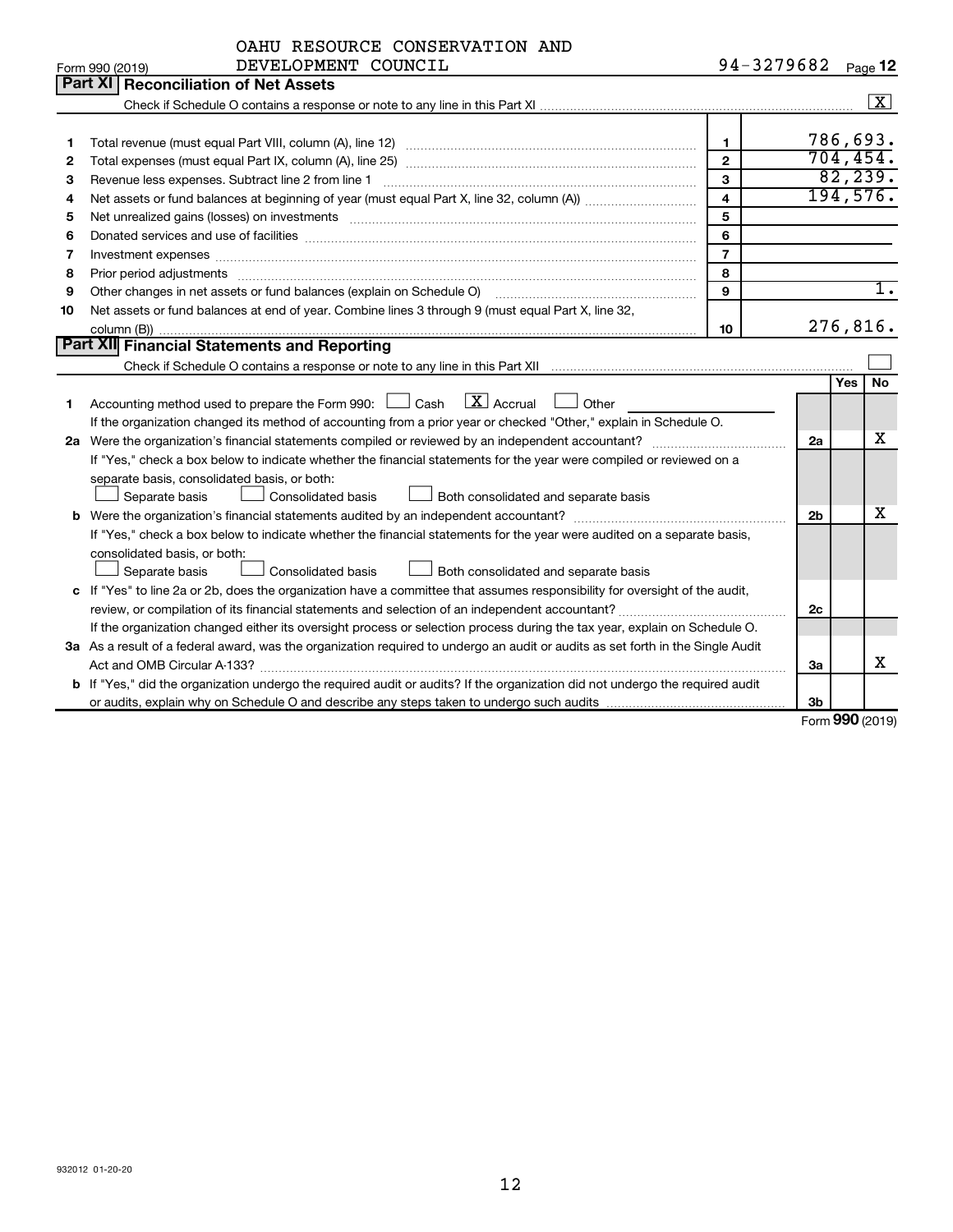| <b>SCHEDULE A</b>                                                                                         |                                                                                                                                                                                                                                                                                  |                                                                                                                                  |                                                                |    |                            |  | OMB No. 1545-0047                     |  |  |  |
|-----------------------------------------------------------------------------------------------------------|----------------------------------------------------------------------------------------------------------------------------------------------------------------------------------------------------------------------------------------------------------------------------------|----------------------------------------------------------------------------------------------------------------------------------|----------------------------------------------------------------|----|----------------------------|--|---------------------------------------|--|--|--|
| (Form 990 or 990-EZ)                                                                                      |                                                                                                                                                                                                                                                                                  | <b>Public Charity Status and Public Support</b><br>Complete if the organization is a section 501(c)(3) organization or a section |                                                                |    |                            |  |                                       |  |  |  |
|                                                                                                           |                                                                                                                                                                                                                                                                                  | 4947(a)(1) nonexempt charitable trust.                                                                                           |                                                                |    |                            |  |                                       |  |  |  |
| Department of the Treasury<br>Internal Revenue Service                                                    |                                                                                                                                                                                                                                                                                  | Attach to Form 990 or Form 990-EZ.<br>Go to www.irs.gov/Form990 for instructions and the latest information.                     |                                                                |    |                            |  | <b>Open to Public</b><br>Inspection   |  |  |  |
| Name of the organization                                                                                  | OAHU RESOURCE CONSERVATION AND                                                                                                                                                                                                                                                   |                                                                                                                                  |                                                                |    |                            |  | <b>Employer identification number</b> |  |  |  |
|                                                                                                           | DEVELOPMENT COUNCIL                                                                                                                                                                                                                                                              |                                                                                                                                  |                                                                |    |                            |  | 94-3279682                            |  |  |  |
| Part I                                                                                                    | Reason for Public Charity Status (All organizations must complete this part.) See instructions.                                                                                                                                                                                  |                                                                                                                                  |                                                                |    |                            |  |                                       |  |  |  |
| The organization is not a private foundation because it is: (For lines 1 through 12, check only one box.) |                                                                                                                                                                                                                                                                                  |                                                                                                                                  |                                                                |    |                            |  |                                       |  |  |  |
| 1                                                                                                         | A church, convention of churches, or association of churches described in section 170(b)(1)(A)(i).                                                                                                                                                                               |                                                                                                                                  |                                                                |    |                            |  |                                       |  |  |  |
| 2                                                                                                         | A school described in section 170(b)(1)(A)(ii). (Attach Schedule E (Form 990 or 990-EZ).)                                                                                                                                                                                        |                                                                                                                                  |                                                                |    |                            |  |                                       |  |  |  |
| з                                                                                                         | A hospital or a cooperative hospital service organization described in section 170(b)(1)(A)(iii).                                                                                                                                                                                |                                                                                                                                  |                                                                |    |                            |  |                                       |  |  |  |
| 4<br>city, and state:                                                                                     | A medical research organization operated in conjunction with a hospital described in section 170(b)(1)(A)(iii). Enter the hospital's name,                                                                                                                                       |                                                                                                                                  |                                                                |    |                            |  |                                       |  |  |  |
| 5                                                                                                         | An organization operated for the benefit of a college or university owned or operated by a governmental unit described in                                                                                                                                                        |                                                                                                                                  |                                                                |    |                            |  |                                       |  |  |  |
|                                                                                                           | section 170(b)(1)(A)(iv). (Complete Part II.)                                                                                                                                                                                                                                    |                                                                                                                                  |                                                                |    |                            |  |                                       |  |  |  |
| 6                                                                                                         | A federal, state, or local government or governmental unit described in section 170(b)(1)(A)(v).                                                                                                                                                                                 |                                                                                                                                  |                                                                |    |                            |  |                                       |  |  |  |
| $\overline{7}$                                                                                            | $\mathbf{X}$<br>An organization that normally receives a substantial part of its support from a governmental unit or from the general public described in                                                                                                                        |                                                                                                                                  |                                                                |    |                            |  |                                       |  |  |  |
|                                                                                                           | section 170(b)(1)(A)(vi). (Complete Part II.)                                                                                                                                                                                                                                    |                                                                                                                                  |                                                                |    |                            |  |                                       |  |  |  |
| 8                                                                                                         | A community trust described in section 170(b)(1)(A)(vi). (Complete Part II.)                                                                                                                                                                                                     |                                                                                                                                  |                                                                |    |                            |  |                                       |  |  |  |
| 9                                                                                                         | An agricultural research organization described in section 170(b)(1)(A)(ix) operated in conjunction with a land-grant college<br>or university or a non-land-grant college of agriculture (see instructions). Enter the name, city, and state of the college or                  |                                                                                                                                  |                                                                |    |                            |  |                                       |  |  |  |
| university:                                                                                               |                                                                                                                                                                                                                                                                                  |                                                                                                                                  |                                                                |    |                            |  |                                       |  |  |  |
| 10                                                                                                        | An organization that normally receives: (1) more than 33 1/3% of its support from contributions, membership fees, and gross receipts from                                                                                                                                        |                                                                                                                                  |                                                                |    |                            |  |                                       |  |  |  |
|                                                                                                           | activities related to its exempt functions - subject to certain exceptions, and (2) no more than 33 1/3% of its support from gross investment                                                                                                                                    |                                                                                                                                  |                                                                |    |                            |  |                                       |  |  |  |
|                                                                                                           | income and unrelated business taxable income (less section 511 tax) from businesses acquired by the organization after June 30, 1975.                                                                                                                                            |                                                                                                                                  |                                                                |    |                            |  |                                       |  |  |  |
|                                                                                                           | See section 509(a)(2). (Complete Part III.)                                                                                                                                                                                                                                      |                                                                                                                                  |                                                                |    |                            |  |                                       |  |  |  |
| 11                                                                                                        | An organization organized and operated exclusively to test for public safety. See section 509(a)(4).                                                                                                                                                                             |                                                                                                                                  |                                                                |    |                            |  |                                       |  |  |  |
| 12                                                                                                        | An organization organized and operated exclusively for the benefit of, to perform the functions of, or to carry out the purposes of one or<br>more publicly supported organizations described in section 509(a)(1) or section 509(a)(2). See section 509(a)(3). Check the box in |                                                                                                                                  |                                                                |    |                            |  |                                       |  |  |  |
|                                                                                                           | lines 12a through 12d that describes the type of supporting organization and complete lines 12e, 12f, and 12g.                                                                                                                                                                   |                                                                                                                                  |                                                                |    |                            |  |                                       |  |  |  |
| a                                                                                                         | Type I. A supporting organization operated, supervised, or controlled by its supported organization(s), typically by giving                                                                                                                                                      |                                                                                                                                  |                                                                |    |                            |  |                                       |  |  |  |
|                                                                                                           | the supported organization(s) the power to regularly appoint or elect a majority of the directors or trustees of the supporting                                                                                                                                                  |                                                                                                                                  |                                                                |    |                            |  |                                       |  |  |  |
|                                                                                                           | organization. You must complete Part IV, Sections A and B.                                                                                                                                                                                                                       |                                                                                                                                  |                                                                |    |                            |  |                                       |  |  |  |
| b                                                                                                         | Type II. A supporting organization supervised or controlled in connection with its supported organization(s), by having                                                                                                                                                          |                                                                                                                                  |                                                                |    |                            |  |                                       |  |  |  |
|                                                                                                           | control or management of the supporting organization vested in the same persons that control or manage the supported                                                                                                                                                             |                                                                                                                                  |                                                                |    |                            |  |                                       |  |  |  |
| с                                                                                                         | organization(s). You must complete Part IV, Sections A and C.<br>Type III functionally integrated. A supporting organization operated in connection with, and functionally integrated with,                                                                                      |                                                                                                                                  |                                                                |    |                            |  |                                       |  |  |  |
|                                                                                                           | its supported organization(s) (see instructions). You must complete Part IV, Sections A, D, and E.                                                                                                                                                                               |                                                                                                                                  |                                                                |    |                            |  |                                       |  |  |  |
| d                                                                                                         | Type III non-functionally integrated. A supporting organization operated in connection with its supported organization(s)                                                                                                                                                        |                                                                                                                                  |                                                                |    |                            |  |                                       |  |  |  |
|                                                                                                           | that is not functionally integrated. The organization generally must satisfy a distribution requirement and an attentiveness                                                                                                                                                     |                                                                                                                                  |                                                                |    |                            |  |                                       |  |  |  |
|                                                                                                           | requirement (see instructions). You must complete Part IV, Sections A and D, and Part V.                                                                                                                                                                                         |                                                                                                                                  |                                                                |    |                            |  |                                       |  |  |  |
| е                                                                                                         | Check this box if the organization received a written determination from the IRS that it is a Type I, Type II, Type III                                                                                                                                                          |                                                                                                                                  |                                                                |    |                            |  |                                       |  |  |  |
|                                                                                                           | functionally integrated, or Type III non-functionally integrated supporting organization.                                                                                                                                                                                        |                                                                                                                                  |                                                                |    |                            |  |                                       |  |  |  |
| g                                                                                                         | Provide the following information about the supported organization(s).                                                                                                                                                                                                           |                                                                                                                                  |                                                                |    |                            |  |                                       |  |  |  |
| (i) Name of supported                                                                                     | (ii) EIN                                                                                                                                                                                                                                                                         | (iii) Type of organization                                                                                                       | (iv) Is the organization listed<br>in your governing document? |    | (v) Amount of monetary     |  | (vi) Amount of other                  |  |  |  |
| organization                                                                                              |                                                                                                                                                                                                                                                                                  | (described on lines 1-10)<br>above (see instructions))                                                                           | Yes                                                            | No | support (see instructions) |  | support (see instructions)            |  |  |  |
|                                                                                                           |                                                                                                                                                                                                                                                                                  |                                                                                                                                  |                                                                |    |                            |  |                                       |  |  |  |
|                                                                                                           |                                                                                                                                                                                                                                                                                  |                                                                                                                                  |                                                                |    |                            |  |                                       |  |  |  |
|                                                                                                           |                                                                                                                                                                                                                                                                                  |                                                                                                                                  |                                                                |    |                            |  |                                       |  |  |  |
|                                                                                                           |                                                                                                                                                                                                                                                                                  |                                                                                                                                  |                                                                |    |                            |  |                                       |  |  |  |
|                                                                                                           |                                                                                                                                                                                                                                                                                  |                                                                                                                                  |                                                                |    |                            |  |                                       |  |  |  |
|                                                                                                           |                                                                                                                                                                                                                                                                                  |                                                                                                                                  |                                                                |    |                            |  |                                       |  |  |  |
|                                                                                                           |                                                                                                                                                                                                                                                                                  |                                                                                                                                  |                                                                |    |                            |  |                                       |  |  |  |
|                                                                                                           |                                                                                                                                                                                                                                                                                  |                                                                                                                                  |                                                                |    |                            |  |                                       |  |  |  |
|                                                                                                           |                                                                                                                                                                                                                                                                                  |                                                                                                                                  |                                                                |    |                            |  |                                       |  |  |  |
| Total                                                                                                     |                                                                                                                                                                                                                                                                                  |                                                                                                                                  |                                                                |    |                            |  |                                       |  |  |  |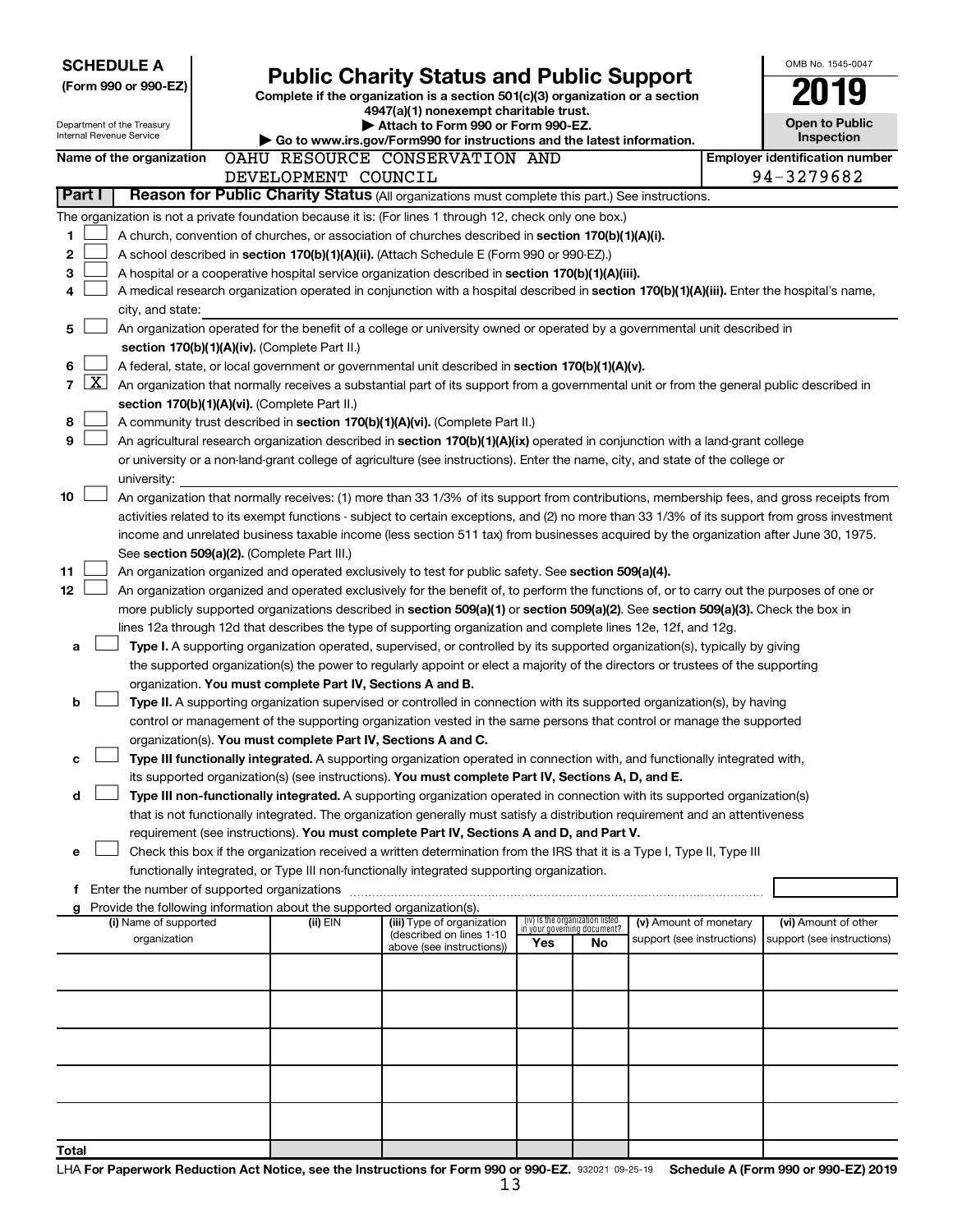Schedule A (Form 990 or 990-EZ) 2019 DEVELOPMENT COUNCIL  $94-3279682$  Page

94-3279682 Page 2

(Complete only if you checked the box on line 5, 7, or 8 of Part I or if the organization failed to qualify under Part III. If the organization fails to qualify under the tests listed below, please complete Part III.) **Part II** | Support Schedule for Organizations Described in Sections 170(b)(1)(A)(iv) and 170(b)(1)(A)(vi)

| <b>Section A. Public Support</b>                                                                                                                                                                                               |          |          |                        |            |                       |                                    |
|--------------------------------------------------------------------------------------------------------------------------------------------------------------------------------------------------------------------------------|----------|----------|------------------------|------------|-----------------------|------------------------------------|
| Calendar year (or fiscal year beginning in)                                                                                                                                                                                    | (a) 2015 | (b) 2016 | $(c)$ 2017             | $(d)$ 2018 | (e) 2019              | (f) Total                          |
| 1 Gifts, grants, contributions, and                                                                                                                                                                                            |          |          |                        |            |                       |                                    |
| membership fees received. (Do not                                                                                                                                                                                              |          |          |                        |            |                       |                                    |
| include any "unusual grants.")                                                                                                                                                                                                 | 287,960. | 494,682. | 598, 565.              | 575, 540.  | 653,770.              | 2610517.                           |
| 2 Tax revenues levied for the organ-                                                                                                                                                                                           |          |          |                        |            |                       |                                    |
| ization's benefit and either paid to                                                                                                                                                                                           |          |          |                        |            |                       |                                    |
| or expended on its behalf                                                                                                                                                                                                      |          |          |                        |            |                       |                                    |
| 3 The value of services or facilities                                                                                                                                                                                          |          |          |                        |            |                       |                                    |
| furnished by a governmental unit to                                                                                                                                                                                            |          |          |                        |            |                       |                                    |
| the organization without charge                                                                                                                                                                                                |          |          |                        |            |                       |                                    |
| 4 Total. Add lines 1 through 3                                                                                                                                                                                                 | 287,960. | 494,682. | 598,565.               | 575, 540.  | 653,770.              | 2610517.                           |
| 5 The portion of total contributions                                                                                                                                                                                           |          |          |                        |            |                       |                                    |
| by each person (other than a                                                                                                                                                                                                   |          |          |                        |            |                       |                                    |
| governmental unit or publicly                                                                                                                                                                                                  |          |          |                        |            |                       |                                    |
| supported organization) included                                                                                                                                                                                               |          |          |                        |            |                       |                                    |
| on line 1 that exceeds 2% of the                                                                                                                                                                                               |          |          |                        |            |                       |                                    |
|                                                                                                                                                                                                                                |          |          |                        |            |                       |                                    |
| amount shown on line 11,                                                                                                                                                                                                       |          |          |                        |            |                       |                                    |
| column (f)                                                                                                                                                                                                                     |          |          |                        |            |                       | 12,977.<br>2597540.                |
| 6 Public support. Subtract line 5 from line 4.                                                                                                                                                                                 |          |          |                        |            |                       |                                    |
| <b>Section B. Total Support</b>                                                                                                                                                                                                |          |          |                        |            |                       |                                    |
| Calendar year (or fiscal year beginning in)                                                                                                                                                                                    | (a) 2015 | (b) 2016 | $(c)$ 2017<br>598,565. | $(d)$ 2018 | (e) 2019              | (f) Total                          |
| 7 Amounts from line 4                                                                                                                                                                                                          | 287,960. | 494,682. |                        | 575,540.   | 653,770.              | 2610517.                           |
| 8 Gross income from interest,                                                                                                                                                                                                  |          |          |                        |            |                       |                                    |
| dividends, payments received on                                                                                                                                                                                                |          |          |                        |            |                       |                                    |
| securities loans, rents, royalties,                                                                                                                                                                                            |          |          |                        |            |                       |                                    |
| and income from similar sources                                                                                                                                                                                                | 31.      | 25.      | 19.                    | 26.        | 762.                  | 863.                               |
| <b>9</b> Net income from unrelated business                                                                                                                                                                                    |          |          |                        |            |                       |                                    |
| activities, whether or not the                                                                                                                                                                                                 |          |          |                        |            |                       |                                    |
| business is regularly carried on                                                                                                                                                                                               |          |          |                        |            |                       |                                    |
| 10 Other income. Do not include gain                                                                                                                                                                                           |          |          |                        |            |                       |                                    |
| or loss from the sale of capital                                                                                                                                                                                               |          |          |                        |            |                       |                                    |
| assets (Explain in Part VI.)                                                                                                                                                                                                   | 20, 810. | 63, 713. | 50,672.                |            | $54, 434$ . 132, 160. | 321,789.                           |
| 11 Total support. Add lines 7 through 10                                                                                                                                                                                       |          |          |                        |            |                       | 2933169.                           |
| 12 Gross receipts from related activities, etc. (see instructions)                                                                                                                                                             |          |          |                        |            | 12                    | 328,855.                           |
| 13 First five years. If the Form 990 is for the organization's first, second, third, fourth, or fifth tax year as a section 501(c)(3)                                                                                          |          |          |                        |            |                       |                                    |
| organization, check this box and stop here                                                                                                                                                                                     |          |          |                        |            |                       |                                    |
| <b>Section C. Computation of Public Support Percentage</b>                                                                                                                                                                     |          |          |                        |            |                       |                                    |
|                                                                                                                                                                                                                                |          |          |                        |            | 14                    | 88.56<br>%                         |
|                                                                                                                                                                                                                                |          |          |                        |            | 15                    | 88.07<br>%                         |
| 16a 33 1/3% support test - 2019. If the organization did not check the box on line 13, and line 14 is 33 1/3% or more, check this box and                                                                                      |          |          |                        |            |                       |                                    |
| stop here. The organization qualifies as a publicly supported organization manufactured content and the support of the state of the state of the state of the state of the state of the state of the state of the state of the |          |          |                        |            |                       | $\blacktriangleright$ $\mathbf{X}$ |
| b 33 1/3% support test - 2018. If the organization did not check a box on line 13 or 16a, and line 15 is 33 1/3% or more, check this box                                                                                       |          |          |                        |            |                       |                                    |
|                                                                                                                                                                                                                                |          |          |                        |            |                       |                                    |
| 17a 10% -facts-and-circumstances test - 2019. If the organization did not check a box on line 13, 16a, or 16b, and line 14 is 10% or more,                                                                                     |          |          |                        |            |                       |                                    |
| and if the organization meets the "facts-and-circumstances" test, check this box and stop here. Explain in Part VI how the organization                                                                                        |          |          |                        |            |                       |                                    |
|                                                                                                                                                                                                                                |          |          |                        |            |                       |                                    |
|                                                                                                                                                                                                                                |          |          |                        |            |                       |                                    |
| <b>b 10%</b> -facts-and-circumstances test - 2018. If the organization did not check a box on line 13, 16a, 16b, or 17a, and line 15 is 10% or                                                                                 |          |          |                        |            |                       |                                    |
| more, and if the organization meets the "facts-and-circumstances" test, check this box and stop here. Explain in Part VI how the                                                                                               |          |          |                        |            |                       |                                    |
| organization meets the "facts-and-circumstances" test. The organization qualifies as a publicly supported organization                                                                                                         |          |          |                        |            |                       |                                    |
| 18 Private foundation. If the organization did not check a box on line 13, 16a, 16b, 17a, or 17b, check this box and see instructions                                                                                          |          |          |                        |            |                       |                                    |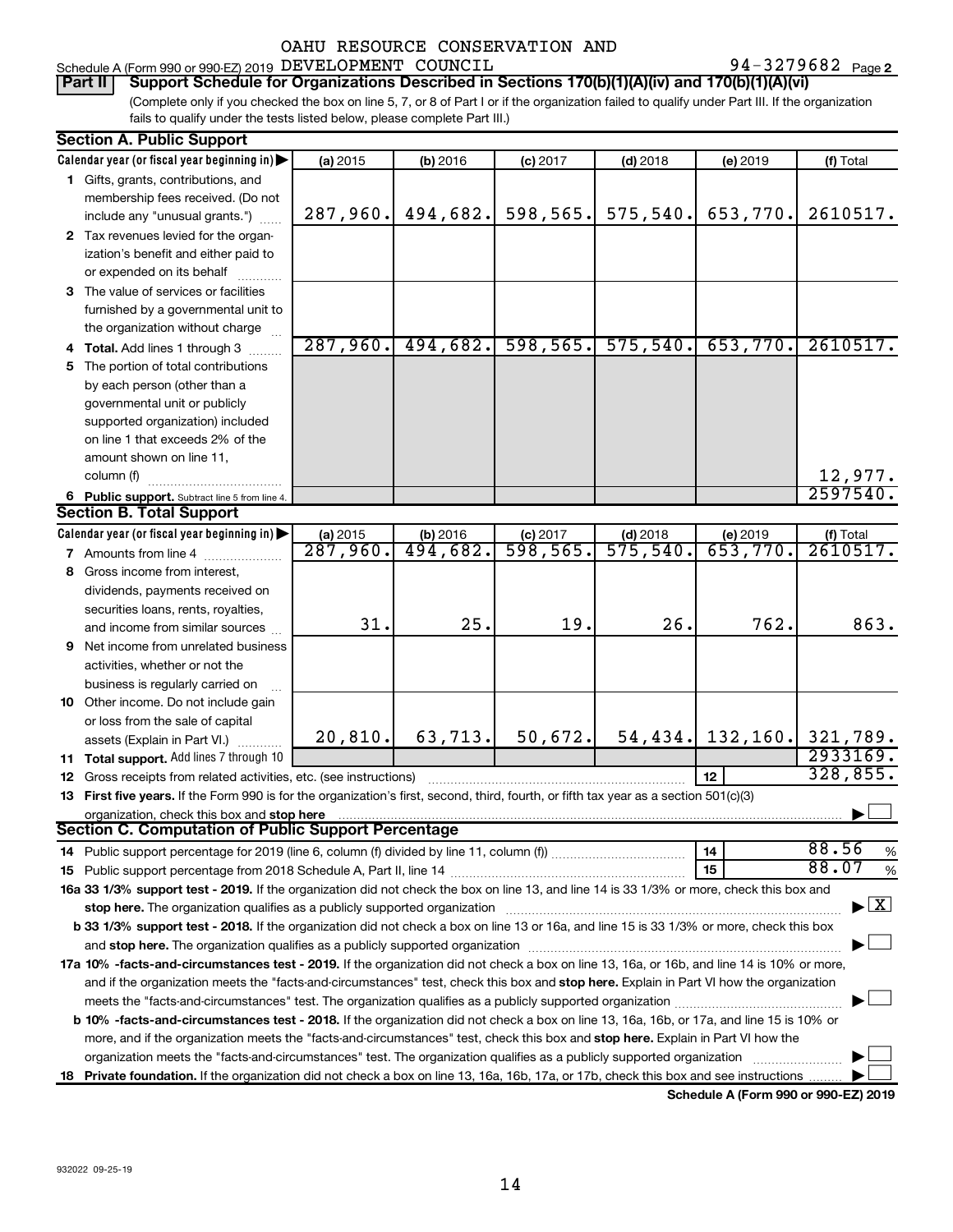### Schedule A (Form 990 or 990-EZ) 2019 DEVELOPMENT COUNCIL  $94-3279682$  Page

### **Part III | Support Schedule for Organizations Described in Section 509(a)(2)**

(Complete only if you checked the box on line 10 of Part I or if the organization failed to qualify under Part II. If the organization fails to qualify under the tests listed below, please complete Part II.)

| <b>Section A. Public Support</b>                                                                                                                                                         |          |          |            |            |          |                                      |
|------------------------------------------------------------------------------------------------------------------------------------------------------------------------------------------|----------|----------|------------|------------|----------|--------------------------------------|
| Calendar year (or fiscal year beginning in)                                                                                                                                              | (a) 2015 | (b) 2016 | $(c)$ 2017 | $(d)$ 2018 | (e) 2019 | (f) Total                            |
| 1 Gifts, grants, contributions, and                                                                                                                                                      |          |          |            |            |          |                                      |
| membership fees received. (Do not                                                                                                                                                        |          |          |            |            |          |                                      |
| include any "unusual grants.")                                                                                                                                                           |          |          |            |            |          |                                      |
| 2 Gross receipts from admissions,<br>merchandise sold or services per-<br>formed, or facilities furnished in<br>any activity that is related to the<br>organization's tax-exempt purpose |          |          |            |            |          |                                      |
| 3 Gross receipts from activities that                                                                                                                                                    |          |          |            |            |          |                                      |
| are not an unrelated trade or bus-                                                                                                                                                       |          |          |            |            |          |                                      |
| iness under section 513                                                                                                                                                                  |          |          |            |            |          |                                      |
| 4 Tax revenues levied for the organ-                                                                                                                                                     |          |          |            |            |          |                                      |
| ization's benefit and either paid to                                                                                                                                                     |          |          |            |            |          |                                      |
| or expended on its behalf                                                                                                                                                                |          |          |            |            |          |                                      |
| 5 The value of services or facilities                                                                                                                                                    |          |          |            |            |          |                                      |
| furnished by a governmental unit to                                                                                                                                                      |          |          |            |            |          |                                      |
| the organization without charge                                                                                                                                                          |          |          |            |            |          |                                      |
| 6 Total. Add lines 1 through 5                                                                                                                                                           |          |          |            |            |          |                                      |
| 7a Amounts included on lines 1, 2, and                                                                                                                                                   |          |          |            |            |          |                                      |
| 3 received from disqualified persons                                                                                                                                                     |          |          |            |            |          |                                      |
| <b>b</b> Amounts included on lines 2 and 3 received<br>from other than disqualified persons that<br>exceed the greater of \$5,000 or 1% of the<br>amount on line 13 for the year         |          |          |            |            |          |                                      |
| c Add lines 7a and 7b                                                                                                                                                                    |          |          |            |            |          |                                      |
| 8 Public support. (Subtract line 7c from line 6.)                                                                                                                                        |          |          |            |            |          |                                      |
| <b>Section B. Total Support</b>                                                                                                                                                          |          |          |            |            |          |                                      |
| Calendar year (or fiscal year beginning in)                                                                                                                                              | (a) 2015 | (b) 2016 | $(c)$ 2017 | $(d)$ 2018 | (e) 2019 | (f) Total                            |
| 9 Amounts from line 6                                                                                                                                                                    |          |          |            |            |          |                                      |
| <b>10a</b> Gross income from interest,<br>dividends, payments received on<br>securities loans, rents, royalties,<br>and income from similar sources                                      |          |          |            |            |          |                                      |
| <b>b</b> Unrelated business taxable income                                                                                                                                               |          |          |            |            |          |                                      |
| (less section 511 taxes) from businesses                                                                                                                                                 |          |          |            |            |          |                                      |
| acquired after June 30, 1975<br>$\overline{\phantom{a}}$                                                                                                                                 |          |          |            |            |          |                                      |
| c Add lines 10a and 10b<br><b>11</b> Net income from unrelated business                                                                                                                  |          |          |            |            |          |                                      |
| activities not included in line 10b,<br>whether or not the business is<br>regularly carried on                                                                                           |          |          |            |            |          |                                      |
| 12 Other income. Do not include gain<br>or loss from the sale of capital<br>assets (Explain in Part VI.)                                                                                 |          |          |            |            |          |                                      |
| <b>13</b> Total support. (Add lines 9, 10c, 11, and 12.)                                                                                                                                 |          |          |            |            |          |                                      |
| 14 First five years. If the Form 990 is for the organization's first, second, third, fourth, or fifth tax year as a section 501(c)(3) organization,                                      |          |          |            |            |          |                                      |
|                                                                                                                                                                                          |          |          |            |            |          |                                      |
| <b>Section C. Computation of Public Support Percentage</b>                                                                                                                               |          |          |            |            |          |                                      |
|                                                                                                                                                                                          |          |          |            |            | 15       | %                                    |
|                                                                                                                                                                                          |          |          |            |            | 16       | %                                    |
| <b>Section D. Computation of Investment Income Percentage</b>                                                                                                                            |          |          |            |            |          |                                      |
| 17 Investment income percentage for 2019 (line 10c, column (f), divided by line 13, column (f))                                                                                          |          |          |            |            | 17       | %                                    |
| 18 Investment income percentage from 2018 Schedule A, Part III, line 17                                                                                                                  |          |          |            |            | 18       | %                                    |
| 19a 33 1/3% support tests - 2019. If the organization did not check the box on line 14, and line 15 is more than 33 1/3%, and line 17 is not                                             |          |          |            |            |          |                                      |
| more than 33 1/3%, check this box and stop here. The organization qualifies as a publicly supported organization                                                                         |          |          |            |            |          |                                      |
| b 33 1/3% support tests - 2018. If the organization did not check a box on line 14 or line 19a, and line 16 is more than 33 1/3%, and                                                    |          |          |            |            |          |                                      |
| line 18 is not more than 33 1/3%, check this box and stop here. The organization qualifies as a publicly supported organization                                                          |          |          |            |            |          |                                      |
|                                                                                                                                                                                          |          |          |            |            |          |                                      |
| 932023 09-25-19                                                                                                                                                                          |          |          |            |            |          | Schedule A (Form 990 or 990-EZ) 2019 |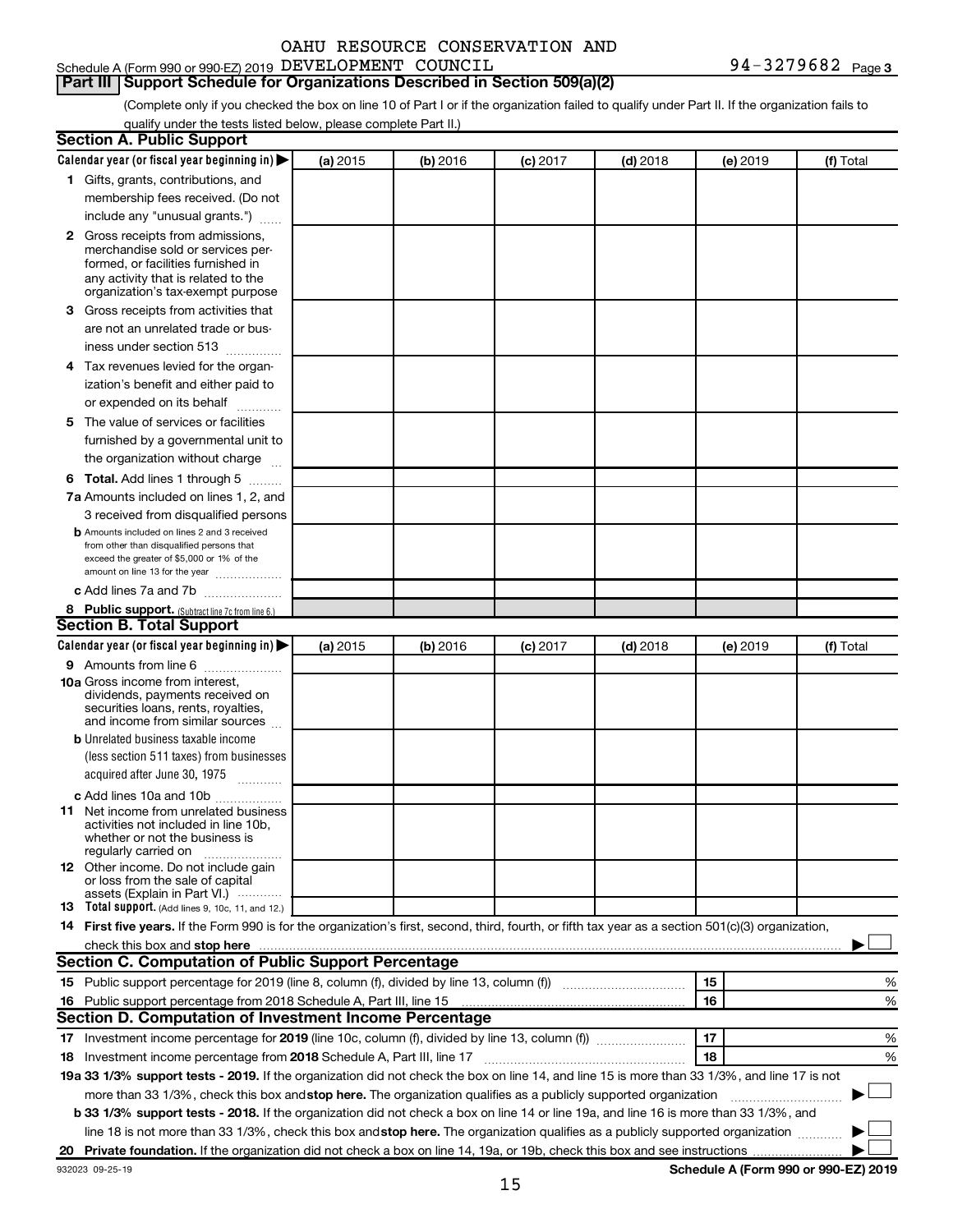### Schedule A (Form 990 or 990-EZ) 2019 DEVELOPMENT COUNCIL  $94-3279682$  Page OAHU RESOURCE CONSERVATION AND

**Yes No**

### **Part IV Supporting Organizations**

(Complete only if you checked a box in line 12 on Part I. If you checked 12a of Part I, complete Sections A and B. If you checked 12b of Part I, complete Sections A and C. If you checked 12c of Part I, complete Sections A, D, and E. If you checked 12d of Part I, complete Sections A and D, and complete Part V.)

#### **Section A. All Supporting Organizations**

- **1** Are all of the organization's supported organizations listed by name in the organization's governing documents? If "No," describe in Part VI how the supported organizations are designated. If designated by *class or purpose, describe the designation. If historic and continuing relationship, explain.*
- **2** Did the organization have any supported organization that does not have an IRS determination of status under section 509(a)(1) or (2)? If "Yes," explain in Part **VI** how the organization determined that the supported *organization was described in section 509(a)(1) or (2).*
- **3a** Did the organization have a supported organization described in section 501(c)(4), (5), or (6)? If "Yes," answer *(b) and (c) below.*
- **b** Did the organization confirm that each supported organization qualified under section 501(c)(4), (5), or (6) and satisfied the public support tests under section 509(a)(2)? If "Yes," describe in Part VI when and how the *organization made the determination.*
- **c** Did the organization ensure that all support to such organizations was used exclusively for section 170(c)(2)(B) purposes? If "Yes," explain in Part VI what controls the organization put in place to ensure such use.
- **4 a** *If* Was any supported organization not organized in the United States ("foreign supported organization")? *"Yes," and if you checked 12a or 12b in Part I, answer (b) and (c) below.*
- **b** Did the organization have ultimate control and discretion in deciding whether to make grants to the foreign supported organization? If "Yes," describe in Part VI how the organization had such control and discretion *despite being controlled or supervised by or in connection with its supported organizations.*
- **c** Did the organization support any foreign supported organization that does not have an IRS determination under sections 501(c)(3) and 509(a)(1) or (2)? If "Yes," explain in Part VI what controls the organization used *to ensure that all support to the foreign supported organization was used exclusively for section 170(c)(2)(B) purposes.*
- **5a** Did the organization add, substitute, or remove any supported organizations during the tax year? If "Yes," answer (b) and (c) below (if applicable). Also, provide detail in **Part VI,** including (i) the names and EIN *numbers of the supported organizations added, substituted, or removed; (ii) the reasons for each such action; (iii) the authority under the organization's organizing document authorizing such action; and (iv) how the action was accomplished (such as by amendment to the organizing document).*
- **b Type I or Type II only.** Was any added or substituted supported organization part of a class already designated in the organization's organizing document?
- **c Substitutions only.**  Was the substitution the result of an event beyond the organization's control?
- **6** Did the organization provide support (whether in the form of grants or the provision of services or facilities) to **Part VI.** support or benefit one or more of the filing organization's supported organizations? If "Yes," provide detail in anyone other than (i) its supported organizations, (ii) individuals that are part of the charitable class benefited by one or more of its supported organizations, or (iii) other supporting organizations that also
- **7** Did the organization provide a grant, loan, compensation, or other similar payment to a substantial contributor regard to a substantial contributor? If "Yes," complete Part I of Schedule L (Form 990 or 990-EZ). (as defined in section 4958(c)(3)(C)), a family member of a substantial contributor, or a 35% controlled entity with
- **8** Did the organization make a loan to a disqualified person (as defined in section 4958) not described in line 7? *If "Yes," complete Part I of Schedule L (Form 990 or 990-EZ).*
- **9 a** Was the organization controlled directly or indirectly at any time during the tax year by one or more in section 509(a)(1) or (2))? If "Yes," provide detail in **Part VI.** disqualified persons as defined in section 4946 (other than foundation managers and organizations described
- **b** Did one or more disqualified persons (as defined in line 9a) hold a controlling interest in any entity in which the supporting organization had an interest? If "Yes," provide detail in Part VI.
- **c** Did a disqualified person (as defined in line 9a) have an ownership interest in, or derive any personal benefit from, assets in which the supporting organization also had an interest? If "Yes," provide detail in Part VI.
- **10 a** Was the organization subject to the excess business holdings rules of section 4943 because of section supporting organizations)? If "Yes," answer 10b below. 4943(f) (regarding certain Type II supporting organizations, and all Type III non-functionally integrated
- **b** Did the organization have any excess business holdings in the tax year? (Use Schedule C, Form 4720, to *determine whether the organization had excess business holdings.)*

**1 2 3a 3b 3c 4a 4b 4c 5a 5b 5c 6 7 8 9a 9b 9c 10a**

932024 09-25-19

**10b**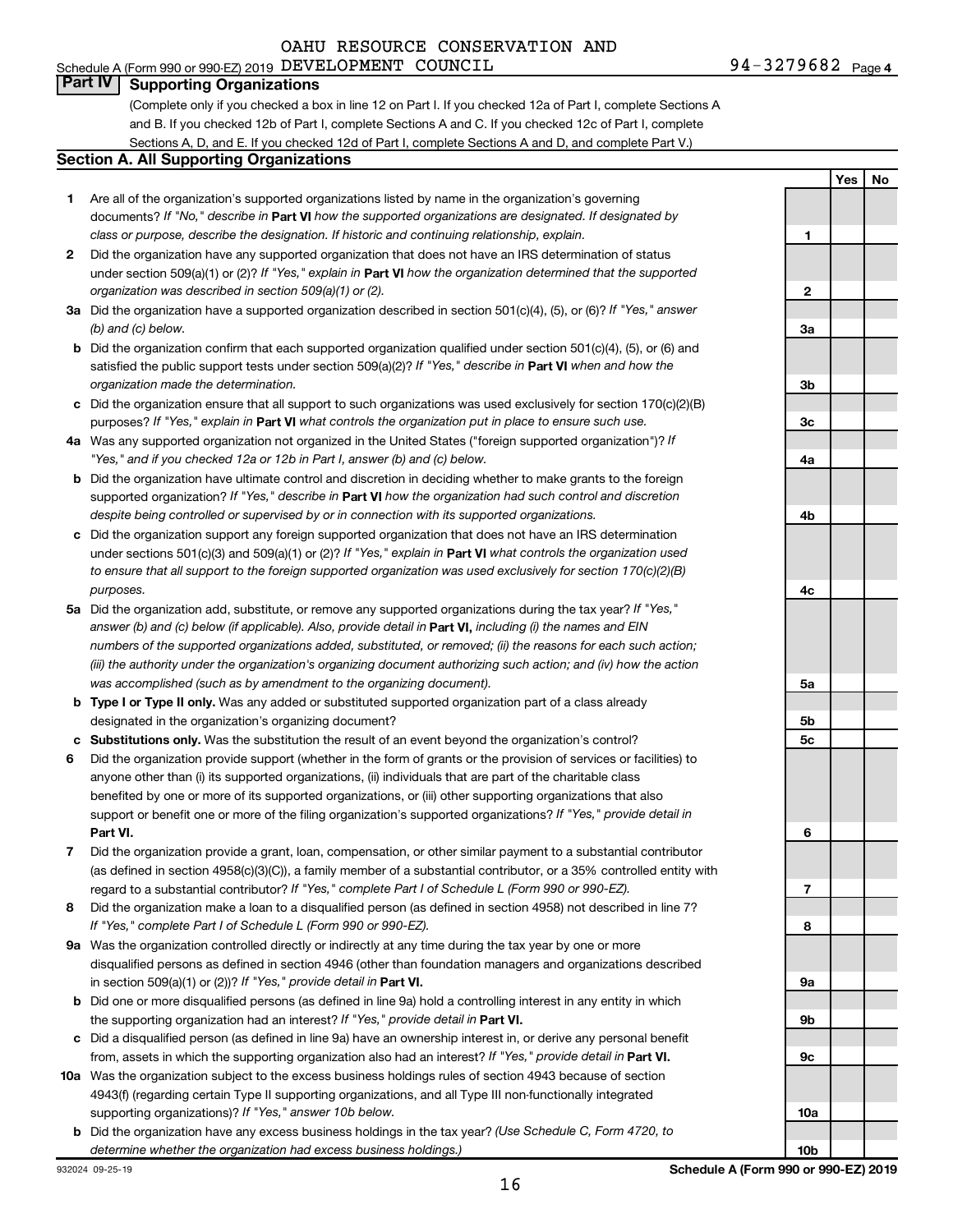94-3279682 Page 5 Schedule A (Form 990 or 990-EZ) 2019 DEVELIOPMENT COUNCTL 9 4 – 3 4 7 9 6 8 4 Page DEVELOPMENT COUNCIL 94-3279682

|    | Part IV<br><b>Supporting Organizations (continued)</b>                                                                          |                 |     |    |
|----|---------------------------------------------------------------------------------------------------------------------------------|-----------------|-----|----|
|    |                                                                                                                                 |                 | Yes | No |
| 11 | Has the organization accepted a gift or contribution from any of the following persons?                                         |                 |     |    |
|    | a A person who directly or indirectly controls, either alone or together with persons described in (b) and (c)                  |                 |     |    |
|    | below, the governing body of a supported organization?                                                                          | 11a             |     |    |
|    | <b>b</b> A family member of a person described in (a) above?                                                                    | 11 <sub>b</sub> |     |    |
|    | c A 35% controlled entity of a person described in (a) or (b) above? If "Yes" to a, b, or c, provide detail in Part VI.         | 11c             |     |    |
|    | <b>Section B. Type I Supporting Organizations</b>                                                                               |                 |     |    |
|    |                                                                                                                                 |                 | Yes | No |
| 1  | Did the directors, trustees, or membership of one or more supported organizations have the power to                             |                 |     |    |
|    | regularly appoint or elect at least a majority of the organization's directors or trustees at all times during the              |                 |     |    |
|    | tax year? If "No," describe in Part VI how the supported organization(s) effectively operated, supervised, or                   |                 |     |    |
|    | controlled the organization's activities. If the organization had more than one supported organization,                         |                 |     |    |
|    | describe how the powers to appoint and/or remove directors or trustees were allocated among the supported                       |                 |     |    |
|    | organizations and what conditions or restrictions, if any, applied to such powers during the tax year.                          | 1               |     |    |
| 2  | Did the organization operate for the benefit of any supported organization other than the supported                             |                 |     |    |
|    | organization(s) that operated, supervised, or controlled the supporting organization? If "Yes," explain in                      |                 |     |    |
|    |                                                                                                                                 |                 |     |    |
|    | Part VI how providing such benefit carried out the purposes of the supported organization(s) that operated,                     |                 |     |    |
|    | supervised, or controlled the supporting organization.                                                                          | $\mathbf{2}$    |     |    |
|    | <b>Section C. Type II Supporting Organizations</b>                                                                              |                 |     |    |
|    |                                                                                                                                 |                 | Yes | No |
| 1. | Were a majority of the organization's directors or trustees during the tax year also a majority of the directors                |                 |     |    |
|    | or trustees of each of the organization's supported organization(s)? If "No," describe in Part VI how control                   |                 |     |    |
|    | or management of the supporting organization was vested in the same persons that controlled or managed                          |                 |     |    |
|    | the supported organization(s).                                                                                                  | 1               |     |    |
|    | <b>Section D. All Type III Supporting Organizations</b>                                                                         |                 |     |    |
|    |                                                                                                                                 |                 | Yes | No |
| 1  | Did the organization provide to each of its supported organizations, by the last day of the fifth month of the                  |                 |     |    |
|    | organization's tax year, (i) a written notice describing the type and amount of support provided during the prior tax           |                 |     |    |
|    | year, (ii) a copy of the Form 990 that was most recently filed as of the date of notification, and (iii) copies of the          |                 |     |    |
|    | organization's governing documents in effect on the date of notification, to the extent not previously provided?                | 1               |     |    |
| 2  | Were any of the organization's officers, directors, or trustees either (i) appointed or elected by the supported                |                 |     |    |
|    | organization(s) or (ii) serving on the governing body of a supported organization? If "No," explain in Part VI how              |                 |     |    |
|    | the organization maintained a close and continuous working relationship with the supported organization(s).                     | 2               |     |    |
| 3  | By reason of the relationship described in (2), did the organization's supported organizations have a                           |                 |     |    |
|    | significant voice in the organization's investment policies and in directing the use of the organization's                      |                 |     |    |
|    | income or assets at all times during the tax year? If "Yes," describe in Part VI the role the organization's                    |                 |     |    |
|    | supported organizations played in this regard.                                                                                  | з               |     |    |
|    | Section E. Type III Functionally Integrated Supporting Organizations                                                            |                 |     |    |
| 1  | Check the box next to the method that the organization used to satisfy the Integral Part Test during the yealsee instructions). |                 |     |    |
| a  | The organization satisfied the Activities Test. Complete line 2 below.                                                          |                 |     |    |
| b  | The organization is the parent of each of its supported organizations. Complete line 3 below.                                   |                 |     |    |
| с  | The organization supported a governmental entity. Describe in Part VI how you supported a government entity (see instructions). |                 |     |    |
| 2  | Activities Test. Answer (a) and (b) below.                                                                                      |                 | Yes | No |
| а  | Did substantially all of the organization's activities during the tax year directly further the exempt purposes of              |                 |     |    |
|    | the supported organization(s) to which the organization was responsive? If "Yes," then in Part VI identify                      |                 |     |    |
|    | those supported organizations and explain how these activities directly furthered their exempt purposes,                        |                 |     |    |
|    | how the organization was responsive to those supported organizations, and how the organization determined                       |                 |     |    |
|    | that these activities constituted substantially all of its activities.                                                          | 2a              |     |    |
|    | <b>b</b> Did the activities described in (a) constitute activities that, but for the organization's involvement, one or more    |                 |     |    |
|    | of the organization's supported organization(s) would have been engaged in? If "Yes," explain in Part VI the                    |                 |     |    |
|    | reasons for the organization's position that its supported organization(s) would have engaged in these                          |                 |     |    |
|    |                                                                                                                                 | 2b              |     |    |
|    | activities but for the organization's involvement.                                                                              |                 |     |    |
| з  | Parent of Supported Organizations. Answer (a) and (b) below.                                                                    |                 |     |    |
| а  | Did the organization have the power to regularly appoint or elect a majority of the officers, directors, or                     |                 |     |    |
|    | trustees of each of the supported organizations? Provide details in Part VI.                                                    | За              |     |    |
|    | <b>b</b> Did the organization exercise a substantial degree of direction over the policies, programs, and activities of each    |                 |     |    |
|    | of its supported organizations? If "Yes," describe in Part VI the role played by the organization in this regard.               | 3b              |     |    |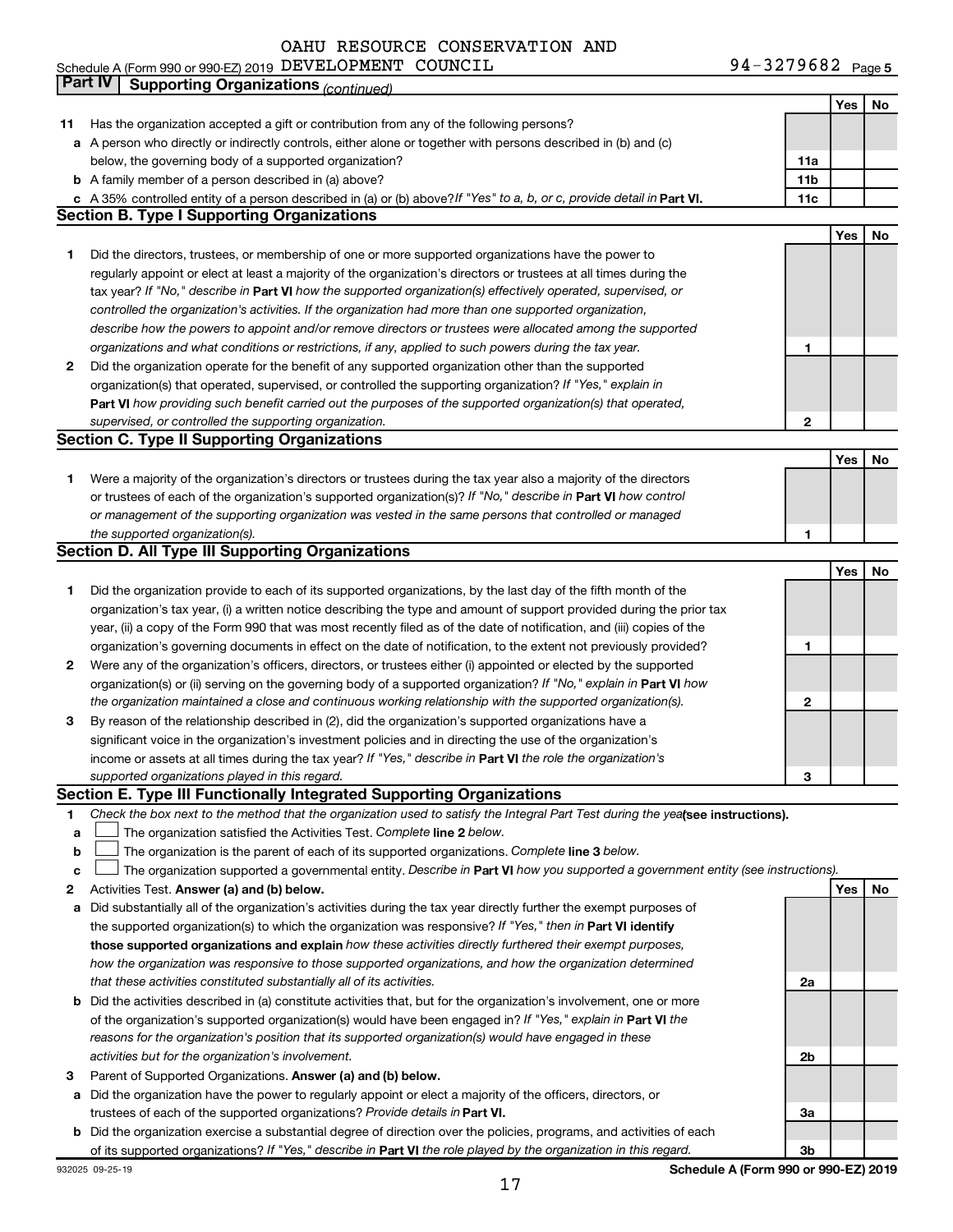### **Part V Type III Non-Functionally Integrated 509(a)(3) Supporting Organizations**

**1 Lett** Check here if the organization satisfied the Integral Part Test as a qualifying trust on Nov. 20, 1970 (explain in Part VI). See instructions. All other Type III non-functionally integrated supporting organizations must complete Sections A through E.  $\Box$ 

|              | Section A - Adjusted Net Income                                              |                | (A) Prior Year | (B) Current Year<br>(optional) |
|--------------|------------------------------------------------------------------------------|----------------|----------------|--------------------------------|
| 1            | Net short-term capital gain                                                  | 1              |                |                                |
| 2            | Recoveries of prior-year distributions                                       | $\overline{2}$ |                |                                |
| 3            | Other gross income (see instructions)                                        | 3              |                |                                |
| 4            | Add lines 1 through 3.                                                       | 4              |                |                                |
| 5            | Depreciation and depletion                                                   | 5              |                |                                |
| 6            | Portion of operating expenses paid or incurred for production or             |                |                |                                |
|              | collection of gross income or for management, conservation, or               |                |                |                                |
|              | maintenance of property held for production of income (see instructions)     | 6              |                |                                |
| 7            | Other expenses (see instructions)                                            | $\overline{7}$ |                |                                |
| 8            | Adjusted Net Income (subtract lines 5, 6, and 7 from line 4)                 | 8              |                |                                |
|              | <b>Section B - Minimum Asset Amount</b>                                      |                | (A) Prior Year | (B) Current Year<br>(optional) |
| 1            | Aggregate fair market value of all non-exempt-use assets (see                |                |                |                                |
|              | instructions for short tax year or assets held for part of year):            |                |                |                                |
|              | a Average monthly value of securities                                        | 1a             |                |                                |
|              | <b>b</b> Average monthly cash balances                                       | 1b             |                |                                |
|              | c Fair market value of other non-exempt-use assets                           | 1c             |                |                                |
|              | <b>d</b> Total (add lines 1a, 1b, and 1c)                                    | 1d             |                |                                |
|              | e Discount claimed for blockage or other                                     |                |                |                                |
|              | factors (explain in detail in <b>Part VI</b> ):                              |                |                |                                |
| 2            | Acquisition indebtedness applicable to non-exempt-use assets                 | $\mathbf{2}$   |                |                                |
| 3            | Subtract line 2 from line 1d.                                                | 3              |                |                                |
| 4            | Cash deemed held for exempt use. Enter 1-1/2% of line 3 (for greater amount, |                |                |                                |
|              | see instructions).                                                           | 4              |                |                                |
| 5            | Net value of non-exempt-use assets (subtract line 4 from line 3)             | 5              |                |                                |
| 6            | Multiply line 5 by .035.                                                     | 6              |                |                                |
| 7            | Recoveries of prior-year distributions                                       | 7              |                |                                |
| 8            | Minimum Asset Amount (add line 7 to line 6)                                  | 8              |                |                                |
|              | <b>Section C - Distributable Amount</b>                                      |                |                | <b>Current Year</b>            |
| 1            | Adjusted net income for prior year (from Section A, line 8, Column A)        | 1              |                |                                |
| $\mathbf{2}$ | Enter 85% of line 1.                                                         | $\mathbf{2}$   |                |                                |
| 3            | Minimum asset amount for prior year (from Section B, line 8, Column A)       | 3              |                |                                |
| 4            | Enter greater of line 2 or line 3.                                           | 4              |                |                                |
| 5            | Income tax imposed in prior year                                             | 5              |                |                                |
| 6            | <b>Distributable Amount.</b> Subtract line 5 from line 4, unless subject to  |                |                |                                |
|              | emergency temporary reduction (see instructions).                            | 6              |                |                                |

**7** Let Check here if the current year is the organization's first as a non-functionally integrated Type III supporting organization (see instructions).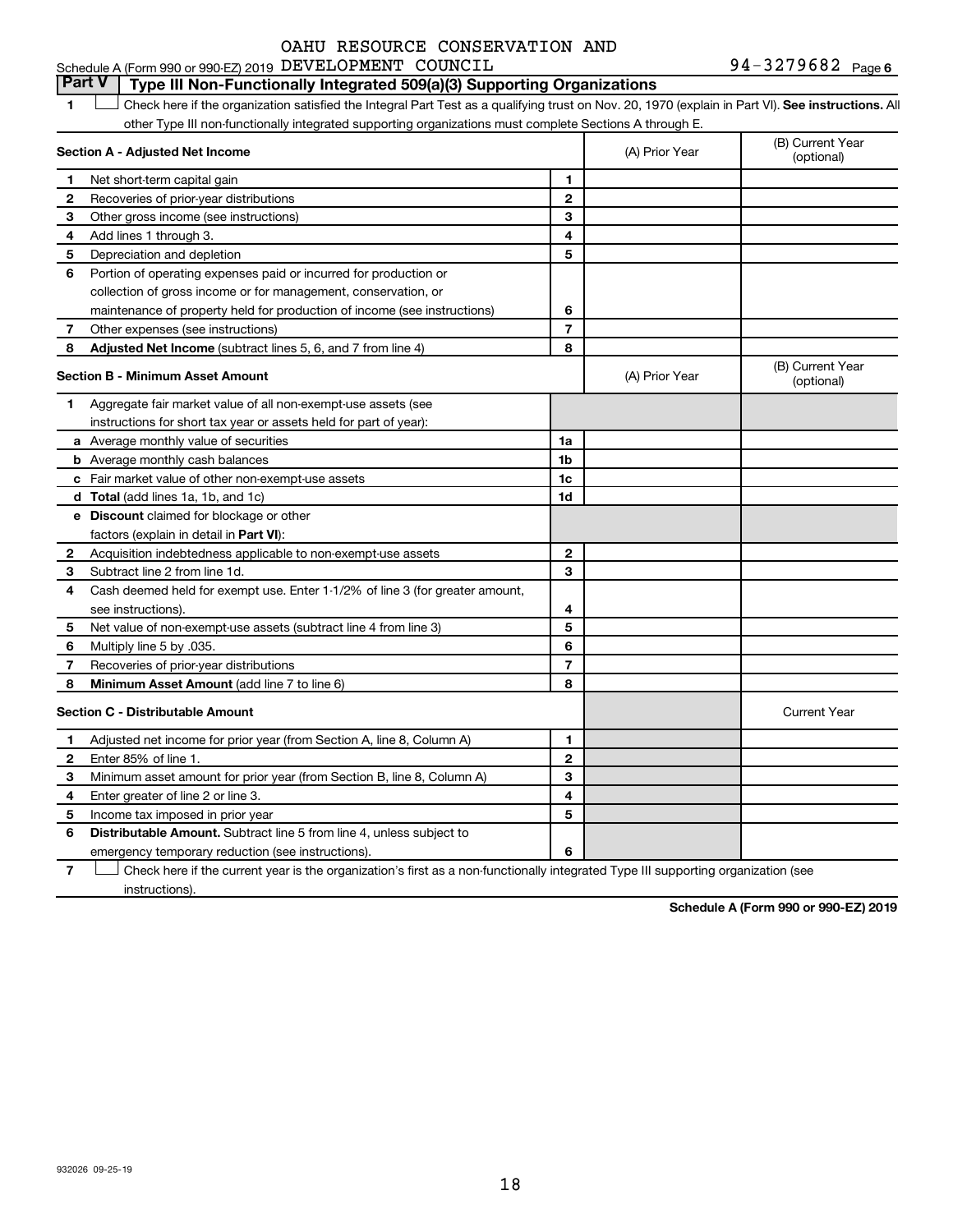|               | Schedule A (Form 990 or 990-EZ) 2019 DEVELOPMENT COUNCIL                                   |                                    |                                               | 94-3279682 Page 7                                       |
|---------------|--------------------------------------------------------------------------------------------|------------------------------------|-----------------------------------------------|---------------------------------------------------------|
| <b>Part V</b> | Type III Non-Functionally Integrated 509(a)(3) Supporting Organizations (continued)        |                                    |                                               |                                                         |
|               | <b>Section D - Distributions</b>                                                           |                                    |                                               | <b>Current Year</b>                                     |
| 1             | Amounts paid to supported organizations to accomplish exempt purposes                      |                                    |                                               |                                                         |
| 2             | Amounts paid to perform activity that directly furthers exempt purposes of supported       |                                    |                                               |                                                         |
|               | organizations, in excess of income from activity                                           |                                    |                                               |                                                         |
| 3             | Administrative expenses paid to accomplish exempt purposes of supported organizations      |                                    |                                               |                                                         |
| 4             | Amounts paid to acquire exempt-use assets                                                  |                                    |                                               |                                                         |
| 5             | Qualified set-aside amounts (prior IRS approval required)                                  |                                    |                                               |                                                         |
| 6             | Other distributions (describe in Part VI). See instructions.                               |                                    |                                               |                                                         |
| 7             | Total annual distributions. Add lines 1 through 6.                                         |                                    |                                               |                                                         |
| 8             | Distributions to attentive supported organizations to which the organization is responsive |                                    |                                               |                                                         |
|               | (provide details in Part VI). See instructions.                                            |                                    |                                               |                                                         |
| 9             | Distributable amount for 2019 from Section C, line 6                                       |                                    |                                               |                                                         |
| 10            | Line 8 amount divided by line 9 amount                                                     |                                    |                                               |                                                         |
|               | <b>Section E - Distribution Allocations (see instructions)</b>                             | (i)<br><b>Excess Distributions</b> | (ii)<br><b>Underdistributions</b><br>Pre-2019 | (iii)<br><b>Distributable</b><br><b>Amount for 2019</b> |
| 1             | Distributable amount for 2019 from Section C, line 6                                       |                                    |                                               |                                                         |
| 2             | Underdistributions, if any, for years prior to 2019 (reason-                               |                                    |                                               |                                                         |
|               | able cause required- explain in Part VI). See instructions.                                |                                    |                                               |                                                         |
| 3             | Excess distributions carryover, if any, to 2019                                            |                                    |                                               |                                                         |
|               | a From 2014                                                                                |                                    |                                               |                                                         |
|               | <b>b</b> From 2015                                                                         |                                    |                                               |                                                         |
|               | c From 2016                                                                                |                                    |                                               |                                                         |
|               | d From 2017                                                                                |                                    |                                               |                                                         |
|               | e From 2018                                                                                |                                    |                                               |                                                         |
|               | f Total of lines 3a through e                                                              |                                    |                                               |                                                         |
|               | g Applied to underdistributions of prior years                                             |                                    |                                               |                                                         |
|               | h Applied to 2019 distributable amount                                                     |                                    |                                               |                                                         |
| Ť.            | Carryover from 2014 not applied (see instructions)                                         |                                    |                                               |                                                         |
|               | Remainder. Subtract lines 3g, 3h, and 3i from 3f.                                          |                                    |                                               |                                                         |
| 4             | Distributions for 2019 from Section D,                                                     |                                    |                                               |                                                         |
|               | line $7:$                                                                                  |                                    |                                               |                                                         |
|               | a Applied to underdistributions of prior years                                             |                                    |                                               |                                                         |
|               | <b>b</b> Applied to 2019 distributable amount                                              |                                    |                                               |                                                         |
|               | c Remainder. Subtract lines 4a and 4b from 4.                                              |                                    |                                               |                                                         |
|               | 5 Remaining underdistributions for years prior to 2019, if                                 |                                    |                                               |                                                         |
|               | any. Subtract lines 3g and 4a from line 2. For result greater                              |                                    |                                               |                                                         |
|               | than zero, explain in Part VI. See instructions.                                           |                                    |                                               |                                                         |
| 6             | Remaining underdistributions for 2019. Subtract lines 3h                                   |                                    |                                               |                                                         |
|               | and 4b from line 1. For result greater than zero, explain in                               |                                    |                                               |                                                         |
|               | <b>Part VI.</b> See instructions.                                                          |                                    |                                               |                                                         |
| 7             | Excess distributions carryover to 2020. Add lines 3j                                       |                                    |                                               |                                                         |
|               | and 4c.                                                                                    |                                    |                                               |                                                         |
| 8             | Breakdown of line 7:                                                                       |                                    |                                               |                                                         |
|               | a Excess from 2015                                                                         |                                    |                                               |                                                         |
|               | <b>b</b> Excess from 2016                                                                  |                                    |                                               |                                                         |
|               | c Excess from 2017                                                                         |                                    |                                               |                                                         |
|               | d Excess from 2018                                                                         |                                    |                                               |                                                         |
|               | e Excess from 2019                                                                         |                                    |                                               |                                                         |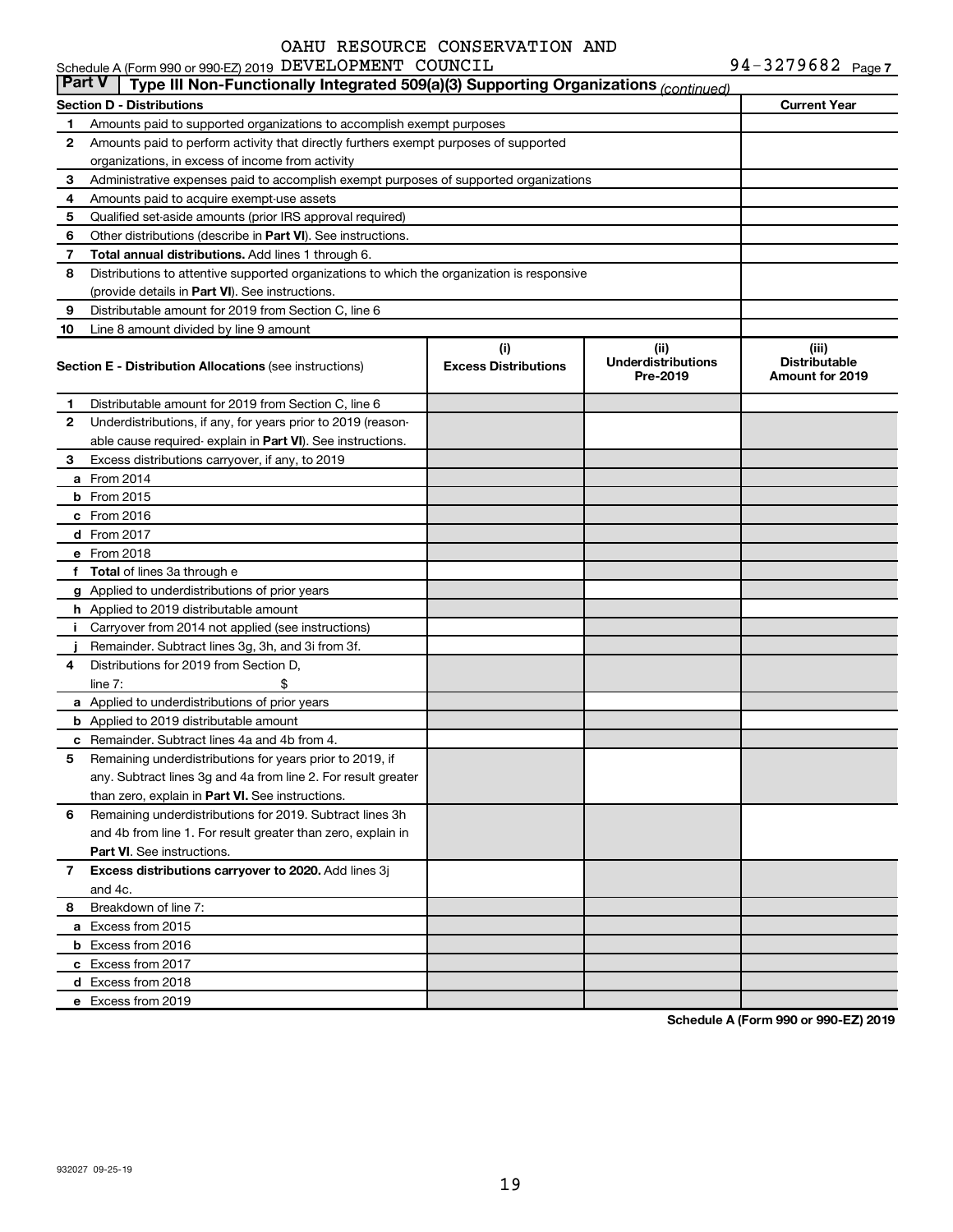|                | Schedule A (Form 990 or 990-EZ) 2019 DEVELOPMENT COUNCIL                                                                                                                                                                                                                                |  | OAHU RESOURCE CONSERVATION AND | 94-3279682 Page 8                                                                                                                                                                                                                                                                                |
|----------------|-----------------------------------------------------------------------------------------------------------------------------------------------------------------------------------------------------------------------------------------------------------------------------------------|--|--------------------------------|--------------------------------------------------------------------------------------------------------------------------------------------------------------------------------------------------------------------------------------------------------------------------------------------------|
| <b>Part VI</b> | Supplemental Information. Provide the explanations required by Part II, line 10; Part II, line 17a or 17b; Part III, line 12;<br>Section D, lines 5, 6, and 8; and Part V, Section E, lines 2, 5, and 6. Also complete this part for any additional information.<br>(See instructions.) |  |                                | Part IV, Section A, lines 1, 2, 3b, 3c, 4b, 4c, 5a, 6, 9a, 9b, 9c, 11a, 11b, and 11c; Part IV, Section B, lines 1 and 2; Part IV, Section C,<br>line 1; Part IV, Section D, lines 2 and 3; Part IV, Section E, lines 1c, 2a, 2b, 3a, and 3b; Part V, line 1; Part V, Section B, line 1e; Part V, |
|                |                                                                                                                                                                                                                                                                                         |  |                                |                                                                                                                                                                                                                                                                                                  |
|                |                                                                                                                                                                                                                                                                                         |  |                                |                                                                                                                                                                                                                                                                                                  |
|                |                                                                                                                                                                                                                                                                                         |  |                                |                                                                                                                                                                                                                                                                                                  |
|                |                                                                                                                                                                                                                                                                                         |  |                                |                                                                                                                                                                                                                                                                                                  |
|                |                                                                                                                                                                                                                                                                                         |  |                                |                                                                                                                                                                                                                                                                                                  |
|                |                                                                                                                                                                                                                                                                                         |  |                                |                                                                                                                                                                                                                                                                                                  |
|                |                                                                                                                                                                                                                                                                                         |  |                                |                                                                                                                                                                                                                                                                                                  |
|                |                                                                                                                                                                                                                                                                                         |  |                                |                                                                                                                                                                                                                                                                                                  |
|                |                                                                                                                                                                                                                                                                                         |  |                                |                                                                                                                                                                                                                                                                                                  |
|                |                                                                                                                                                                                                                                                                                         |  |                                |                                                                                                                                                                                                                                                                                                  |
|                |                                                                                                                                                                                                                                                                                         |  |                                |                                                                                                                                                                                                                                                                                                  |
|                |                                                                                                                                                                                                                                                                                         |  |                                |                                                                                                                                                                                                                                                                                                  |
|                |                                                                                                                                                                                                                                                                                         |  |                                |                                                                                                                                                                                                                                                                                                  |
|                |                                                                                                                                                                                                                                                                                         |  |                                |                                                                                                                                                                                                                                                                                                  |
|                |                                                                                                                                                                                                                                                                                         |  |                                |                                                                                                                                                                                                                                                                                                  |
|                |                                                                                                                                                                                                                                                                                         |  |                                |                                                                                                                                                                                                                                                                                                  |
|                |                                                                                                                                                                                                                                                                                         |  |                                |                                                                                                                                                                                                                                                                                                  |
|                |                                                                                                                                                                                                                                                                                         |  |                                |                                                                                                                                                                                                                                                                                                  |
|                |                                                                                                                                                                                                                                                                                         |  |                                |                                                                                                                                                                                                                                                                                                  |
|                |                                                                                                                                                                                                                                                                                         |  |                                |                                                                                                                                                                                                                                                                                                  |
|                |                                                                                                                                                                                                                                                                                         |  |                                |                                                                                                                                                                                                                                                                                                  |
|                |                                                                                                                                                                                                                                                                                         |  |                                |                                                                                                                                                                                                                                                                                                  |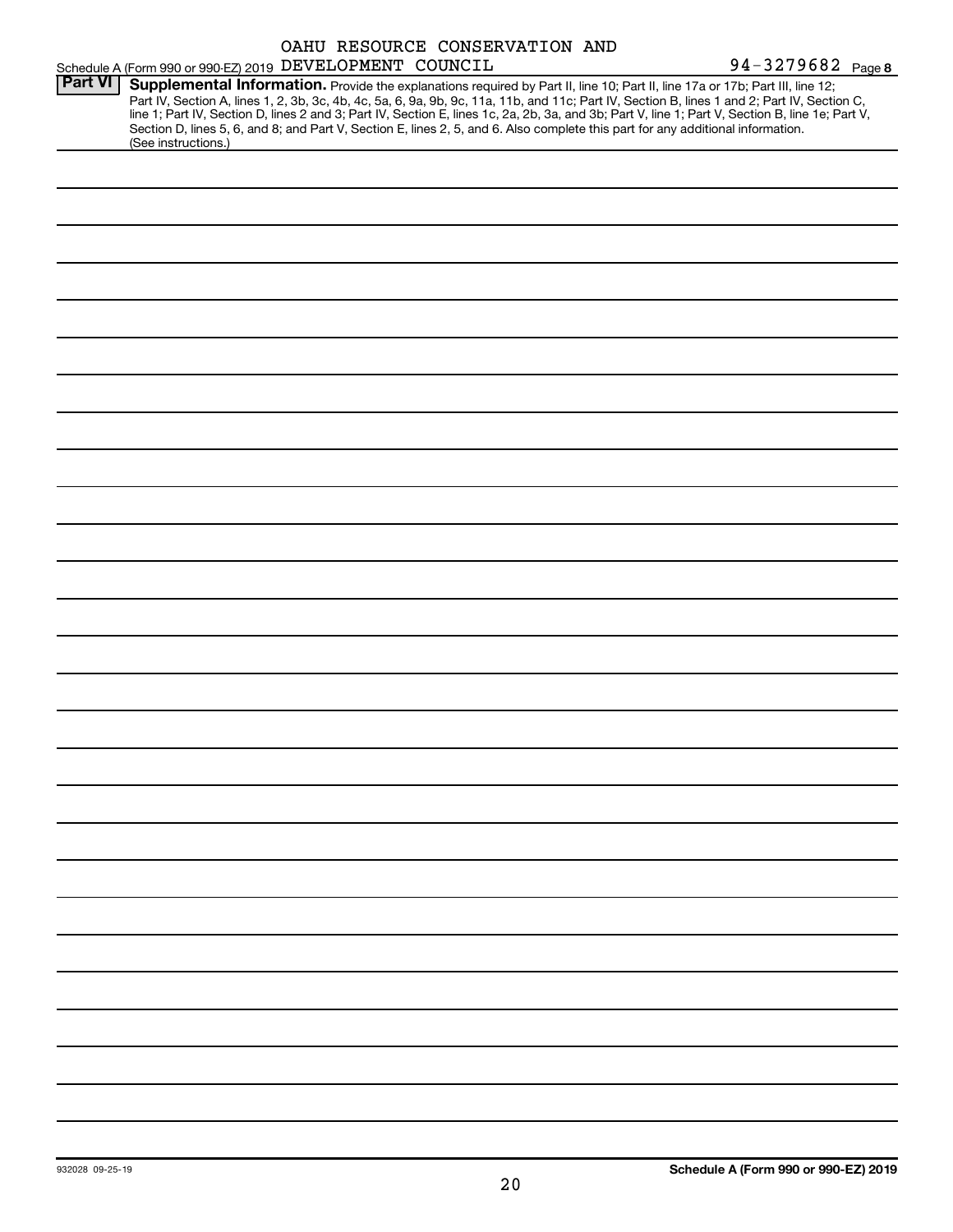| <b>Schedule B</b>  |  |
|--------------------|--|
| (Form 990, 990-EZ, |  |

Department of the Treasury Internal Revenue Service

### **Schedule of Contributors**

**or 990-PF) | Attach to Form 990, Form 990-EZ, or Form 990-PF. | Go to www.irs.gov/Form990 for the latest information.** OMB No. 1545-0047

**2019**

**Employer identification number**

| Name of the organization |                                |  |
|--------------------------|--------------------------------|--|
|                          | OAHU RESOURCE CONSERVATION AND |  |

DEVELOPMENT COUNCIL 94-3279682

| 4-3279682 |  |  |  |  |
|-----------|--|--|--|--|
|           |  |  |  |  |

| Filers of:         | Section:                                                                           |
|--------------------|------------------------------------------------------------------------------------|
| Form 990 or 990-FZ | $\underline{X}$ 501(c)( 3) (enter number) organization                             |
|                    | $4947(a)(1)$ nonexempt charitable trust <b>not</b> treated as a private foundation |
|                    | 527 political organization                                                         |
| Form 990-PF        | 501(c)(3) exempt private foundation                                                |
|                    | 4947(a)(1) nonexempt charitable trust treated as a private foundation              |
|                    | 501(c)(3) taxable private foundation                                               |

Check if your organization is covered by the General Rule or a Special Rule.

**Note:**  Only a section 501(c)(7), (8), or (10) organization can check boxes for both the General Rule and a Special Rule. See instructions.

#### **General Rule**

 $\mathcal{L}^{\text{eff}}$ 

For an organization filing Form 990, 990-EZ, or 990-PF that received, during the year, contributions totaling \$5,000 or more (in money or property) from any one contributor. Complete Parts I and II. See instructions for determining a contributor's total contributions.

#### **Special Rules**

any one contributor, during the year, total contributions of the greater of (1) \$5,000; or (2) 2% of the amount on (i) Form 990, Part VIII, line 1h;  $\boxed{\text{X}}$  For an organization described in section 501(c)(3) filing Form 990 or 990-EZ that met the 33 1/3% support test of the regulations under sections 509(a)(1) and 170(b)(1)(A)(vi), that checked Schedule A (Form 990 or 990-EZ), Part II, line 13, 16a, or 16b, and that received from or (ii) Form 990-EZ, line 1. Complete Parts I and II.

year, total contributions of more than \$1,000 *exclusively* for religious, charitable, scientific, literary, or educational purposes, or for the For an organization described in section 501(c)(7), (8), or (10) filing Form 990 or 990-EZ that received from any one contributor, during the prevention of cruelty to children or animals. Complete Parts I, II, and III.  $\mathcal{L}^{\text{eff}}$ 

purpose. Don't complete any of the parts unless the General Rule applies to this organization because it received nonexclusively year, contributions exclusively for religious, charitable, etc., purposes, but no such contributions totaled more than \$1,000. If this box is checked, enter here the total contributions that were received during the year for an exclusively religious, charitable, etc., For an organization described in section 501(c)(7), (8), or (10) filing Form 990 or 990-EZ that received from any one contributor, during the religious, charitable, etc., contributions totaling \$5,000 or more during the year  $\ldots$  $\ldots$  $\ldots$  $\ldots$  $\ldots$  $\ldots$  $\mathcal{L}^{\text{eff}}$ 

**Caution:**  An organization that isn't covered by the General Rule and/or the Special Rules doesn't file Schedule B (Form 990, 990-EZ, or 990-PF),  **must** but it answer "No" on Part IV, line 2, of its Form 990; or check the box on line H of its Form 990-EZ or on its Form 990-PF, Part I, line 2, to certify that it doesn't meet the filing requirements of Schedule B (Form 990, 990-EZ, or 990-PF).

**For Paperwork Reduction Act Notice, see the instructions for Form 990, 990-EZ, or 990-PF. Schedule B (Form 990, 990-EZ, or 990-PF) (2019)** LHA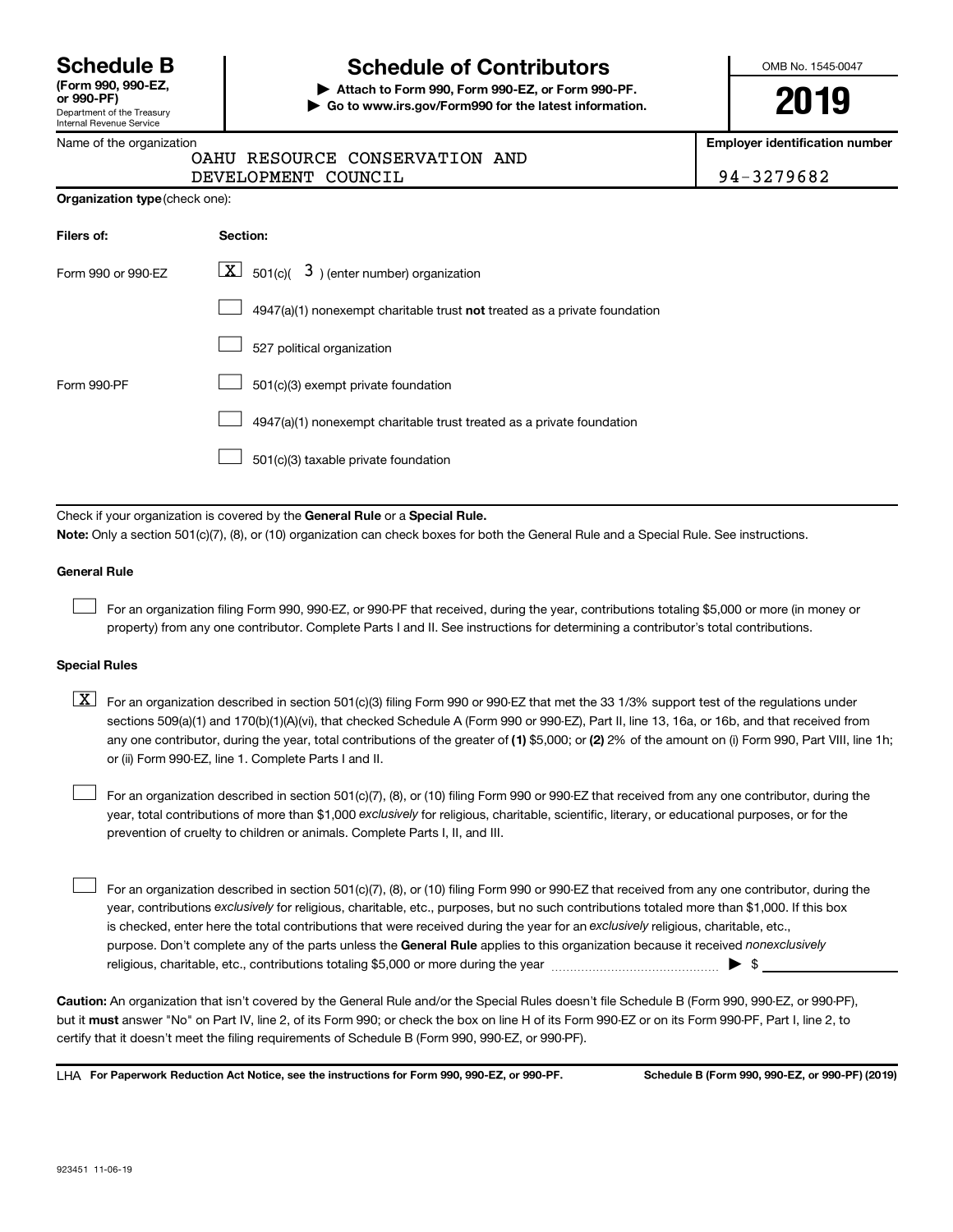#### Schedule B (Form 990, 990-EZ, or 990-PF) (2019)

Name of organization

OAHU RESOURCE CONSERVATION AND DEVELOPMENT COUNCIL 34-3279682

| Part I     | Contributors (see instructions). Use duplicate copies of Part I if additional space is needed. |                                             |                                                                                                                                     |  |  |
|------------|------------------------------------------------------------------------------------------------|---------------------------------------------|-------------------------------------------------------------------------------------------------------------------------------------|--|--|
| (a)        | (b)                                                                                            | (c)                                         | (d)                                                                                                                                 |  |  |
| No.        | Name, address, and ZIP + 4                                                                     | <b>Total contributions</b>                  | Type of contribution                                                                                                                |  |  |
| 1          |                                                                                                | 22,068.<br>\$                               | $\overline{\text{X}}$<br>Person<br>Payroll<br>Noncash<br>(Complete Part II for<br>noncash contributions.)                           |  |  |
| (a)<br>No. | (b)<br>Name, address, and ZIP + 4                                                              | (c)<br><b>Total contributions</b>           | (d)<br>Type of contribution                                                                                                         |  |  |
| 2          |                                                                                                | 21,481.<br>\$                               | $\overline{\text{X}}$<br>Person<br>Payroll<br>Noncash<br>(Complete Part II for<br>noncash contributions.)                           |  |  |
| (a)<br>No. | (b)<br>Name, address, and ZIP + 4                                                              | (c)<br><b>Total contributions</b>           | (d)<br>Type of contribution                                                                                                         |  |  |
| 3          |                                                                                                | 16,123.<br>\$                               | $\overline{\text{X}}$<br>Person<br>Payroll<br>Noncash<br>(Complete Part II for<br>noncash contributions.)                           |  |  |
| (a)        | (b)                                                                                            | (c)                                         | (d)                                                                                                                                 |  |  |
| No.<br>4   | Name, address, and ZIP + 4                                                                     | <b>Total contributions</b><br>25,000.<br>\$ | Type of contribution<br>$\overline{\mathbf{X}}$<br>Person<br>Payroll<br>Noncash<br>(Complete Part II for<br>noncash contributions.) |  |  |
| (a)        | (b)                                                                                            | (c)<br><b>Total contributions</b>           | (d)<br>Type of contribution                                                                                                         |  |  |
| No.<br>5   | Name, address, and ZIP + 4                                                                     | 22,502.<br>\$                               | $\overline{\textbf{X}}$<br>Person<br>Payroll<br>Noncash<br>(Complete Part II for<br>noncash contributions.)                         |  |  |
| (a)        | (b)                                                                                            | (c)<br><b>Total contributions</b>           | (d)                                                                                                                                 |  |  |
| No.<br>6   | Name, address, and ZIP + 4                                                                     | 27,021.<br>\$                               | Type of contribution<br>$\overline{\text{X}}$<br>Person<br>Payroll<br>Noncash<br>(Complete Part II for<br>noncash contributions.)   |  |  |

923452 11-06-19 **Schedule B (Form 990, 990-EZ, or 990-PF) (2019)**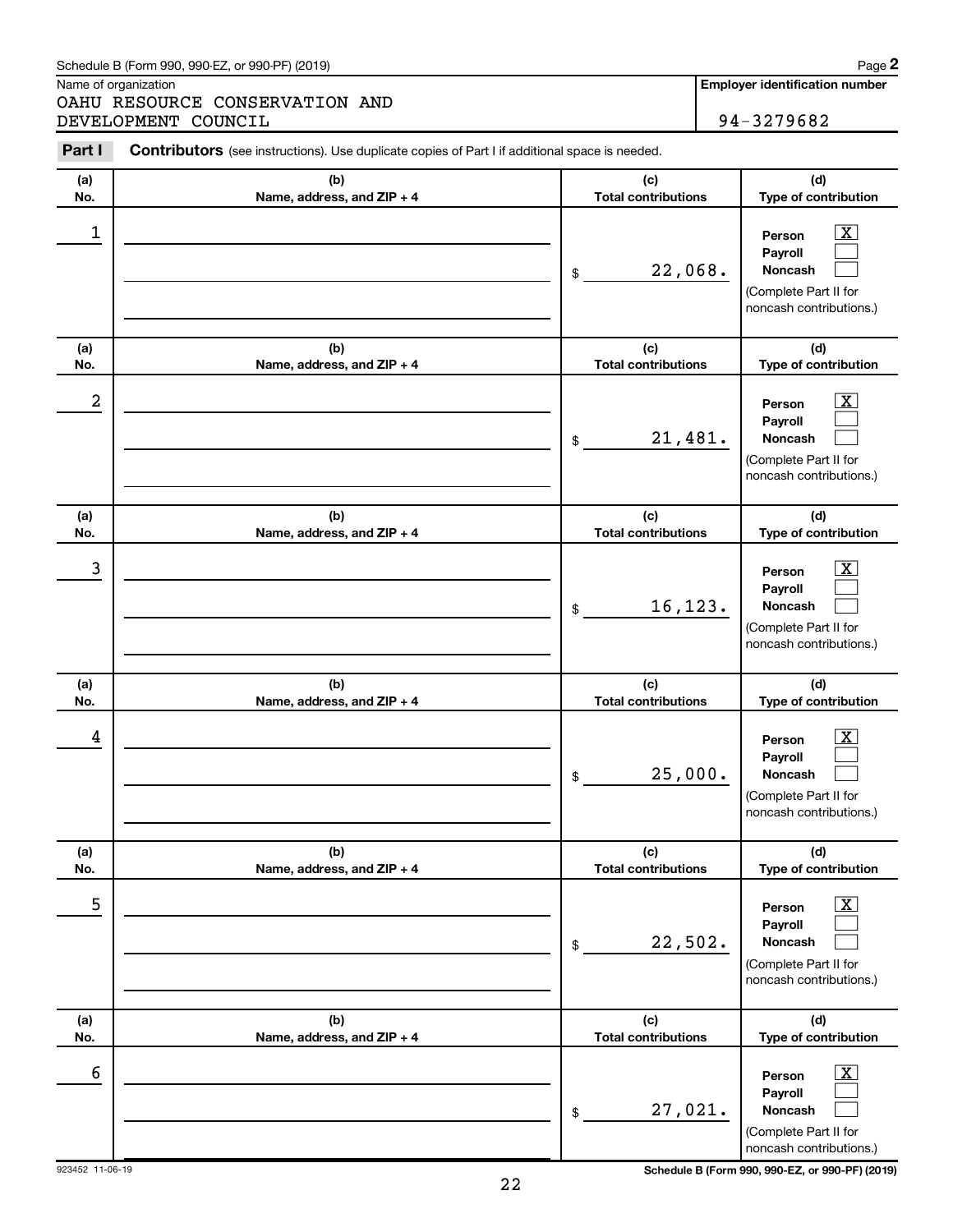#### Schedule B (Form 990, 990-EZ, or 990-PF) (2019)

Name of organization

OAHU RESOURCE CONSERVATION AND DEVELOPMENT COUNCIL 34-3279682

| Part I     | Contributors (see instructions). Use duplicate copies of Part I if additional space is needed. |                                             |                                                                                                                                  |  |  |
|------------|------------------------------------------------------------------------------------------------|---------------------------------------------|----------------------------------------------------------------------------------------------------------------------------------|--|--|
| (a)        | (b)                                                                                            | (c)                                         | (d)                                                                                                                              |  |  |
| No.<br>7   | Name, address, and ZIP + 4                                                                     | <b>Total contributions</b><br>15,000.<br>\$ | Type of contribution<br>$\boxed{\textbf{X}}$<br>Person<br>Payroll<br>Noncash<br>(Complete Part II for                            |  |  |
| (a)<br>No. | (b)<br>Name, address, and ZIP + 4                                                              | (c)<br><b>Total contributions</b>           | noncash contributions.)<br>(d)<br>Type of contribution                                                                           |  |  |
| 8          |                                                                                                | 45,632.<br>\$                               | $\boxed{\textbf{X}}$<br>Person<br>Payroll<br>Noncash<br>(Complete Part II for<br>noncash contributions.)                         |  |  |
| (a)<br>No. | (b)<br>Name, address, and ZIP + 4                                                              | (c)<br><b>Total contributions</b>           | (d)<br>Type of contribution                                                                                                      |  |  |
| 9          |                                                                                                | 21,000.<br>\$                               | $\boxed{\textbf{X}}$<br>Person<br>Payroll<br>Noncash<br>(Complete Part II for<br>noncash contributions.)                         |  |  |
| (a)        | (b)                                                                                            | (c)<br><b>Total contributions</b>           | (d)                                                                                                                              |  |  |
| No.<br>10  | Name, address, and ZIP + 4                                                                     | 16,322.<br>\$                               | Type of contribution<br>$\boxed{\textbf{X}}$<br>Person<br>Payroll<br>Noncash<br>(Complete Part II for<br>noncash contributions.) |  |  |
| (a)<br>No. | (b)<br>Name, address, and ZIP + 4                                                              | (c)<br><b>Total contributions</b>           | (d)<br>Type of contribution                                                                                                      |  |  |
| 11         |                                                                                                | 20,197.<br>\$                               | $\boxed{\textbf{X}}$<br>Person<br>Payroll<br>Noncash<br>(Complete Part II for<br>noncash contributions.)                         |  |  |
| (a)<br>No. | (b)<br>Name, address, and ZIP + 4                                                              | (c)<br><b>Total contributions</b>           | (d)<br>Type of contribution                                                                                                      |  |  |
| 12         |                                                                                                | 349,085.<br>\$                              | $\boxed{\textbf{X}}$<br>Person<br>Payroll<br>Noncash<br>(Complete Part II for<br>noncash contributions.)                         |  |  |

923452 11-06-19 **Schedule B (Form 990, 990-EZ, or 990-PF) (2019)**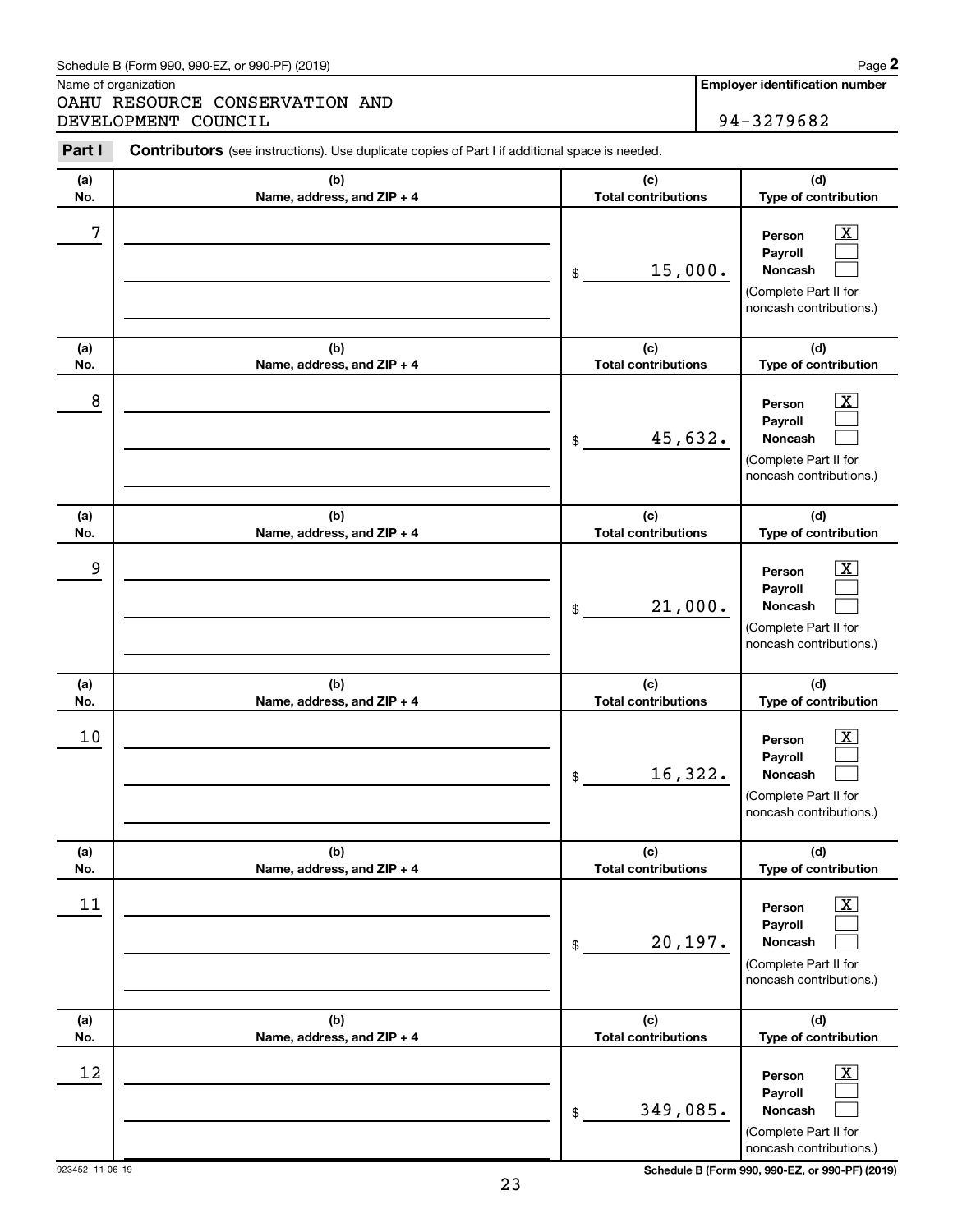| (a)<br>No.<br>from<br>Part I | (b)<br>Description of noncash property given | (c)<br>FMV (or estimate)<br>(See instructions.) | (d)<br>Date received |
|------------------------------|----------------------------------------------|-------------------------------------------------|----------------------|
|                              |                                              | $\frac{1}{2}$                                   |                      |
| (a)<br>No.<br>from<br>Part I | (b)<br>Description of noncash property given | (c)<br>FMV (or estimate)<br>(See instructions.) | (d)<br>Date received |
|                              |                                              | $\mathfrak{S}$                                  |                      |
| (a)<br>No.<br>from<br>Part I | (b)<br>Description of noncash property given | (c)<br>FMV (or estimate)<br>(See instructions.) | (d)<br>Date received |
|                              |                                              | $\frac{1}{2}$                                   |                      |
| (a)<br>No.<br>from<br>Part I | (b)<br>Description of noncash property given | (c)<br>FMV (or estimate)<br>(See instructions.) | (d)<br>Date received |
|                              |                                              | $\frac{1}{2}$                                   |                      |
| (a)<br>No.<br>from<br>Part I | (b)<br>Description of noncash property given | (c)<br>FMV (or estimate)<br>(See instructions.) | (d)<br>Date received |
|                              |                                              | \$                                              |                      |
| (a)<br>No.<br>from<br>Part I | (b)<br>Description of noncash property given | (c)<br>FMV (or estimate)<br>(See instructions.) | (d)<br>Date received |

Part II Noncash Property (see instructions). Use duplicate copies of Part II if additional space is needed.

Name of organization

OAHU RESOURCE CONSERVATION AND DEVELOPMENT COUNCIL 34-3279682

**Employer identification number**

923453 11-06-19 **Schedule B (Form 990, 990-EZ, or 990-PF) (2019)**

\$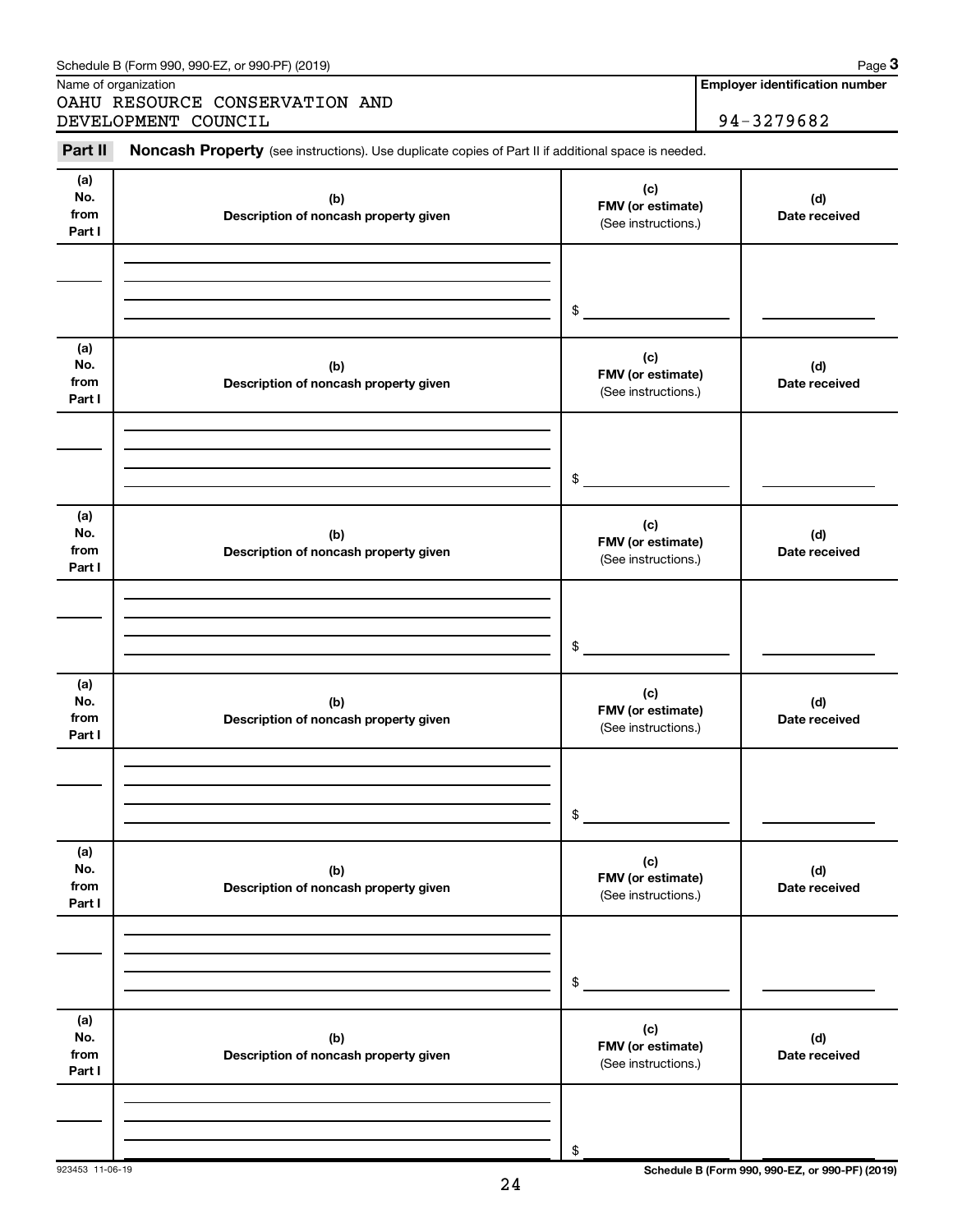|                           | Schedule B (Form 990, 990-EZ, or 990-PF) (2019)                                                                                                                                                                                                                              |                      |  |                                          | Page 4                                   |  |  |
|---------------------------|------------------------------------------------------------------------------------------------------------------------------------------------------------------------------------------------------------------------------------------------------------------------------|----------------------|--|------------------------------------------|------------------------------------------|--|--|
|                           | Name of organization                                                                                                                                                                                                                                                         |                      |  |                                          | <b>Employer identification number</b>    |  |  |
|                           | OAHU RESOURCE CONSERVATION AND                                                                                                                                                                                                                                               |                      |  |                                          |                                          |  |  |
|                           | DEVELOPMENT COUNCIL                                                                                                                                                                                                                                                          |                      |  |                                          | 94-3279682                               |  |  |
| Part III                  | Exclusively religious, charitable, etc., contributions to organizations described in section 501(c)(7), (8), or (10) that total more than \$1,000 for the year<br>from any one contributor. Complete columns (a) through (e) and the following line entry. For organizations |                      |  |                                          |                                          |  |  |
|                           | completing Part III, enter the total of exclusively religious, charitable, etc., contributions of \$1,000 or less for the year. (Enter this info. once.)                                                                                                                     |                      |  |                                          |                                          |  |  |
| (a) No.                   | Use duplicate copies of Part III if additional space is needed.                                                                                                                                                                                                              |                      |  |                                          |                                          |  |  |
| from                      | (b) Purpose of gift                                                                                                                                                                                                                                                          | (c) Use of gift      |  |                                          | (d) Description of how gift is held      |  |  |
| Part I                    |                                                                                                                                                                                                                                                                              |                      |  |                                          |                                          |  |  |
|                           |                                                                                                                                                                                                                                                                              |                      |  |                                          |                                          |  |  |
|                           |                                                                                                                                                                                                                                                                              |                      |  |                                          |                                          |  |  |
|                           |                                                                                                                                                                                                                                                                              |                      |  |                                          |                                          |  |  |
|                           |                                                                                                                                                                                                                                                                              | (e) Transfer of gift |  |                                          |                                          |  |  |
|                           |                                                                                                                                                                                                                                                                              |                      |  |                                          |                                          |  |  |
|                           | Transferee's name, address, and ZIP + 4                                                                                                                                                                                                                                      |                      |  |                                          | Relationship of transferor to transferee |  |  |
|                           |                                                                                                                                                                                                                                                                              |                      |  |                                          |                                          |  |  |
|                           |                                                                                                                                                                                                                                                                              |                      |  |                                          |                                          |  |  |
|                           |                                                                                                                                                                                                                                                                              |                      |  |                                          |                                          |  |  |
| (a) No.                   |                                                                                                                                                                                                                                                                              |                      |  |                                          |                                          |  |  |
| from<br>Part I            | (b) Purpose of gift                                                                                                                                                                                                                                                          | (c) Use of gift      |  |                                          | (d) Description of how gift is held      |  |  |
|                           |                                                                                                                                                                                                                                                                              |                      |  |                                          |                                          |  |  |
|                           |                                                                                                                                                                                                                                                                              |                      |  |                                          |                                          |  |  |
|                           |                                                                                                                                                                                                                                                                              |                      |  |                                          |                                          |  |  |
|                           |                                                                                                                                                                                                                                                                              |                      |  |                                          |                                          |  |  |
|                           | (e) Transfer of gift                                                                                                                                                                                                                                                         |                      |  |                                          |                                          |  |  |
|                           |                                                                                                                                                                                                                                                                              |                      |  |                                          |                                          |  |  |
|                           | Transferee's name, address, and ZIP + 4                                                                                                                                                                                                                                      |                      |  |                                          | Relationship of transferor to transferee |  |  |
|                           |                                                                                                                                                                                                                                                                              |                      |  |                                          |                                          |  |  |
|                           |                                                                                                                                                                                                                                                                              |                      |  |                                          |                                          |  |  |
|                           |                                                                                                                                                                                                                                                                              |                      |  |                                          |                                          |  |  |
| (a) No.<br>from           | (b) Purpose of gift                                                                                                                                                                                                                                                          | (c) Use of gift      |  |                                          |                                          |  |  |
| Part I                    |                                                                                                                                                                                                                                                                              |                      |  |                                          | (d) Description of how gift is held      |  |  |
|                           |                                                                                                                                                                                                                                                                              |                      |  |                                          |                                          |  |  |
|                           |                                                                                                                                                                                                                                                                              |                      |  |                                          |                                          |  |  |
|                           |                                                                                                                                                                                                                                                                              |                      |  |                                          |                                          |  |  |
|                           |                                                                                                                                                                                                                                                                              |                      |  |                                          |                                          |  |  |
|                           | (e) Transfer of gift                                                                                                                                                                                                                                                         |                      |  |                                          |                                          |  |  |
|                           | Transferee's name, address, and ZIP + 4                                                                                                                                                                                                                                      |                      |  | Relationship of transferor to transferee |                                          |  |  |
|                           |                                                                                                                                                                                                                                                                              |                      |  |                                          |                                          |  |  |
|                           |                                                                                                                                                                                                                                                                              |                      |  |                                          |                                          |  |  |
|                           |                                                                                                                                                                                                                                                                              |                      |  |                                          |                                          |  |  |
|                           |                                                                                                                                                                                                                                                                              |                      |  |                                          |                                          |  |  |
| (a) No.<br>from<br>Part I | (b) Purpose of gift                                                                                                                                                                                                                                                          | (c) Use of gift      |  |                                          | (d) Description of how gift is held      |  |  |
|                           |                                                                                                                                                                                                                                                                              |                      |  |                                          |                                          |  |  |
|                           |                                                                                                                                                                                                                                                                              |                      |  |                                          |                                          |  |  |
|                           |                                                                                                                                                                                                                                                                              |                      |  |                                          |                                          |  |  |
|                           |                                                                                                                                                                                                                                                                              |                      |  |                                          |                                          |  |  |
|                           |                                                                                                                                                                                                                                                                              | (e) Transfer of gift |  |                                          |                                          |  |  |
|                           |                                                                                                                                                                                                                                                                              |                      |  |                                          |                                          |  |  |
|                           | Transferee's name, address, and $ZIP + 4$                                                                                                                                                                                                                                    |                      |  |                                          | Relationship of transferor to transferee |  |  |
|                           |                                                                                                                                                                                                                                                                              |                      |  |                                          |                                          |  |  |
|                           |                                                                                                                                                                                                                                                                              |                      |  |                                          |                                          |  |  |
|                           |                                                                                                                                                                                                                                                                              |                      |  |                                          |                                          |  |  |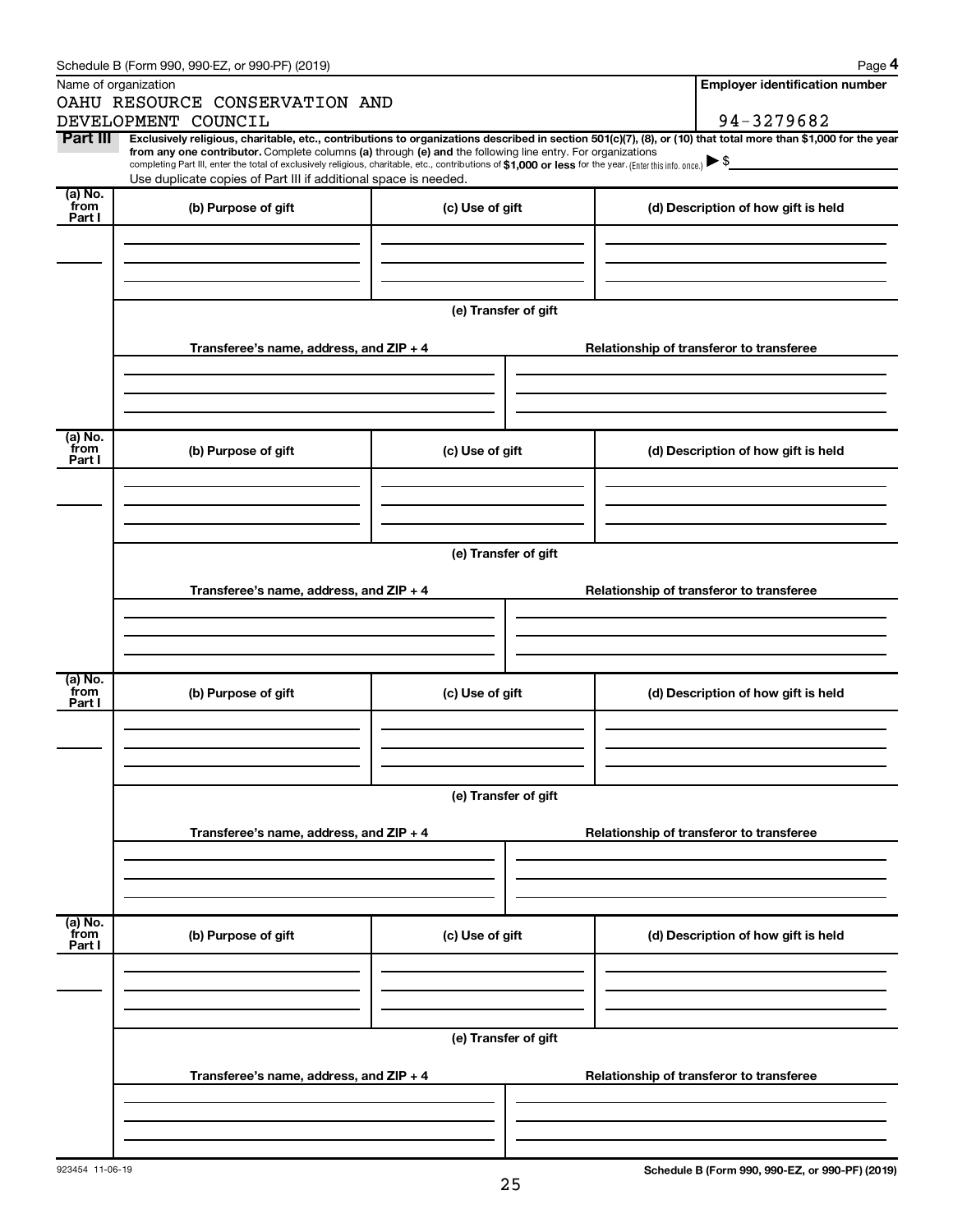| (Form 990 or 990-EZ)                                                                                                                    |                                                                                                                                                                                                         | For Organizations Exempt From Income Tax Under section 501(c) and section 527                                                                                                                                                                                                                                                                                                                                                                                                                                                                        |           |                                                                             | 2019                                                                                                                                                        |  |  |  |
|-----------------------------------------------------------------------------------------------------------------------------------------|---------------------------------------------------------------------------------------------------------------------------------------------------------------------------------------------------------|------------------------------------------------------------------------------------------------------------------------------------------------------------------------------------------------------------------------------------------------------------------------------------------------------------------------------------------------------------------------------------------------------------------------------------------------------------------------------------------------------------------------------------------------------|-----------|-----------------------------------------------------------------------------|-------------------------------------------------------------------------------------------------------------------------------------------------------------|--|--|--|
|                                                                                                                                         |                                                                                                                                                                                                         |                                                                                                                                                                                                                                                                                                                                                                                                                                                                                                                                                      |           |                                                                             |                                                                                                                                                             |  |  |  |
| Department of the Treasury<br>Internal Revenue Service                                                                                  | Complete if the organization is described below.<br>Attach to Form 990 or Form 990-EZ.<br><b>Open to Public</b><br>Inspection<br>Go to www.irs.gov/Form990 for instructions and the latest information. |                                                                                                                                                                                                                                                                                                                                                                                                                                                                                                                                                      |           |                                                                             |                                                                                                                                                             |  |  |  |
| If the organization answered "Yes," on Form 990, Part IV, line 3, or Form 990-EZ, Part V, line 46 (Political Campaign Activities), then |                                                                                                                                                                                                         |                                                                                                                                                                                                                                                                                                                                                                                                                                                                                                                                                      |           |                                                                             |                                                                                                                                                             |  |  |  |
|                                                                                                                                         |                                                                                                                                                                                                         | • Section 501(c)(3) organizations: Complete Parts I-A and B. Do not complete Part I-C.                                                                                                                                                                                                                                                                                                                                                                                                                                                               |           |                                                                             |                                                                                                                                                             |  |  |  |
|                                                                                                                                         |                                                                                                                                                                                                         | • Section 501(c) (other than section 501(c)(3)) organizations: Complete Parts I-A and C below. Do not complete Part I-B.                                                                                                                                                                                                                                                                                                                                                                                                                             |           |                                                                             |                                                                                                                                                             |  |  |  |
| • Section 527 organizations: Complete Part I-A only.                                                                                    |                                                                                                                                                                                                         |                                                                                                                                                                                                                                                                                                                                                                                                                                                                                                                                                      |           |                                                                             |                                                                                                                                                             |  |  |  |
|                                                                                                                                         |                                                                                                                                                                                                         | If the organization answered "Yes," on Form 990, Part IV, line 4, or Form 990-EZ, Part VI, line 47 (Lobbying Activities), then                                                                                                                                                                                                                                                                                                                                                                                                                       |           |                                                                             |                                                                                                                                                             |  |  |  |
|                                                                                                                                         |                                                                                                                                                                                                         | • Section 501(c)(3) organizations that have filed Form 5768 (election under section 501(h)): Complete Part II-A. Do not complete Part II-B.                                                                                                                                                                                                                                                                                                                                                                                                          |           |                                                                             |                                                                                                                                                             |  |  |  |
|                                                                                                                                         |                                                                                                                                                                                                         | • Section 501(c)(3) organizations that have NOT filed Form 5768 (election under section 501(h)): Complete Part II-B. Do not complete Part II-A.                                                                                                                                                                                                                                                                                                                                                                                                      |           |                                                                             |                                                                                                                                                             |  |  |  |
| Tax) (see separate instructions), then                                                                                                  |                                                                                                                                                                                                         | If the organization answered "Yes," on Form 990, Part IV, line 5 (Proxy Tax) (see separate instructions) or Form 990-EZ, Part V, line 35c (Proxy                                                                                                                                                                                                                                                                                                                                                                                                     |           |                                                                             |                                                                                                                                                             |  |  |  |
|                                                                                                                                         |                                                                                                                                                                                                         | • Section 501(c)(4), (5), or (6) organizations: Complete Part III.                                                                                                                                                                                                                                                                                                                                                                                                                                                                                   |           |                                                                             |                                                                                                                                                             |  |  |  |
| Name of organization                                                                                                                    |                                                                                                                                                                                                         | OAHU RESOURCE CONSERVATION AND                                                                                                                                                                                                                                                                                                                                                                                                                                                                                                                       |           |                                                                             | <b>Employer identification number</b>                                                                                                                       |  |  |  |
|                                                                                                                                         |                                                                                                                                                                                                         | DEVELOPMENT COUNCIL                                                                                                                                                                                                                                                                                                                                                                                                                                                                                                                                  |           |                                                                             | 94-3279682                                                                                                                                                  |  |  |  |
| Part I-A                                                                                                                                |                                                                                                                                                                                                         | Complete if the organization is exempt under section 501(c) or is a section 527 organization.                                                                                                                                                                                                                                                                                                                                                                                                                                                        |           |                                                                             |                                                                                                                                                             |  |  |  |
| 1.<br>2<br>з                                                                                                                            |                                                                                                                                                                                                         | Provide a description of the organization's direct and indirect political campaign activities in Part IV.<br>Volunteer hours for political campaign activities [11] www.communicallynews.communicallyness.com                                                                                                                                                                                                                                                                                                                                        |           |                                                                             | $\triangleright$ \$                                                                                                                                         |  |  |  |
| Part I-B                                                                                                                                |                                                                                                                                                                                                         | Complete if the organization is exempt under section 501(c)(3).                                                                                                                                                                                                                                                                                                                                                                                                                                                                                      |           |                                                                             |                                                                                                                                                             |  |  |  |
| 1.                                                                                                                                      |                                                                                                                                                                                                         |                                                                                                                                                                                                                                                                                                                                                                                                                                                                                                                                                      |           |                                                                             | $\blacktriangleright$ s                                                                                                                                     |  |  |  |
| 2                                                                                                                                       |                                                                                                                                                                                                         |                                                                                                                                                                                                                                                                                                                                                                                                                                                                                                                                                      |           |                                                                             |                                                                                                                                                             |  |  |  |
|                                                                                                                                         |                                                                                                                                                                                                         |                                                                                                                                                                                                                                                                                                                                                                                                                                                                                                                                                      |           |                                                                             | Yes<br><b>No</b>                                                                                                                                            |  |  |  |
| з                                                                                                                                       |                                                                                                                                                                                                         |                                                                                                                                                                                                                                                                                                                                                                                                                                                                                                                                                      |           |                                                                             | <b>Yes</b><br>No                                                                                                                                            |  |  |  |
| <b>b</b> If "Yes," describe in Part IV.                                                                                                 |                                                                                                                                                                                                         |                                                                                                                                                                                                                                                                                                                                                                                                                                                                                                                                                      |           |                                                                             |                                                                                                                                                             |  |  |  |
|                                                                                                                                         |                                                                                                                                                                                                         | Part I-C Complete if the organization is exempt under section 501(c), except section 501(c)(3).                                                                                                                                                                                                                                                                                                                                                                                                                                                      |           |                                                                             |                                                                                                                                                             |  |  |  |
| 1.                                                                                                                                      |                                                                                                                                                                                                         | Enter the amount directly expended by the filing organization for section 527 exempt function activities                                                                                                                                                                                                                                                                                                                                                                                                                                             |           |                                                                             | $\triangleright$ s                                                                                                                                          |  |  |  |
| 2                                                                                                                                       |                                                                                                                                                                                                         | Enter the amount of the filing organization's funds contributed to other organizations for section 527                                                                                                                                                                                                                                                                                                                                                                                                                                               |           |                                                                             |                                                                                                                                                             |  |  |  |
|                                                                                                                                         |                                                                                                                                                                                                         |                                                                                                                                                                                                                                                                                                                                                                                                                                                                                                                                                      |           |                                                                             | $\triangleright$ s                                                                                                                                          |  |  |  |
| 3                                                                                                                                       |                                                                                                                                                                                                         | exempt function activities [1111] www.material.com/material.com/material.com/material.com/material.com/material.com/material.com/material.com/material.com/material.com/material.com/material.com/material.com/material.com/ma<br>Total exempt function expenditures. Add lines 1 and 2. Enter here and on Form 1120-POL,                                                                                                                                                                                                                            |           |                                                                             |                                                                                                                                                             |  |  |  |
|                                                                                                                                         |                                                                                                                                                                                                         |                                                                                                                                                                                                                                                                                                                                                                                                                                                                                                                                                      |           |                                                                             | $\blacktriangleright$ \$                                                                                                                                    |  |  |  |
|                                                                                                                                         |                                                                                                                                                                                                         |                                                                                                                                                                                                                                                                                                                                                                                                                                                                                                                                                      |           |                                                                             | Yes<br><b>No</b>                                                                                                                                            |  |  |  |
|                                                                                                                                         |                                                                                                                                                                                                         |                                                                                                                                                                                                                                                                                                                                                                                                                                                                                                                                                      |           |                                                                             |                                                                                                                                                             |  |  |  |
| 5                                                                                                                                       |                                                                                                                                                                                                         | Enter the names, addresses and employer identification number (EIN) of all section 527 political organizations to which the filing organization<br>made payments. For each organization listed, enter the amount paid from the filing organization's funds. Also enter the amount of political<br>contributions received that were promptly and directly delivered to a separate political organization, such as a separate segregated fund or a<br>political action committee (PAC). If additional space is needed, provide information in Part IV. |           |                                                                             |                                                                                                                                                             |  |  |  |
| (a) Name                                                                                                                                |                                                                                                                                                                                                         | (b) Address                                                                                                                                                                                                                                                                                                                                                                                                                                                                                                                                          | $(c)$ EIN | (d) Amount paid from<br>filing organization's<br>funds. If none, enter -0-. | (e) Amount of political<br>contributions received and<br>promptly and directly<br>delivered to a separate<br>political organization.<br>If none, enter -0-. |  |  |  |
|                                                                                                                                         |                                                                                                                                                                                                         |                                                                                                                                                                                                                                                                                                                                                                                                                                                                                                                                                      |           |                                                                             |                                                                                                                                                             |  |  |  |
|                                                                                                                                         |                                                                                                                                                                                                         |                                                                                                                                                                                                                                                                                                                                                                                                                                                                                                                                                      |           |                                                                             |                                                                                                                                                             |  |  |  |
|                                                                                                                                         |                                                                                                                                                                                                         |                                                                                                                                                                                                                                                                                                                                                                                                                                                                                                                                                      |           |                                                                             |                                                                                                                                                             |  |  |  |
|                                                                                                                                         |                                                                                                                                                                                                         |                                                                                                                                                                                                                                                                                                                                                                                                                                                                                                                                                      |           |                                                                             |                                                                                                                                                             |  |  |  |
|                                                                                                                                         |                                                                                                                                                                                                         |                                                                                                                                                                                                                                                                                                                                                                                                                                                                                                                                                      |           |                                                                             |                                                                                                                                                             |  |  |  |
|                                                                                                                                         |                                                                                                                                                                                                         |                                                                                                                                                                                                                                                                                                                                                                                                                                                                                                                                                      |           |                                                                             |                                                                                                                                                             |  |  |  |

**SCHEDULE C**

OMB No. 1545-0047 **Political Campaign and Lobbying Activities**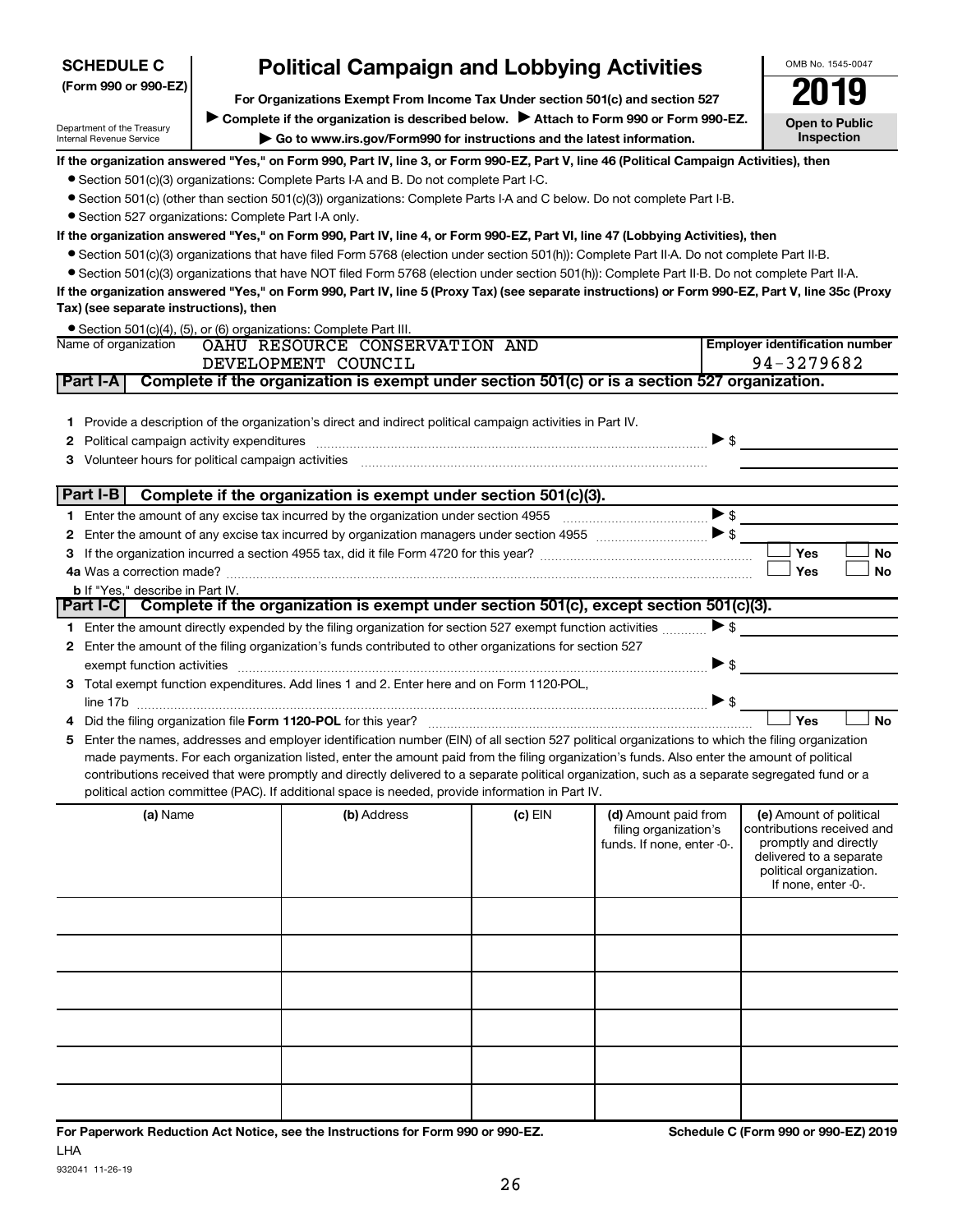|  | OAHU RESOURCE CONSERVATION AND |  |
|--|--------------------------------|--|
|  |                                |  |

|                                      |                                                             | <b>OAHU RESOURCE CONSERVATION AND</b>                                                                                                                                     |                                        |                                |  |  |  |
|--------------------------------------|-------------------------------------------------------------|---------------------------------------------------------------------------------------------------------------------------------------------------------------------------|----------------------------------------|--------------------------------|--|--|--|
|                                      | Schedule C (Form 990 or 990-EZ) 2019 DEVELOPMENT COUNCIL    |                                                                                                                                                                           |                                        | 94-3279682 Page 2              |  |  |  |
| Part II-A                            |                                                             | Complete if the organization is exempt under section 501(c)(3) and filed Form 5768 (election under                                                                        |                                        |                                |  |  |  |
|                                      | section 501(h)).                                            |                                                                                                                                                                           |                                        |                                |  |  |  |
| A Check $\blacktriangleright$        |                                                             | if the filing organization belongs to an affiliated group (and list in Part IV each affiliated group member's name, address, EIN,                                         |                                        |                                |  |  |  |
|                                      | expenses, and share of excess lobbying expenditures).       |                                                                                                                                                                           |                                        |                                |  |  |  |
| <b>B</b> Check $\blacktriangleright$ |                                                             | if the filing organization checked box A and "limited control" provisions apply.                                                                                          |                                        |                                |  |  |  |
|                                      |                                                             | <b>Limits on Lobbying Expenditures</b><br>(The term "expenditures" means amounts paid or incurred.)                                                                       | (a) Filing<br>organization's<br>totals | (b) Affiliated group<br>totals |  |  |  |
|                                      |                                                             | 1a Total lobbying expenditures to influence public opinion (grassroots lobbying) [[[[[[[[[[[[[[[[[[[[[[[[[[[[                                                             |                                        |                                |  |  |  |
|                                      |                                                             | <b>b</b> Total lobbying expenditures to influence a legislative body (direct lobbying) <i>manumumumum</i>                                                                 |                                        |                                |  |  |  |
| с                                    |                                                             |                                                                                                                                                                           |                                        |                                |  |  |  |
| d                                    | Other exempt purpose expenditures                           |                                                                                                                                                                           |                                        |                                |  |  |  |
|                                      |                                                             |                                                                                                                                                                           |                                        |                                |  |  |  |
| f                                    |                                                             | Lobbying nontaxable amount. Enter the amount from the following table in both columns.                                                                                    |                                        |                                |  |  |  |
|                                      | If the amount on line 1e, column $(a)$ or $(b)$ is;         | The lobbying nontaxable amount is:                                                                                                                                        |                                        |                                |  |  |  |
|                                      | Not over \$500,000                                          | 20% of the amount on line 1e.                                                                                                                                             |                                        |                                |  |  |  |
|                                      | Over \$500,000 but not over \$1,000,000                     | \$100,000 plus 15% of the excess over \$500,000.                                                                                                                          |                                        |                                |  |  |  |
|                                      | Over \$1,000,000 but not over \$1,500,000                   | \$175,000 plus 10% of the excess over \$1,000,000.                                                                                                                        |                                        |                                |  |  |  |
|                                      | Over \$1,500,000 but not over \$17,000,000                  | \$225,000 plus 5% of the excess over \$1,500,000.                                                                                                                         |                                        |                                |  |  |  |
|                                      | Over \$17,000,000<br>\$1,000,000.                           |                                                                                                                                                                           |                                        |                                |  |  |  |
|                                      |                                                             |                                                                                                                                                                           |                                        |                                |  |  |  |
| a                                    | Grassroots nontaxable amount (enter 25% of line 1f)         |                                                                                                                                                                           |                                        |                                |  |  |  |
|                                      | h Subtract line 1g from line 1a. If zero or less, enter -0- |                                                                                                                                                                           |                                        |                                |  |  |  |
|                                      |                                                             |                                                                                                                                                                           |                                        |                                |  |  |  |
|                                      |                                                             | If there is an amount other than zero on either line 1h or line 1i, did the organization file Form 4720                                                                   |                                        |                                |  |  |  |
|                                      |                                                             |                                                                                                                                                                           |                                        | Yes<br><b>No</b>               |  |  |  |
|                                      |                                                             | 4-Year Averaging Period Under Section 501(h)                                                                                                                              |                                        |                                |  |  |  |
|                                      |                                                             | (Some organizations that made a section 501(h) election do not have to complete all of the five columns below.<br>See the separate instructions for lines 2a through 2f.) |                                        |                                |  |  |  |
|                                      |                                                             | Lobbying Expenditures During 4-Year Averaging Period                                                                                                                      |                                        |                                |  |  |  |
|                                      |                                                             |                                                                                                                                                                           |                                        |                                |  |  |  |

| Calendar year<br>(or fiscal year beginning in)                                      | (a) 2016 | (b) 2017 | $(c)$ 2018 | $(d)$ 2019 | (e) Total |
|-------------------------------------------------------------------------------------|----------|----------|------------|------------|-----------|
| 2a Lobbying nontaxable amount                                                       |          |          |            |            |           |
| <b>b</b> Lobbying ceiling amount<br>$(150\% \text{ of line } 2a, \text{column}(e))$ |          |          |            |            |           |
| c Total lobbying expenditures                                                       |          |          |            |            |           |
| d Grassroots nontaxable amount                                                      |          |          |            |            |           |
| e Grassroots ceiling amount<br>(150% of line 2d, column (e))                        |          |          |            |            |           |
| Grassroots lobbying expenditures                                                    |          |          |            |            |           |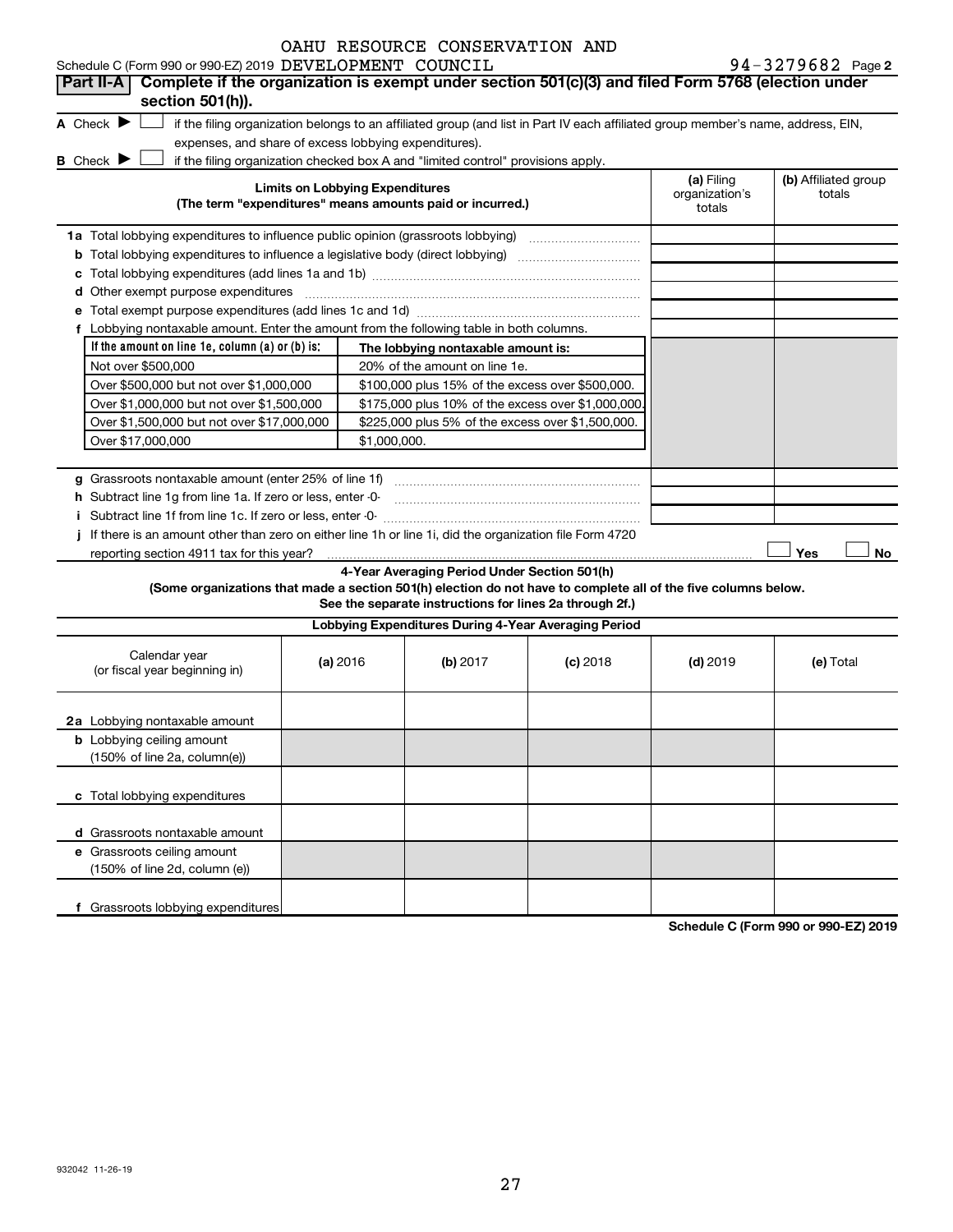### **Part II-B | Complete if the organization is exempt under section 501(c)(3) and has NOT filed Form 5768 (election under section 501(h)).**

| For each "Yes" response on lines 1a through 1i below, provide in Part IV a detailed description |                                                                                                                                                                                                                                      | (a) |                         | (b)    |      |
|-------------------------------------------------------------------------------------------------|--------------------------------------------------------------------------------------------------------------------------------------------------------------------------------------------------------------------------------------|-----|-------------------------|--------|------|
|                                                                                                 | of the lobbying activity.                                                                                                                                                                                                            | Yes | <b>No</b>               | Amount |      |
| 1.                                                                                              | During the year, did the filing organization attempt to influence foreign, national, state, or<br>local legislation, including any attempt to influence public opinion on a legislative matter<br>or referendum, through the use of: |     |                         |        |      |
|                                                                                                 |                                                                                                                                                                                                                                      |     | x                       |        |      |
|                                                                                                 | <b>b</b> Paid staff or management (include compensation in expenses reported on lines 1c through 1i)?                                                                                                                                | х   |                         |        |      |
|                                                                                                 |                                                                                                                                                                                                                                      |     | х                       |        |      |
|                                                                                                 |                                                                                                                                                                                                                                      |     | $\overline{\mathtt{x}}$ |        |      |
|                                                                                                 |                                                                                                                                                                                                                                      |     | x                       |        |      |
|                                                                                                 |                                                                                                                                                                                                                                      |     | X                       |        |      |
|                                                                                                 | g Direct contact with legislators, their staffs, government officials, or a legislative body?                                                                                                                                        | X   |                         |        | 900. |
|                                                                                                 | h Rallies, demonstrations, seminars, conventions, speeches, lectures, or any similar means?                                                                                                                                          |     | $\overline{\text{x}}$   |        |      |
|                                                                                                 | <i>i</i> Other activities?                                                                                                                                                                                                           |     | $\overline{\text{x}}$   |        |      |
|                                                                                                 |                                                                                                                                                                                                                                      |     |                         |        | 900. |
|                                                                                                 | 2a Did the activities in line 1 cause the organization to be not described in section 501(c)(3)?                                                                                                                                     |     | x                       |        |      |
|                                                                                                 |                                                                                                                                                                                                                                      |     |                         |        |      |
|                                                                                                 | c If "Yes," enter the amount of any tax incurred by organization managers under section 4912                                                                                                                                         |     |                         |        |      |
|                                                                                                 | d If the filing organization incurred a section 4912 tax, did it file Form 4720 for this year?                                                                                                                                       |     |                         |        |      |
|                                                                                                 | Complete if the organization is exempt under section 501(c)(4), section 501(c)(5), or section<br> Part III-A <br>$501(c)(6)$ .                                                                                                       |     |                         |        |      |
|                                                                                                 |                                                                                                                                                                                                                                      |     |                         | Yes    | No   |
| 1                                                                                               |                                                                                                                                                                                                                                      |     | 1.                      |        |      |
| 2                                                                                               |                                                                                                                                                                                                                                      |     | $\overline{2}$          |        |      |
| 3                                                                                               | Did the organization agree to carry over lobbying and political campaign activity expenditures from the prior year?                                                                                                                  |     | 3                       |        |      |
|                                                                                                 | Part III-B Complete if the organization is exempt under section 501(c)(4), section 501(c)(5), or section                                                                                                                             |     |                         |        |      |
|                                                                                                 | 501(c)(6) and if either (a) BOTH Part III-A, lines 1 and 2, are answered "No" OR (b) Part III-A, line 3, is                                                                                                                          |     |                         |        |      |
|                                                                                                 | answered "Yes."                                                                                                                                                                                                                      |     |                         |        |      |
| 1.                                                                                              |                                                                                                                                                                                                                                      |     | 1                       |        |      |
| 2                                                                                               | Section 162(e) nondeductible lobbying and political expenditures (do not include amounts of political                                                                                                                                |     |                         |        |      |
|                                                                                                 | expenses for which the section 527(f) tax was paid).                                                                                                                                                                                 |     |                         |        |      |
|                                                                                                 |                                                                                                                                                                                                                                      |     | 2a                      |        |      |
|                                                                                                 | b Carryover from last year manufactured and contract the contract of the contract of the contract of the contract of contract of contract of contract of contract of contract of contract of contract of contract of contract        | 2b  |                         |        |      |
|                                                                                                 |                                                                                                                                                                                                                                      | 2c  |                         |        |      |
| з                                                                                               |                                                                                                                                                                                                                                      |     | 3                       |        |      |
| 4                                                                                               | If notices were sent and the amount on line 2c exceeds the amount on line 3, what portion of the excess                                                                                                                              |     |                         |        |      |
|                                                                                                 | does the organization agree to carryover to the reasonable estimate of nondeductible lobbying and political                                                                                                                          |     |                         |        |      |
|                                                                                                 |                                                                                                                                                                                                                                      | 4   |                         |        |      |
| 5                                                                                               |                                                                                                                                                                                                                                      |     | 5                       |        |      |
|                                                                                                 | ∣Part IV<br><b>Supplemental Information</b>                                                                                                                                                                                          |     |                         |        |      |
|                                                                                                 | Provide the descriptions required for Part I-A, line 1; Part I-B, line 4; Part I-C, line 5; Part II-A (affiliated group list); Part II-A, lines 1 and 2 (see                                                                         |     |                         |        |      |
|                                                                                                 | instructions); and Part II-B, line 1. Also, complete this part for any additional information.                                                                                                                                       |     |                         |        |      |

PART II-B, LINE 1G

### STAFF TIME SPENT LOBBYING FOR FUNDING AND PROVIDING TESTIMONY.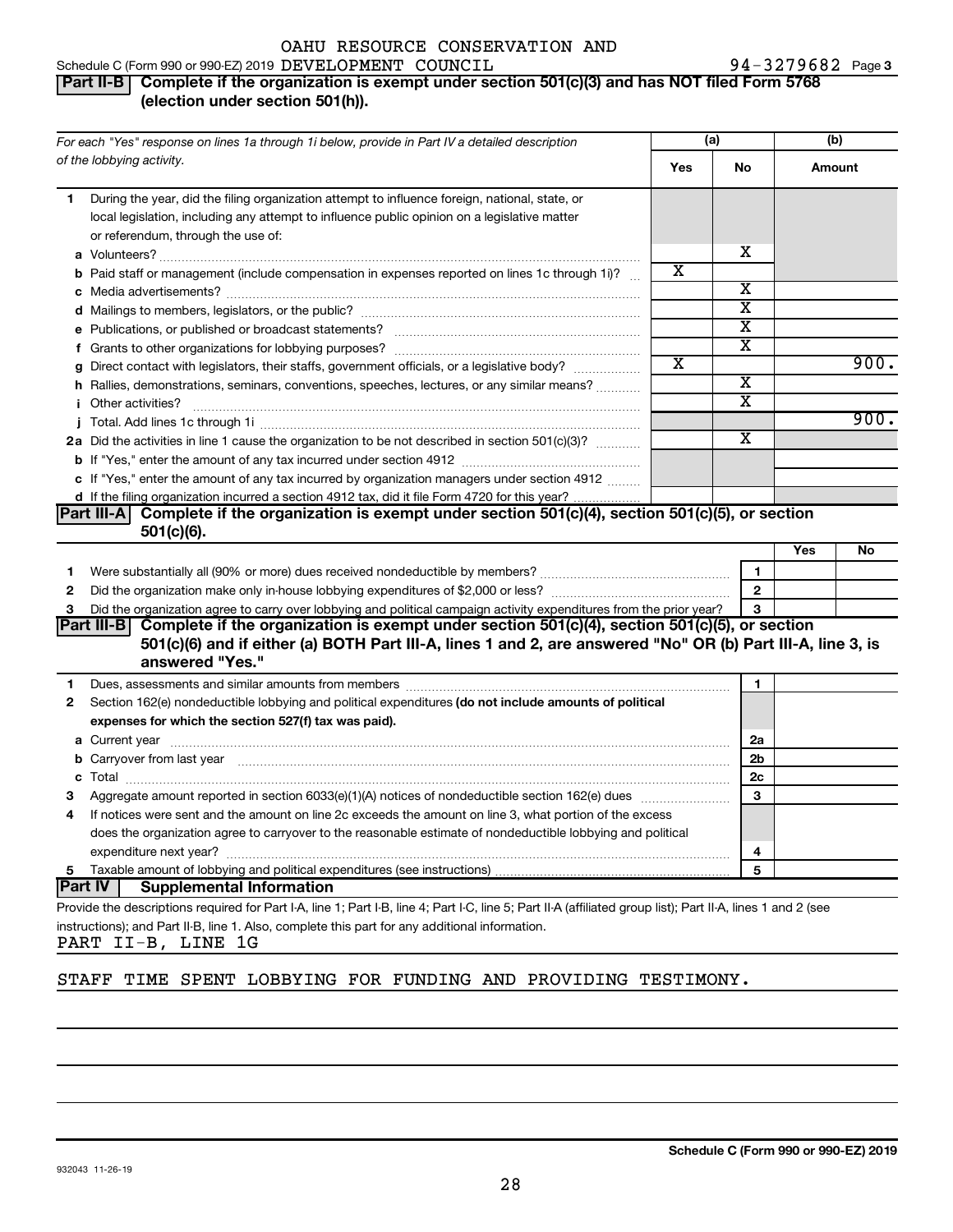| <b>SCHEDULE I</b><br><b>Grants and Other Assistance to Organizations,</b><br>(Form 990)<br>Governments, and Individuals in the United States<br>Complete if the organization answered "Yes" on Form 990, Part IV, line 21 or 22.<br>Attach to Form 990.<br>Department of the Treasury<br>Internal Revenue Service<br>Go to www.irs.gov/Form990 for the latest information. |                     |                                    |                             |                                         |                                                                |                                          |                                                     |
|----------------------------------------------------------------------------------------------------------------------------------------------------------------------------------------------------------------------------------------------------------------------------------------------------------------------------------------------------------------------------|---------------------|------------------------------------|-----------------------------|-----------------------------------------|----------------------------------------------------------------|------------------------------------------|-----------------------------------------------------|
| Name of the organization                                                                                                                                                                                                                                                                                                                                                   |                     | OAHU RESOURCE CONSERVATION AND     |                             |                                         |                                                                |                                          | Inspection<br><b>Employer identification number</b> |
|                                                                                                                                                                                                                                                                                                                                                                            | DEVELOPMENT COUNCIL |                                    |                             |                                         |                                                                |                                          | 94-3279682                                          |
| Part I<br><b>General Information on Grants and Assistance</b>                                                                                                                                                                                                                                                                                                              |                     |                                    |                             |                                         |                                                                |                                          |                                                     |
| Does the organization maintain records to substantiate the amount of the grants or assistance, the grantees' eligibility for the grants or assistance, and the selection<br>1<br>Describe in Part IV the organization's procedures for monitoring the use of grant funds in the United States.<br>$\mathbf{2}$                                                             |                     |                                    |                             |                                         |                                                                |                                          | $\boxed{\text{X}}$ Yes<br>  No                      |
| Part II<br>Grants and Other Assistance to Domestic Organizations and Domestic Governments. Complete if the organization answered "Yes" on Form 990, Part IV, line 21, for any                                                                                                                                                                                              |                     |                                    |                             |                                         |                                                                |                                          |                                                     |
| recipient that received more than \$5,000. Part II can be duplicated if additional space is needed.<br>1 (a) Name and address of organization<br>or government                                                                                                                                                                                                             | $(b)$ EIN           | (c) IRC section<br>(if applicable) | (d) Amount of<br>cash grant | (e) Amount of<br>non-cash<br>assistance | (f) Method of<br>valuation (book,<br>FMV, appraisal,<br>other) | (g) Description of<br>noncash assistance | (h) Purpose of grant<br>or assistance               |
| ALTERNATIVE STRUCTURES<br>INTERNATIONAL - 86-660 LUALUALEI<br>HOMESTEAD ROAD - WAIANAE, HI 96792                                                                                                                                                                                                                                                                           | 99-0196090          |                                    | 6,965.                      | $\mathbf 0$ .                           |                                                                |                                          | <b>INSTALL BMPS FOR</b><br>WATERSHED RESTORATION    |
| MA'O ORGANIC FARMS<br>P.O. BOX 441<br>WAIANAE, HI 96792                                                                                                                                                                                                                                                                                                                    | 99-0350803          |                                    | 5,945                       | $\mathbf{0}$                            |                                                                |                                          | <b>INSTALL BMPS FOR</b><br>WATERSHED RESTORATION    |
|                                                                                                                                                                                                                                                                                                                                                                            |                     |                                    |                             |                                         |                                                                |                                          |                                                     |
|                                                                                                                                                                                                                                                                                                                                                                            |                     |                                    |                             |                                         |                                                                |                                          |                                                     |
|                                                                                                                                                                                                                                                                                                                                                                            |                     |                                    |                             |                                         |                                                                |                                          |                                                     |
|                                                                                                                                                                                                                                                                                                                                                                            |                     |                                    |                             |                                         |                                                                |                                          |                                                     |
| Enter total number of other organizations listed in the line 1 table<br>3                                                                                                                                                                                                                                                                                                  |                     |                                    |                             |                                         |                                                                |                                          |                                                     |

**For Paperwork Reduction Act Notice, see the Instructions for Form 990. Schedule I (Form 990) (2019)** LHA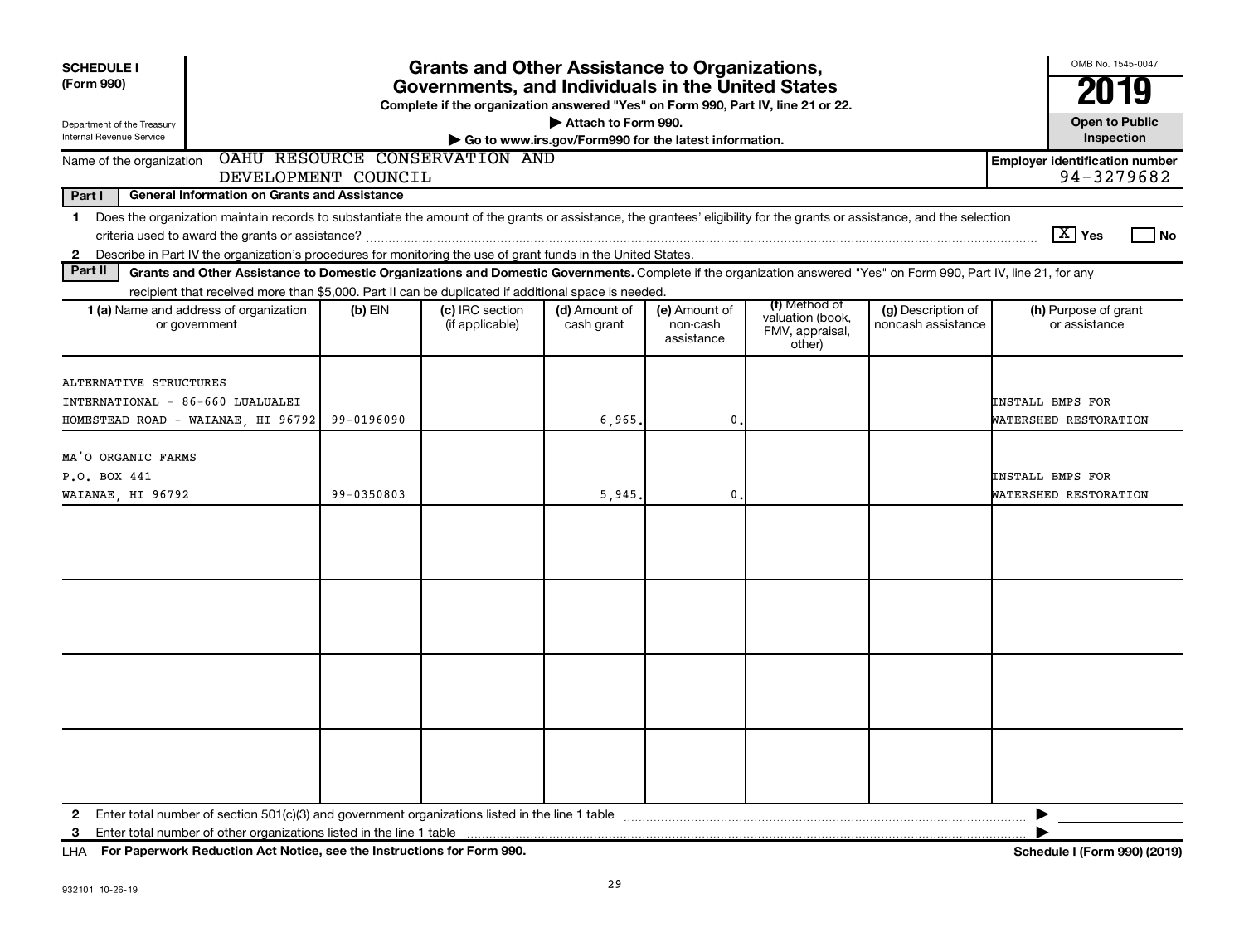Schedule I (Form 990) (2019) DEVELOPMENT COUNCIL (Schedule I (Form 990) (2019) Page

**2**

Part III | Grants and Other Assistance to Domestic Individuals. Complete if the organization answered "Yes" on Form 990, Part IV, line 22. Part III can be duplicated if additional space is needed.

| (a) Type of grant or assistance        | (b) Number of<br>recipients | (c) Amount of<br>cash grant | (d) Amount of non-<br>cash assistance | (e) Method of valuation<br>(book, FMV, appraisal, other) | (f) Description of noncash assistance |
|----------------------------------------|-----------------------------|-----------------------------|---------------------------------------|----------------------------------------------------------|---------------------------------------|
|                                        |                             |                             |                                       |                                                          |                                       |
| INSTALL BMPS FOR WATERSHED RESTORATION | 13                          | 68, 233.                    | $\mathbf{0}$ .                        |                                                          |                                       |
|                                        |                             |                             |                                       |                                                          |                                       |
|                                        |                             |                             |                                       |                                                          |                                       |
|                                        |                             |                             |                                       |                                                          |                                       |
|                                        |                             |                             |                                       |                                                          |                                       |
|                                        |                             |                             |                                       |                                                          |                                       |
|                                        |                             |                             |                                       |                                                          |                                       |
|                                        |                             |                             |                                       |                                                          |                                       |
|                                        |                             |                             |                                       |                                                          |                                       |

Part IV | Supplemental Information. Provide the information required in Part I, line 2; Part III, column (b); and any other additional information.

PART I, LINE 2:

ONCE GRANT FUNDS ARE AWARDED, CONTRACTS ARE SIGNED WITH GRANTEES, WHICH

INCLUDE PROVISIONS TO SUPPLY REGULAR REPORTS AND SUBMIT REQUEST FOR

REIMBURSEMENT TO INCLUDE PROOF OF PAYMENT. THE FINAL PAYMENT IS HELD UNTIL

THE PROJECT IS COMPLETE, AS VERIFIED BY A SITE VISIT, AND A FINAL REPORT

HAS BEEN SUBMITTED AND ACCEPTED.